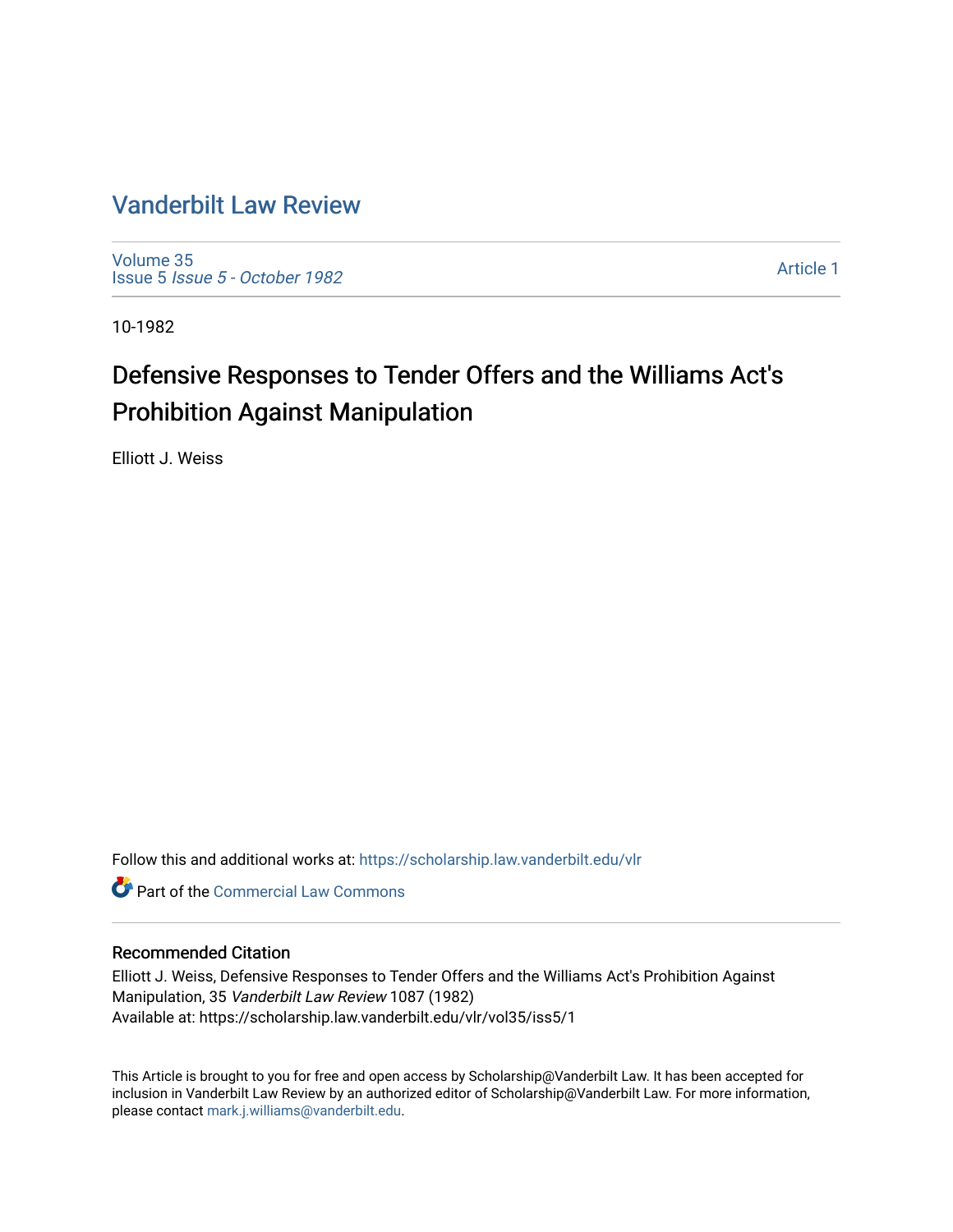# **VANDERBILT LAW REVIEW**

VOLUME **35** OCTOBER **1982** NUMBER **5**

# **Defensive Responses to Tender Offers and the Williams Act's Prohibition Against Manipulation**

*Elliott J. Weiss\**

*Increasingly, companies faced with takeover bids have begun to employ highly sophisticated tactics to rebuff or promote tender offers. A potential limit to the use of these defensive takeover tactics is section 14(e) of the Williams Act, which prohibits manipulation in connection with tender offers. Professor Weiss discusses the definition of section 14(e) manipulation and whether an arrangement that significantly obstructs the operation of a fair auction market for a target company's shares fits that definition. He focuses on the Sixth Circuit's recent decision in* Mobil Corp. v. Marathon Oil Co. *in which the court applied a broad definition of manipulation and held that certain lockup arrangements favoring one of the bidders were prohibited under section 14(e). Professor Weiss endorses the* Marathon *decision and concludes that the broader definition of manipulation helps clarify the difference between legitimate corporate behavior and actions that serve primarily to provide unwarranted protection to target company managers or unnecessary benefits to favored tender offerors.*

#### I. INTRODUCTION

Section 14(e) of the Williams Act<sup>1</sup> provides: "It shall be un-

**<sup>\*</sup>** Professor of Law, Benjamin **N.** Cardozo School of Law, Yeshiva University. A.B. Dartmouth **1961;** LI.B. Yale 1964. The author wishes to express his appreciation to his colleagues, William Bratton and Stephen Kroll, for their numerous helpful comments on drafts of this article.

**<sup>1.</sup>** The Williams Act is an investor-protection statute that grew out of a congressional concern for the interests of corporate management whose businesses were likely takeover targets. Piper v. Chris-Craft, Indus., 430 **U.S. 1, 39 (1977).** It was enacted in **1968,** and added **§** 13(d)-(e), **15 U.S.C.** § 78m(d)-(e) **(1976 &** Supp. IV), and § **14(d)-(f), 15 U.S.C.** § 78n(d)-(f) **(1976)** to the Securities Exchange Act of 1934.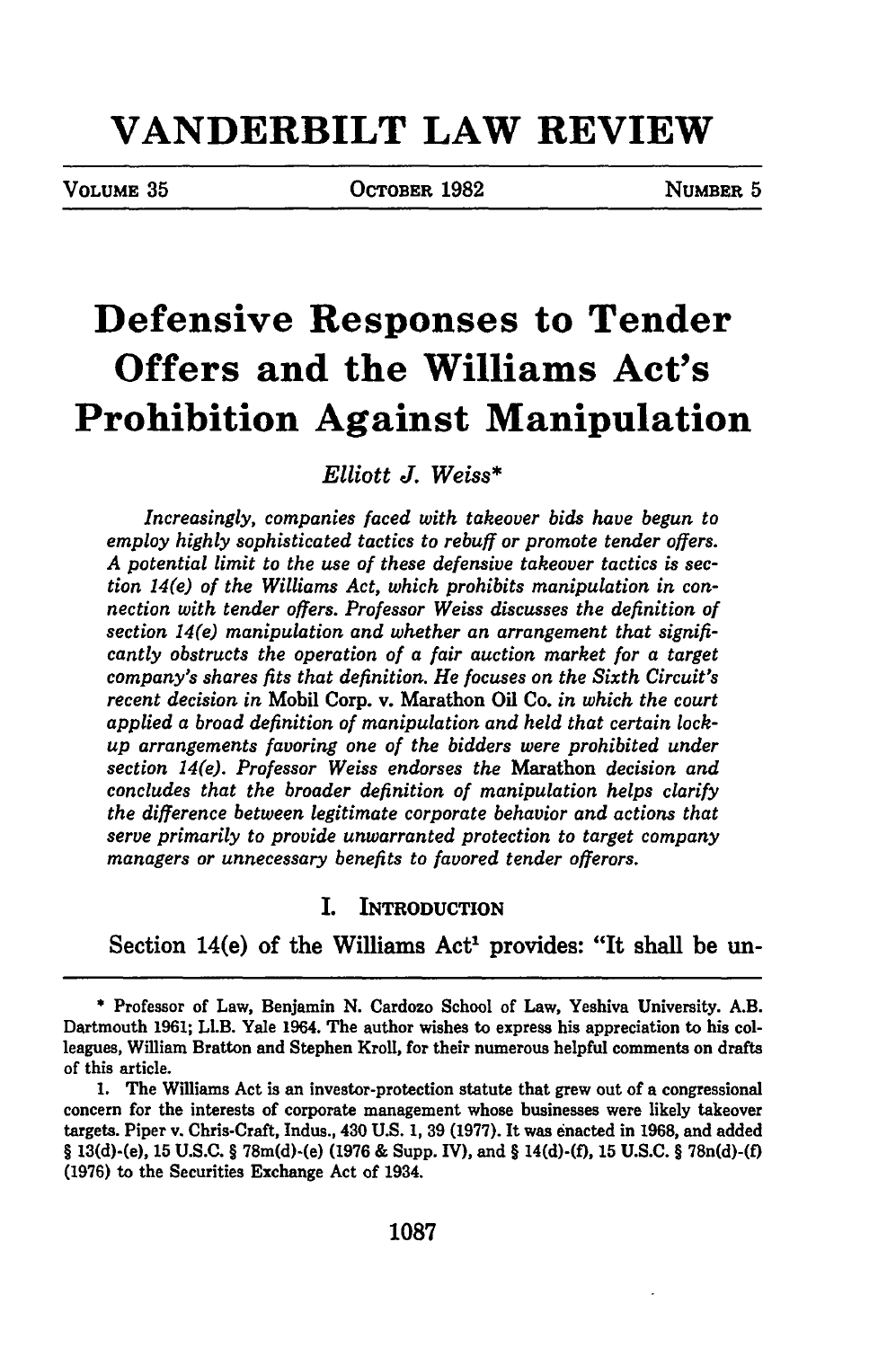lawful for any person **...** to engage in any fraudulent, deceptive, or manipulative acts or practices, in connection with any tender offer **... ."2** In recent years target companies and tender offerors have used increasingly sophisticated tactics to rebuff or promote tender offers.3 The Sixth Circuit's recent decision in *Mobil Corp. v. Marathon Oil Co.*,<sup>4</sup> holding that certain lock-up<sup>5</sup> arrangements are "manipulative acts" in violation of section 14(e), calls into question the legality of many of these tactics.

This Article discusses whether arrangements designed to ensure the success of a favored bidder or simply to defeat an unwanted tender offer are "manipulative acts or practices" barred by section  $14(e)$ .<sup>6</sup> It argues that the critical issue is whether an arrangement significantly obstructs the operation of a fair auction market for a target company's shares. The Article maintains that recent Supreme Court decisions interpreting section 14(e) and other antifraud provisions of the federal securities laws provide substantial support for this approach to interpreting section 14(e).

The Article first discusses the definition of section 14(e) manipulation. The recent *Marathon* decision provides the basis for this discussion. The Article then explores the implications of this proposed definition in takeover situations in which bidders or targets are employing tactics such as lock-ups, two-tier bids, asset or stock sales, defensive acquisitions, and indemnification agreements.The Article emphasizes *Marathon* because it is the first case subsequent to *Santa Fe Industries, Inc. v. Green*<sup>7</sup> to raise squarely the question of whether section 14(e) bars only what might best be termed classic market manipulation, such as simultaneous purchases and sales of securities at different prices, or whether it

2. **15 U.S.C.** § 78n(e) **(1976).**

4. 669 F.2d 366 (6th Cir. 1981).

5. A lock-up is a device that places one bidder in a competitively advantageous position to ensure that a bidder's tender offer will succeed.

6. For an analysis of different types of arrangements, see *infra* text accompanying notes 191-220.

7. 430 U.S. 462 **(1977).**

*<sup>3.</sup> See* Fraidin **&** Franco, *Lock-Up Arrangements,* 14 **REv. SEC. REG. 82 (1981);** Nathan, *Lock-Ups and Leg-Ups: The Search for Security in the Acquisitions Market Place,* 13th **ANN. INST. ON SEC.** REG. 13 (Practicing Law Inst. 1981). Fraidin and Franco discuss the strategy underlying the use of lock-up arrangements: "[Lock-up] arrangements do not necessarily insure the success of a transaction or prevent another bidder from successfully challenging it. Rather, a lock-up arrangement merely increases a bidder's likelihood of success and creates barriers (which can generally be overcome) to a competing bidder." Fraidin & Franco, *supra,* at 821.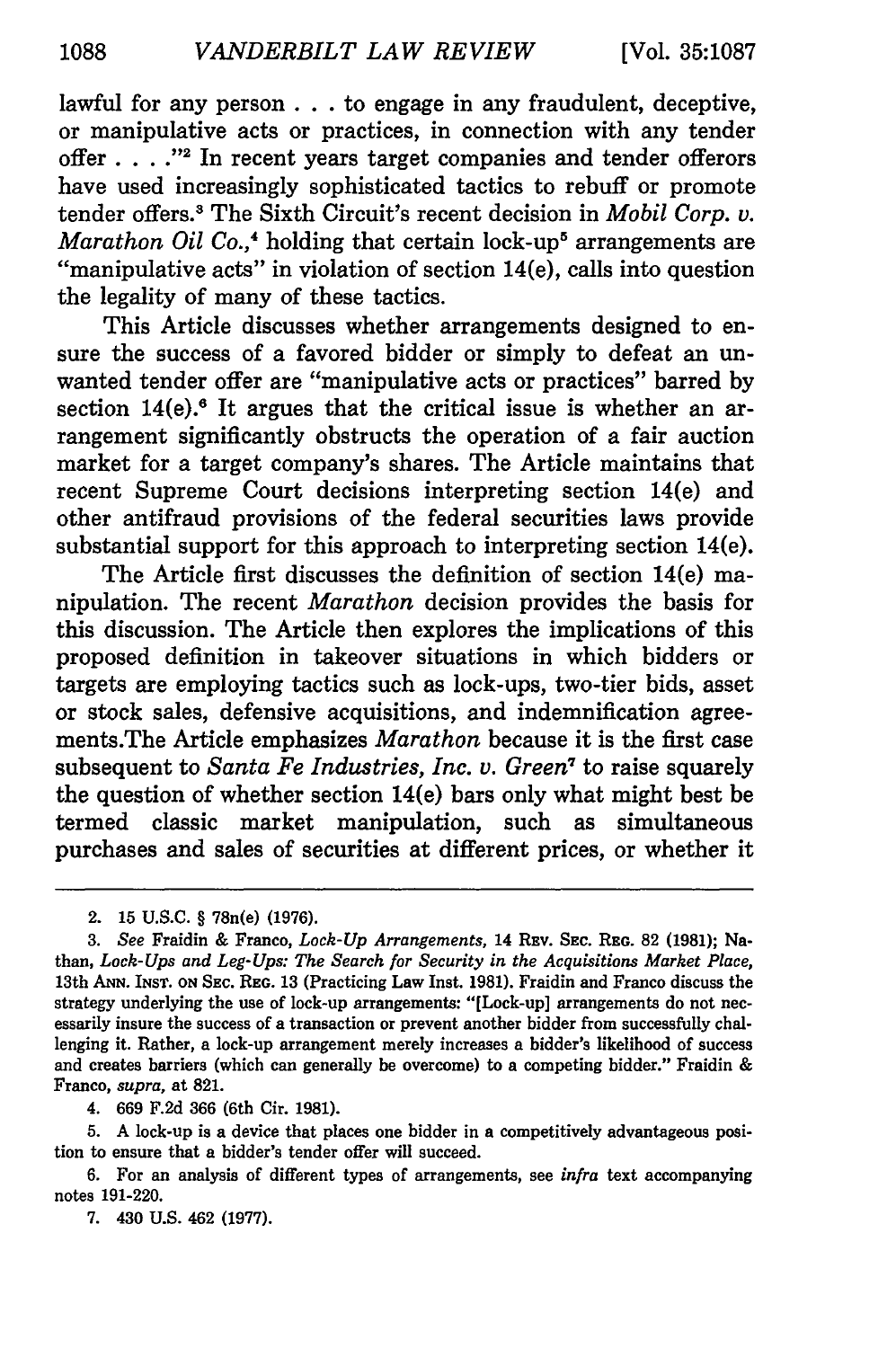prohibits certain other arrangements as well.8 Prior to *Santa Fe,* two federal district courts had enjoined as manipulative defensive arrangements employed in connection with tender offers, but both courts based their conclusions on the notion that section 14(e) embodies a federal fiduciary standard<sup>®</sup> - a rationale that would not appear to survive *Sante Fe.10*

In addition to discussing how courts should interpret section 14(e), and endorsing the result reached in *Marathon,"'* this Article criticizes philosophically, if not as a matter of law, recent decisions of the Second,<sup>12</sup> Third,<sup>13</sup> and Seventh<sup>14</sup> Circuits rejecting state law challenges to the utilization by target companies of various defensive tactics to fend off unwelcome takeover bids. This Article also enters the broader debate currently raging over the economic effects of tender offers and defensive arrangements employed against those offers.<sup>15</sup> Indeed, the Article strives to examine these issues that usually are discussed in the context of economic theory and state law doctrine, from the perspective of federal law. The Article concludes that section 14(e)'s ban against manipulation provides a

**8.** "[Marathon ] stands, at least for the time being, as the most authoritative decision available on the legality of target-granted lock-up devices .... Nathan, *Novel Legal Questions Explored,* Nat'l **L.J.,** March **29, 1982,** at **30.**

*9. See* Applied Digital Data Systems v. Milgo Electronic Corp., 425 F. Supp. 1145 **(S.D.N.Y. 1977);** Royal Indus. v. Monogram Indus. **[1976-1977** Transfer Binder] **FED. SEC.** L. **REP. (CCH) 1 95,863 (C.D.** Cal. **1976).**

**10.** *See* Consolidated Amusement Co. v. Rugoff, **[1978** Transfer Binder] **FED. SEc.** L. **REP. (CCH) 96,584 (S.D.N.Y. 1978)** (commenting on impact of *Santa Fe* and holding fraudulent defensive scheme to be in violation of state law).

**11.** The *Marathon* decision has received much criticism. *See, e.g.,* Marshall Field **&** Co. v. Icahn, [Current Transfer Binder] **FED. SEC.** L. REP. **(CCH)** 1 **98,616 (S.D.N.Y. 1982)** (expressing doubt that *Marathon* is good law in Second Circuit). For a discussion of *Marathon,* see Bialkin, *Court Casts Cloud Over Option Tract in Takeovers,* Legal Times of Washington, Jan. **11, 1982,** at **19;** Ferrara **&** Phillips, *supra* note **5;** and Herzel **&** Collins, Limits on Takeover Defenses, Nat'l L.J., Mar. 29, 1982, at 25; Nathan, supra note 8. For an analysis of the decision's implications, see, e.g., Fraidin & Franco, supra note 3; Hochman, *The Marathon Case,* 14 REv. **SEc. REG. 827 (1981);** Hochman, *A Hostile Tender Offer: Does It Suspend Rules?,* Nat'l **L.J.,** Mar. **29, 1981,** at **25.**

12. Treadway Cos. v. Care Corp., **638 F.2d 357 (2d** Cir. **1980);** Crouse-Hinds Co. v. Internorth, Inc., 634 **F.2d 690 (2d** Cir. **1980).**

**13.** Johnson v. Trueblood, **629 F.2d 287 (3d** Cir. **1980).**

14. Panter v. Marshall Field **&** Co., 646 **F.2d 271** (7th Cir. **1981).**

**15.** *See, e.g.,* Bebchuk, *The Case for Facilitating Competing Tender Offers,* **95 HARV.** L. **REV. 1028 (1982);** Easterbrook **&** Fischel, *The Proper Role of a Target's Management in Responding to a Tender Offer,* 94 **HIv.** L. **REv. 1161 (1981);** Easterbrook **&** Fischel, *Takeover Bids, Defensive Tactics, and Shareholders' Welfare,* **36** Bus. **LAW. 1733 (1981);** Gilson, *A Structural Approach to Corporations: The Case Against Defensive Tactics in Tender Offers,* **33 STAN.** L. **REV. 819 (1981);** Lipton, *Takeover Bids in the Target's Boardroom: An Update After One Year,* **36** Bus. **LAW. 1017 (1981);** Lipton, *Takeover Bids in the Target's Boardroom,* **35** Bus. LAW. **101 (1979).**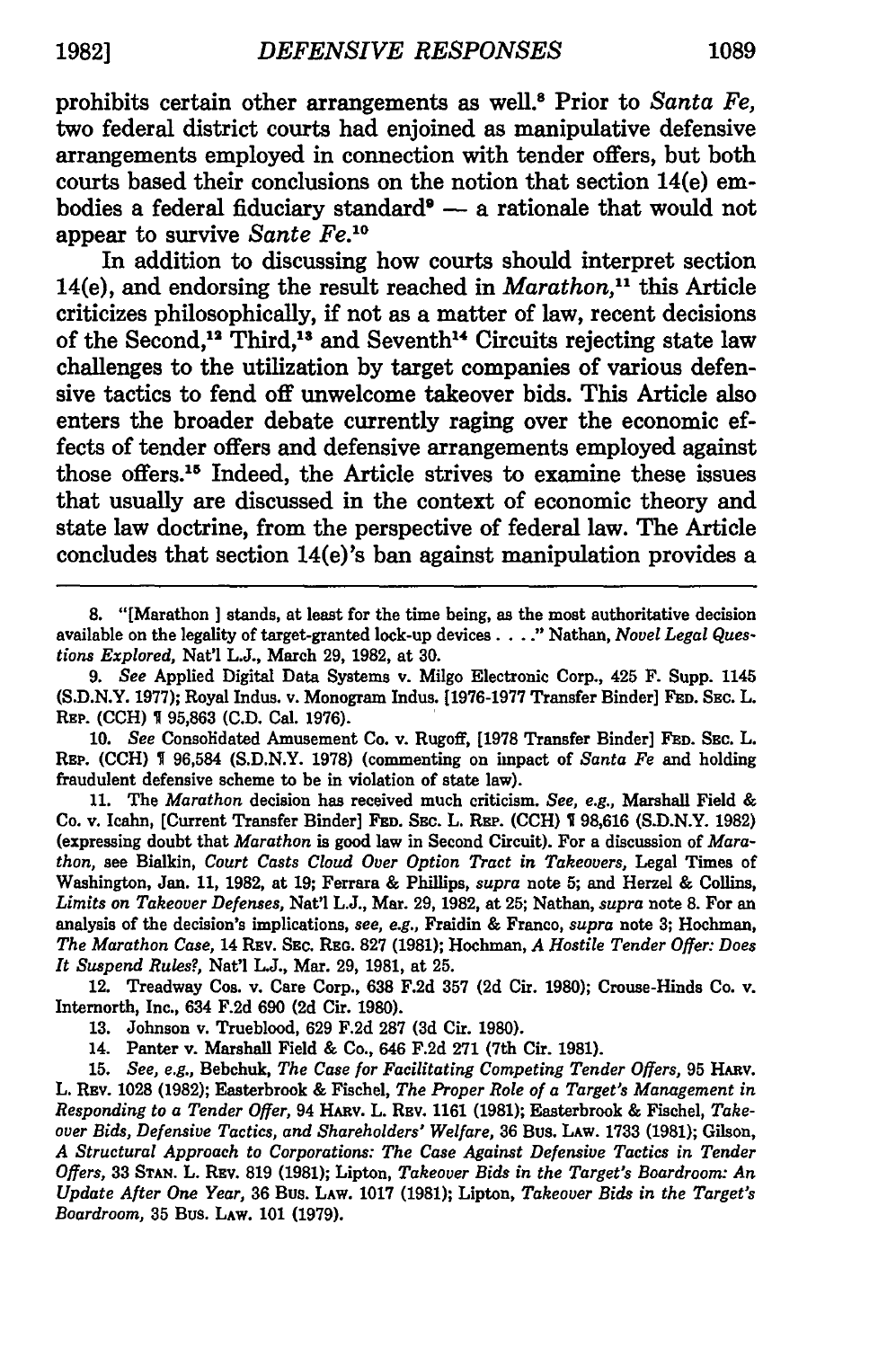particularly constructive approach to distinguishing between legitimate corporate behavior and actions that serve primarily to provide unwarranted protection to target company managers or unnecessary benefits to favored tender offerors.

#### **II. DEFINING SECTION** 14(e) **MANIPULATION**

# *A. The Contest for Marathon*

Marathon is a medium-size, primarily domestic, oil company.<sup>16</sup> The company was an attractive takeover target largely because of its extensive domestic crude oil reserves, including a forty-eight percent interest in the Yates field in Texas, the largest oil field in the continental United States.<sup>17</sup>

On October **30, 1981,** Mobil, a large multinational oil company"' that traditionally has suffered from a shortage of crude oil reserves, announced a cash tender offer of **\$85** per share for up to forty million shares of Marathon common stock, or just over twothirds of the **58,685,906** Marathon shares issued and outstanding. Mobil also stated its intention to acquire the balance of Marathon in a merger if the tender offer was successful. The Marathon board of directors concluded that Mobil's **\$85** per share was "grossly inadequate from a financial point of view," and that the tender offer and proposed merger presented antitrust problems.1' Consequently, the board decided to oppose the offer and filed an antitrust suit alleging that a merger between Mobil and Marathon would violate section 7 of the Clayton Act.<sup>20</sup> The Marathon board

**<sup>16.</sup>** Marathon had total sales of **\$8** billion and net income of **\$379** million in **1980. By** comparison, Exxon, the largest industrial company in the world, had total sales of **\$103** billion and net income of **\$5.65** billion. Marathon Oil Co. v. Mobil Corp., **669 F.2d 378, 380** (6th Cir. **1981),** *cert. denied,* 102 **S.** Ct. 1490 **(1982).**

**<sup>17.</sup>** The Yates field has produced oil for more than fifty years and petroleum engineers expect the field to continue producing for another ninety years. Marathon's 48% interest in the oil field is the largest interest held **by** any oil company. The *Marathon* court appropriately referred to it as Marathon's "crown jewel." Mobil Corp. v. Marathon Oil Co., **669 F.2d 366, 367-68** (6th Cir. **1981).**

**<sup>18.</sup>** Mobil is the second largest industrial company in the world with sales at **\$63.7** billion and net income of **\$3.27** billion. Marathon Oil Co. v. Mobil Corp., **669 F.2d 378, 380** (6th Cir. **1981),** *cert. denied,* 102 **S.** Ct. 149 **(1982).**

**<sup>19.</sup>** Mobil Corp. v. Marathon Oil Co., **[1981-1982** Transfer Binder **] FED.** SEc. L. **REP. (CCH) V 98,375,** at **92,262 (S.D.** Ohio **1981),** *rev'd,* **669 F.2d 366** (6th Cir. **1981).**

<sup>20.</sup> **15 U.S.C.** § **18 (1976 &** Supp. IV). Section **7** provides in part as follows: "No person **...** shall acquire **...** stock **...** where in any line of commerce **...** in any section of the country, the effect of such acquisition may be substantially to lessen competition, or to tend to create a monopoly." *Id.* (Supp. IV).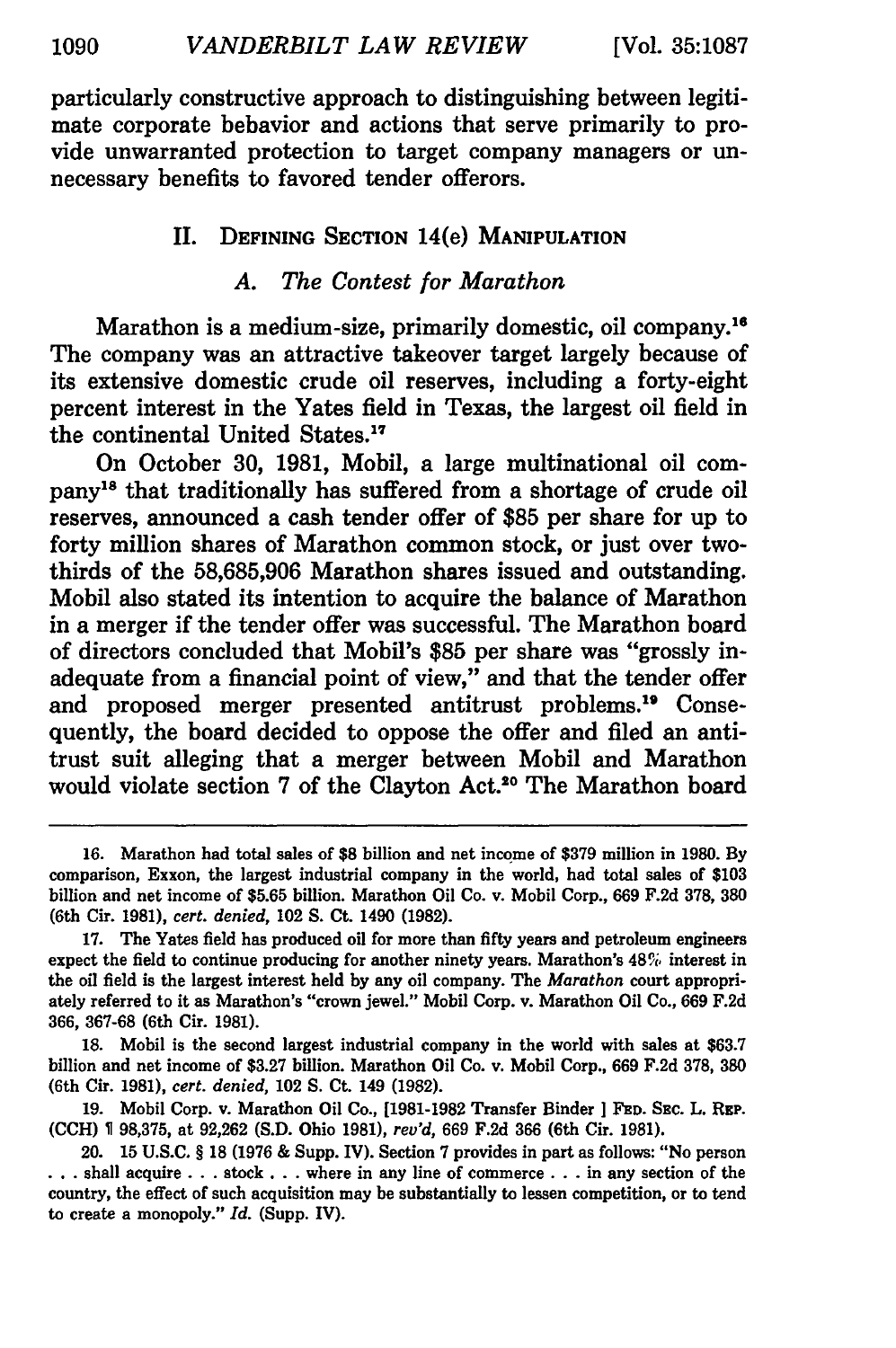also directed its investment banker to locate a "white knight"<sup>21</sup>-a more attractive merger partner-prepared to pay a higher price for Marathon.

Marathon's defensive tactics were successful. **A** United States district court, acting on the antitrust claim, issued first a temporary restraining order and then a preliminary injunction barring Mobil from consummating the purchase of any Marathon shares.<sup>22</sup> Marathon's investment banker located three potential white knights, and Marathon entered into negotiations with all three. These negotiations culminated on November **18, 1981,** when United States Steel Corporation **(USS)** made a four-part package offer to Marathon which it required Marathon to accept or reject that day. **USS** offered to make a cash tender offer of **\$125** per share for **30** million shares of Marathon stock, which represented fifty-one percent of the outstanding shares, and to acquire the remainder of Marathon in a subsequent merger in which **USS** would issue a debenture with an estimated market value of **\$80** to **\$85** for each share of Marathon stock. **USS** conditioned its offer on Marathon's granting two options to USS-an irrevocable option to purchase **10** million authorized but unissued shares of Marathon common stock for **\$90** per share and an option, exercisable only if the **USS** tender offer failed and a third party gained control of Marathon, to purchase Marathon's forty-eight percent interest in the Yates oil field for **\$2.8** billion.23

The Marathon board of directors, "faced with a difficult decision and little time in which to make it,"<sup>24</sup> concluded that the USS tender and merger offers were superior to the still-pending offers **by** Mobil. The directors also determined that the exercise price of the stock option, which was higher than Mobil's offer and the then-current trading price of Marathon stock, was fair to Marathon shareholders and that the exercise price of the Yates field option was reasonable.25 Consequently, rather than run the risk of allowing the **USS** offer to expire, the directors voted unanimously, with two absentees, to accept USS's offer and to grant **USS** the

25. *Id.*

<sup>21.</sup> Mobil Corp. v. Marathon Oil Co., **669 F.2d 366, 368** (6th Cir. **1981).**

<sup>22.</sup> Marathon Oil Co. v. Mobil Corp., **530 F.** Supp. **315 (N.D.** Ohio), *aff'd* **669 F.2d 378** (6th Cir. **1981),** *cert. denied,* 102 **S. Ct.** 1490 **(1982).**

**<sup>23.</sup>** Mobil Corp. v. Marathon Oil Co., **669 F.2d** at **367.**

<sup>24.</sup> Mobil Corp. v. Marathon Oil Co., **[1981-1982** Transfer Binder] **FED. SEc.** L. REP. **(CCH) 1 98,375,** at **92,268 (S.D.** Ohio Dec. **7, 1981),** *rev'd,* **669 F.2d 366** (6th Cir. **1981),** *cert. denied,* 102 **S.** Ct. 1490 **(1982).**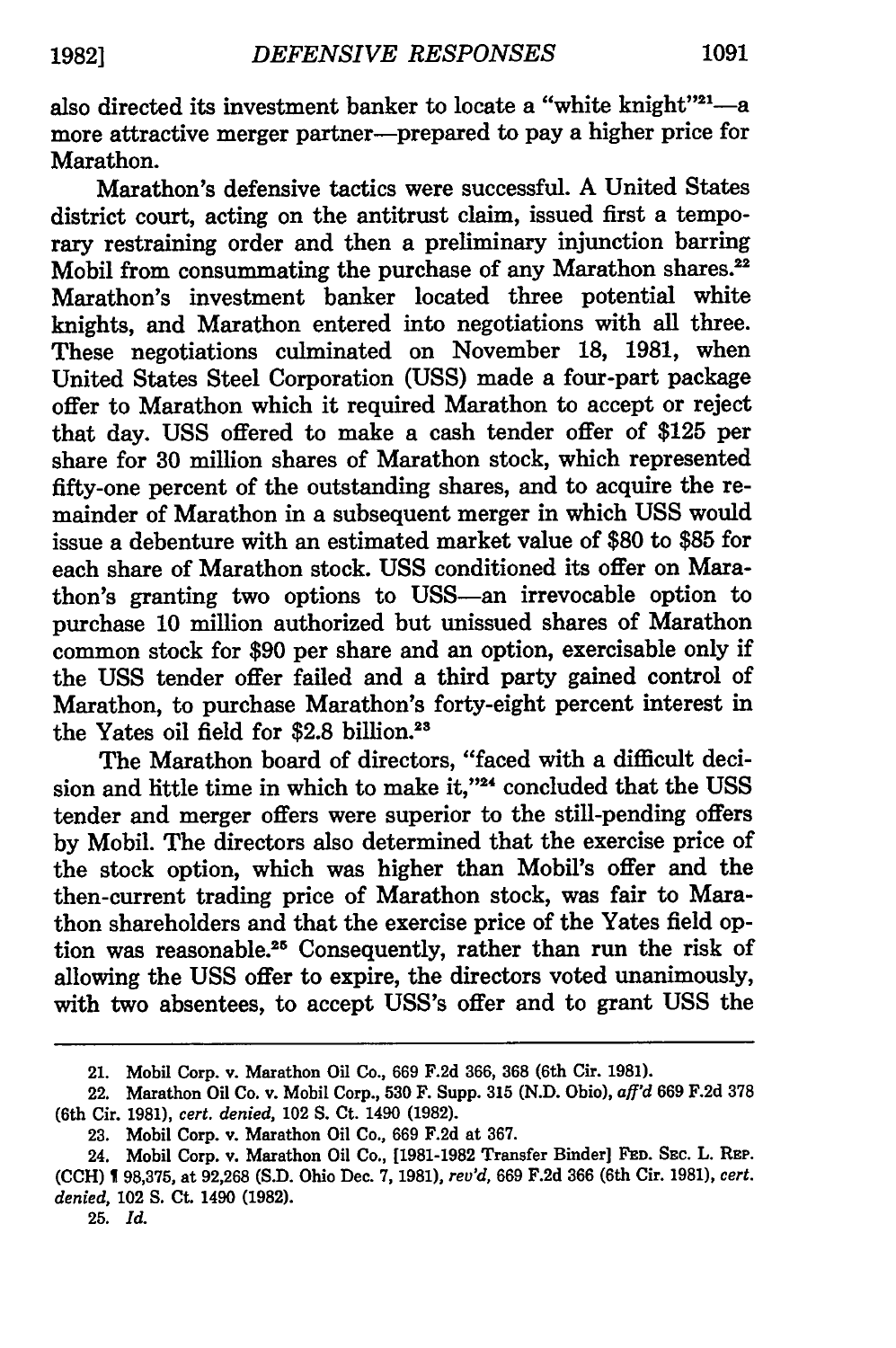two options.<sup>26</sup> Marathon and USS executed the merger and the stock option and Yates field option agreements before the end of the day.

Mobil filed suit shortly thereafter to enjoin the **USS** tender offer, the stock option, and the Yates field option on the grounds that USS, Marathon, and Marathon's directors had acted in violation of section 14(e) of the Williams Act and various provisions of Ohio law." Mobil also raised its cash tender offer bid to \$126 per share for up to thirty million shares of Marathon and stated that if its offer were successful, it would acquire the remainder of Marathon through a merger in which it would issue Mobil debentures with a value of \$90 for each remaining Marathon share.<sup>26</sup> Mobil, however, conditioned its revised offer upon the cancellation or judicial invalidation of the stock option and the Yates field option.<sup>29</sup><br>The district court denied Mobil's request for a preliminary in-

junction.<sup>30</sup> The court found that USS and Marathon had not engaged in deception, and that Mobil's contention that the grant of the stock option and the Yates field option was fraudulent or manipulative failed to state a cause of action under section  $14(e)$ .<sup>31</sup> To support this latter holding, the court relied on the statement in Santa Fe Industries, Inc. v. Green<sup>32</sup> that "'once full and fair disclosure has occurred, fairness of the terms of the transaction is at most a tangential concern of the statute.' "33 The Court held Mobil's claim was simply that the terms of the options were unfair.<sup>34</sup>

The court also rejected Mobil's state law claims, including the allegation that the Marathon directors had breached their fiduciary duty to Marathon by granting **USS** the stock and Yates field options.<sup>35</sup> The court held that the directors had met their burden

26. *Id.*

28. *Id.* at 369.

29. *Id.*

**30.** Mobil Corp. v. Marathon Oil Corp., **[1981-1982** Transfer Binder] **FED.** SEc. L. **REP. (CCH) 98,375 (S.D.** Ohio Dec. **7, 1981),** *rev'd,* **669 F.2d 366** (6th Cir. **1981),** *cert. denied,* 102 **S.** Ct. 1490 **(1982).**

**31.** Mobil Corp. v. Marathon Oil Co., **669 F.2d** at **370.**

**32.** 430 **U.S.** 462 **(1977).** *See infra* notes **108-50** and accompanying text.

**33.** Mobil Corp. v. Marathon Oil Co., **[1981-1982** Transfer Binder] FED. **SEC.** L. REP. **(CCH)** at **92,282** (quoting Santa Fe Indus., Inc. v. Green, 430 **U.S.** 462, **478 (1977)).**

34. *Id.* at **92,281.**

**35.** *See supra* note **27.** The court held that Marathon's directors had the burden of

<sup>27.</sup> Mobil Corp. v. Marathon Oil Co., 669 F.2d at **368.** Mobil contended that the agreement by the Marathon board to the **USS** offer constituted a breach of fiduciary duty, that the agreement violated the Ohio requirement that shareholders approve the sale of substantially all of a corporation's assets, and that the grant of the options served no corporate purpose. *Id.*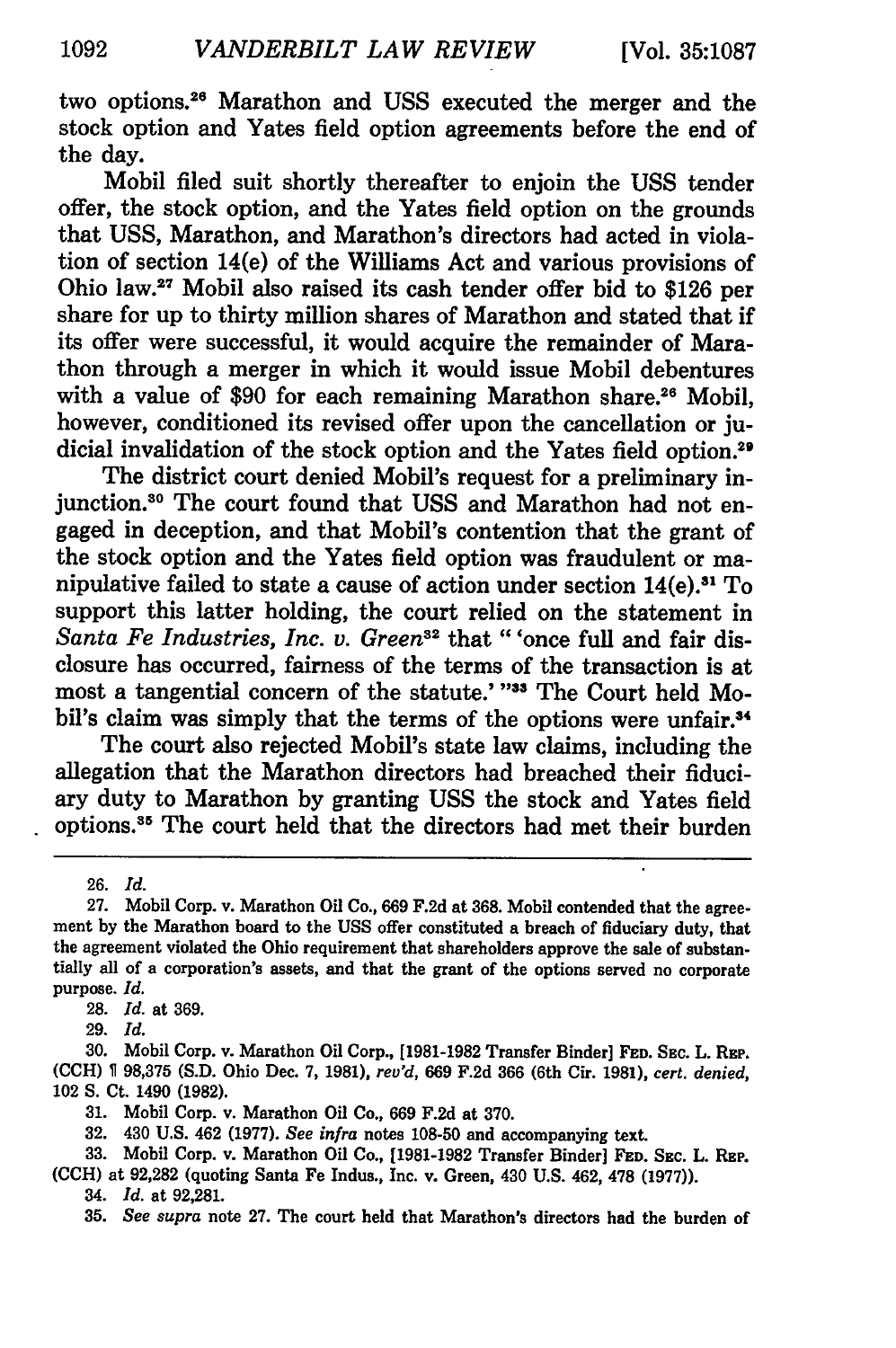of proving "that both options were fair with respect to their valuation."<sup>36</sup> Moreover, the court found that the grant of the options served the "reasonable corporate purpose" of obtaining "the best possible deal for Marathon shareholders in the face of an inevitable takeover."<sup>37</sup> Thus, the court concluded that the defendant directors had "borne their burden of showing fairness, corporate purpose, and good faith."38

On appeal the Sixth Circuit reversed.<sup>39</sup> The court addressed only Mobil's claim that the Yates field option violated section 14(e). It concluded that the two options individually and collectively were manipulative.<sup>40</sup>

The court's argument in support of its conclusion was as follows. First, manipulation, as defined by the Supreme Court, concerns "affecting. **..** the market for, or price of, securities by *artificial* means, i.e., means unrelated to the natural forces of supply and demand."<sup>41</sup> Second, lock-up options of the type granted to **USS** "not only artificially affect, but for all practical purposes completely block, normal healthy market activity . . . . "<sup>42</sup> Mobil had shown that the two options created an artificial price ceiling in the tender offer market for Marathon common share.<sup>48</sup> Specifically, the Yates field option served only "to deter **...** other potential tender offerors from competing with **USS** in an auction for control of

**36.** Mobil Corp. v. Marathon Oil Co., **[1981-1982** Transfer Binder] **FED. SEc.** L. **REP. (CCH)** at 92,285.

**37.** *Id.*

**38.** *Id.*

**39.** Mobil Corp. v. Marathon Oil Co., **669 F.2d 366** (6th Cir. **1981),** *cert. denied,* **102 S. Ct.** 1490 **(1982).**

40. *Id.* at 374. The court sua sponte raised and analyzed the issue whether, in light of Piper v. Chris-Craft Indus., 430 **U.S. 1 (1977),** *see infra* notes **179-189** and accompanying text, Mobil had standing to maintain an implied cause of action to enforce section 14(e). *See* Mobil Corp. v. Marathon Oil Co., **669 F.2d** at **370-73.**

41. **669 F.2d** at 374 (emphasis in original) (citing Ernst **&** Ernst v. Hochfelder, 425 **U.S. 185, 195 (1976)).**

42. *Id.*

43. *Id.* at **375.**

proving the options were fair since the directors were perpetuating themselves in office by granting the options. Mobil Corp. v. Marathon Oil Co., [1981-1982 Transfer Binder] **FED.** SEC. L. REP. **(CCH)** at 92,281. In reaching this conclusion the district court seemed to reject implicitly the Seventh Circuit's argument in Panter v. Marshall Field & Co., 646 F.2d 271 (7th Cir. 1981), that the interest of outside directors of a target corporation in perpetuating their control is not sufficient to remove decisions which have that effect from the coverage of the business judgment rule. *See infra* notes 160-67 and accompanying text. *Panter* is distinguishable on the ground that a majority of the Marshall Field directors were outsiders, while half of the Marathon directors were insiders. The district court, however, did not articulate this distinction.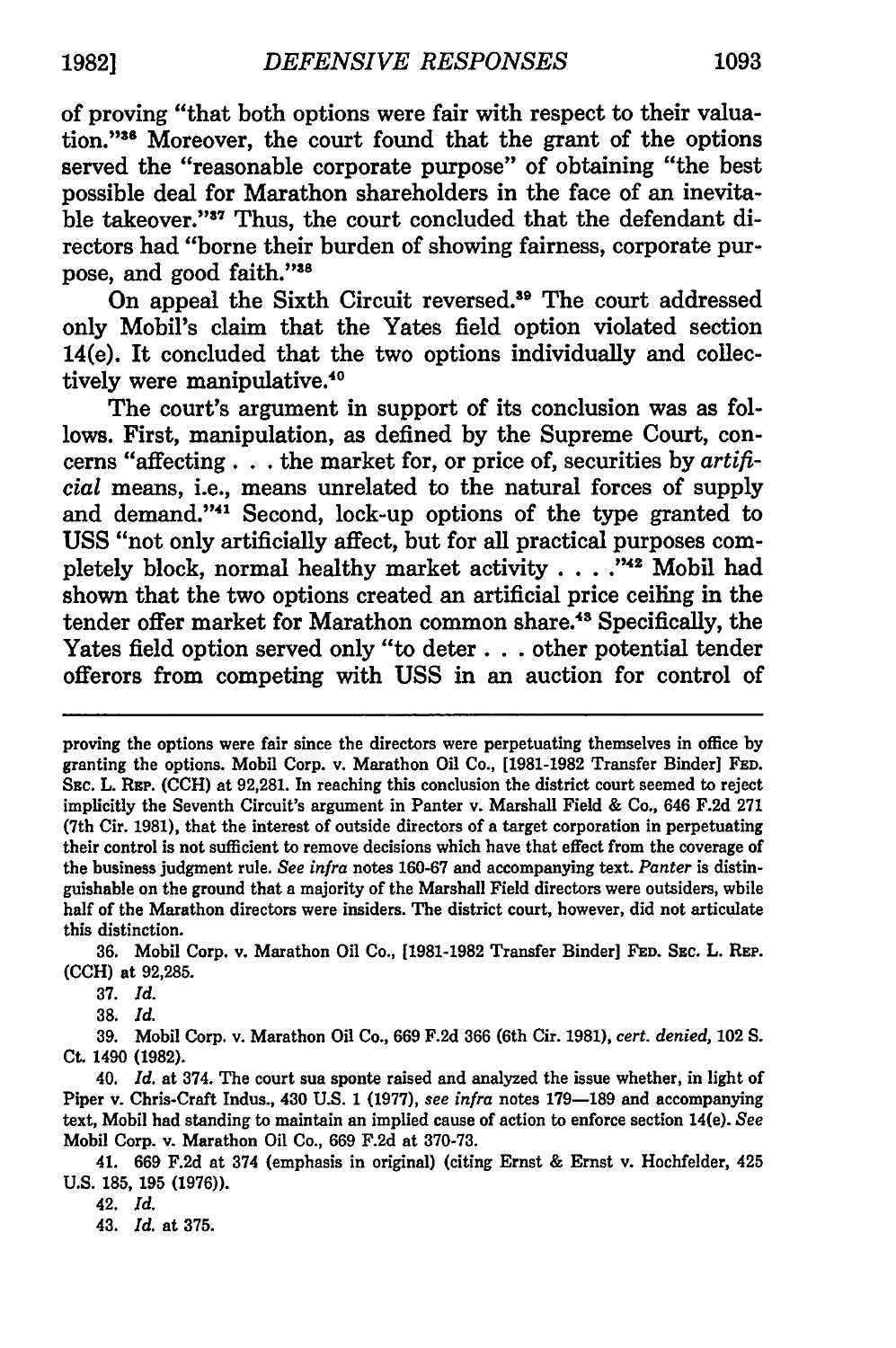Marathon. . **..** [T]he stock option was large enough.., to serve as an artificial and significant deterrent to competitive bidding for a controlling block of Marathon share."<sup>44</sup> Since "[t]he purpose of the Williams Act, protection of target shareholders, requires that Mobil and any other interested bidder be permitted an equal opportunity to compete in the marketplace and persuade the Marathon shareholders to sell their shares to them, '45 the Sixth Circuit concluded that the two options should be cancelled and that **USS** should keep its bid open for a reasonable time to allow Mobil and other potential offerors to bid for Marathon shares in a market free of the effects of USS's manipulative conduct.<sup>46</sup>The court expressly noted that it was not disturbing "the district court's finding of good faith and loyalty by the Marathon directors."<sup>47</sup> The court directed its mandate concerning relief at **USS** for "demanding and obtaining the options, as well as any manipulative conduct by the Marathon directors."<sup>48</sup> "The Williams Act protects the target shareholders regardless of who did the manipulating."<sup>49</sup>

The Sixth Circuit clearly was correct in concluding that USS, by receiving the two options, was in a preferred position to compete for control of Marathon, and that consequently the potential for competitive bidding for Marathon was reduced significantly. Since **USS** possessed the Yates field option, it was the only bidder that could acquire Marathon complete with its Yates field interest. Moreover, the conditional nature of the option-it was exercisable only if **USS** did not succeed in its tender offer *and* some other person obtained control of Marathon-indicates that the purpose of the option was the deterrence of competing bids. Similarly, the

45. **669 F.2d** at **376.**

48. *Id.*

49. *Id.*

<sup>44.</sup> *Id.* **USS** viewed the options as a means of gaining an advantage in the contest for Marathon rather than as serving some essential independent business purpose, since **USS** stated in its tender offer that the offer was not conditioned on the options' validity. *See* Appellant's Brief at 41, Mobil Corp. v. Marathon **Oil** Co., **669 F.2d 366** (6th Cir. **1981),** *cert. denied,* 102 **S.** Ct. 1490 **(1982).**

<sup>46.</sup> On the same day the Sixth Circuit affirmed the preliminary injunction issued **by** the district court in Marathon **Oil** Co. v. Mobil Corp., **530** F. Supp. **315 (N.D.** Ohio **1981),** *aff'd,* **669 F.2d 378** (6th Cir. **1981),** *cert. denied,* 102 **S.** Ct. 1490 **(1982),** which blocked the proposed acquisition **by** Mobil on antitrust grounds. Marathon Oil Co. v. Mobil Corp., **669 F.2d 378** (6th Cir. **1981),** *cert. denied,* 102 **S.** Ct. 1490 **(1982).** Thus, Mobil was unable to reenter the contest for Marathon despite prevailing on the **Williams** Act claim. Judge Merritt, who authored the decision, dissented in *Mobil Corp. v. Marathon Oil Co.* on the ground that, in light of the court's disposition of the antitrust case, Mobil's Williams Act claims were moot. **669 F.2d** at **378** (Merritt, **J.,** dissenting).

<sup>47.</sup> **669 F.2d** at **377.**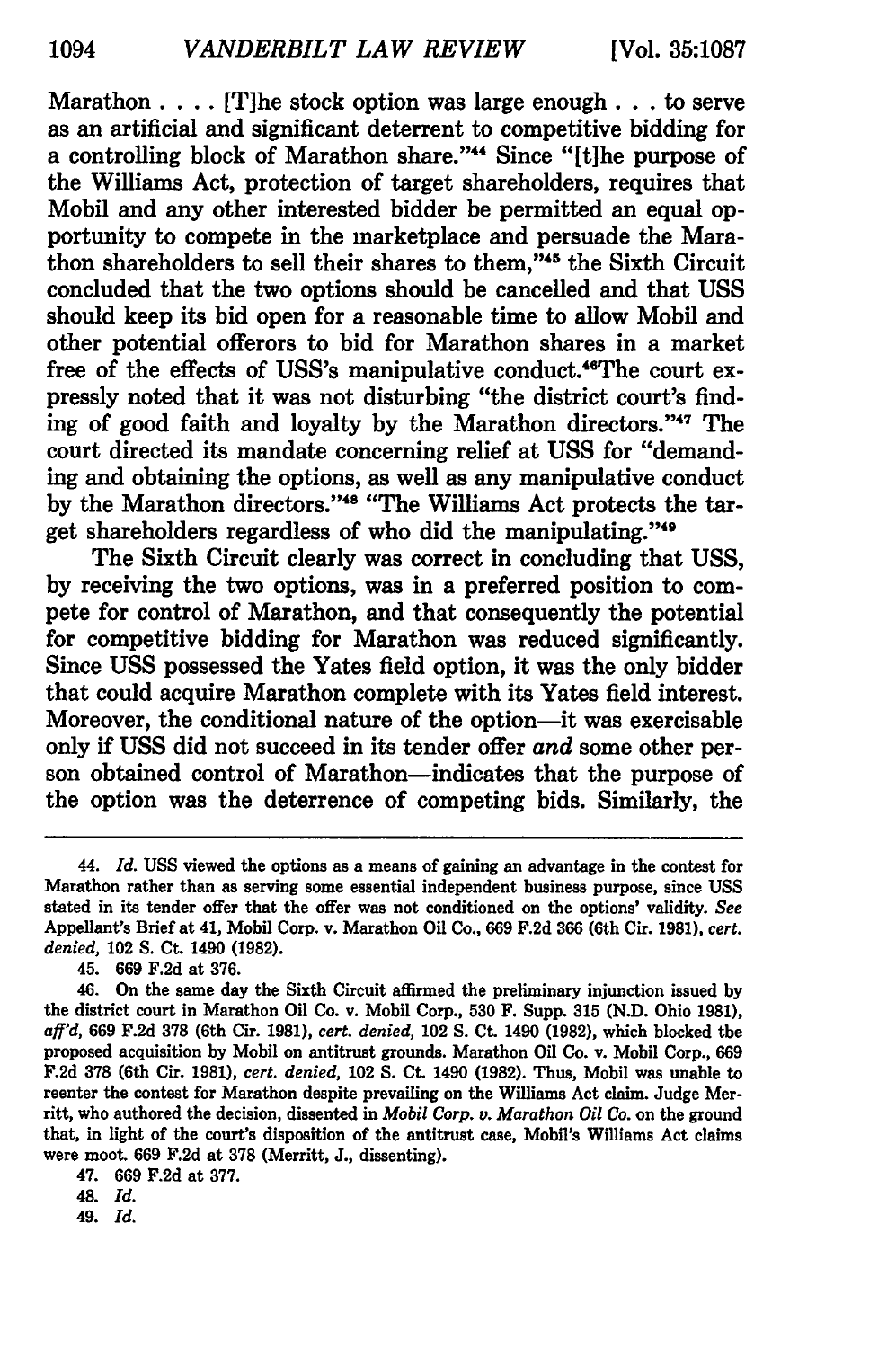stock option gave **USS** a significant advantage in a contest for control of Marathon without serving any other legitimate purpose. If USS succeeded in its tender offer, and subsequently acquired the remainder of Marathon, it would have no need for the option nor any reason to exercise it. USS would exercise the option only if another bidder entered the contest for Marathon. Consider the situation in which a second bidder wanted to acquire a fifty-one percent interest in Marathon for \$125 per share—the amount bid by USS. With the option USS could obtain a fifty-one percent interest by spending \$4.025 billion-\$90 per share for the ten million optioned shares and \$125 each for an additional twenty-five million shares. The competing bidder, however, must spend \$4.375 billion-\$125 per share for 35 million shares or \$350 million which is 8.7% more to obtain a fifty-one percent interest.<sup>50</sup> In addition, USS's advantage would increase, in both absolute and relative terms, with each increase in the bid price. For example, if bidding reached the \$140 per share level, USS could obtain control of Marathon for \$4.4 billion, while a competitor would have to pay \$4.9 billion, which is \$500 million, or  $11.4\%$ , more.<sup>51</sup>

# *B. Interpreting Section 14(e)*

The critical issue addressed in *Marathon* was whether arrangements such as the two options granted by Marathon to **USS** are "manipulative acts or practices" within the meaning of section 14(e). The *Marathon* court dealt with this issue by analyzing how the options affected the tender offer market for Marathon shares. Consideration of the relevant statutory language, the purposes of the Williams Act, and the policy considerations discussed by the Supreme Court in *Santa Fe,* however, is necessary to determine whether the result reached in *Marathon* was correct.

**<sup>50.</sup>** In a contest for control a competitive bidder would have to assume that **USS** would exercise its option. Consequently, the number of shares representing a **51%** interest in Marathon would increase from approximately **30** million to approximately **35** million.

**<sup>51.</sup>** Viewed from a different perspective, if a competitor was prepared to pay \$4.9 billion for a **51%** interest in Marathon, and **USS** was prepared to pay only \$4.65 billion, **USS** would still prevail in a bidding contest. The competitor would be prepared to pay no more than \$140 per share for the **35** million shares it would need. **USS,** on the other hand, could purchase **10** million shares for **\$900** million, and could then afford to pay up to **\$150** per share for an additional **25** million shares while **still** remaining within its lower overall price ceiling.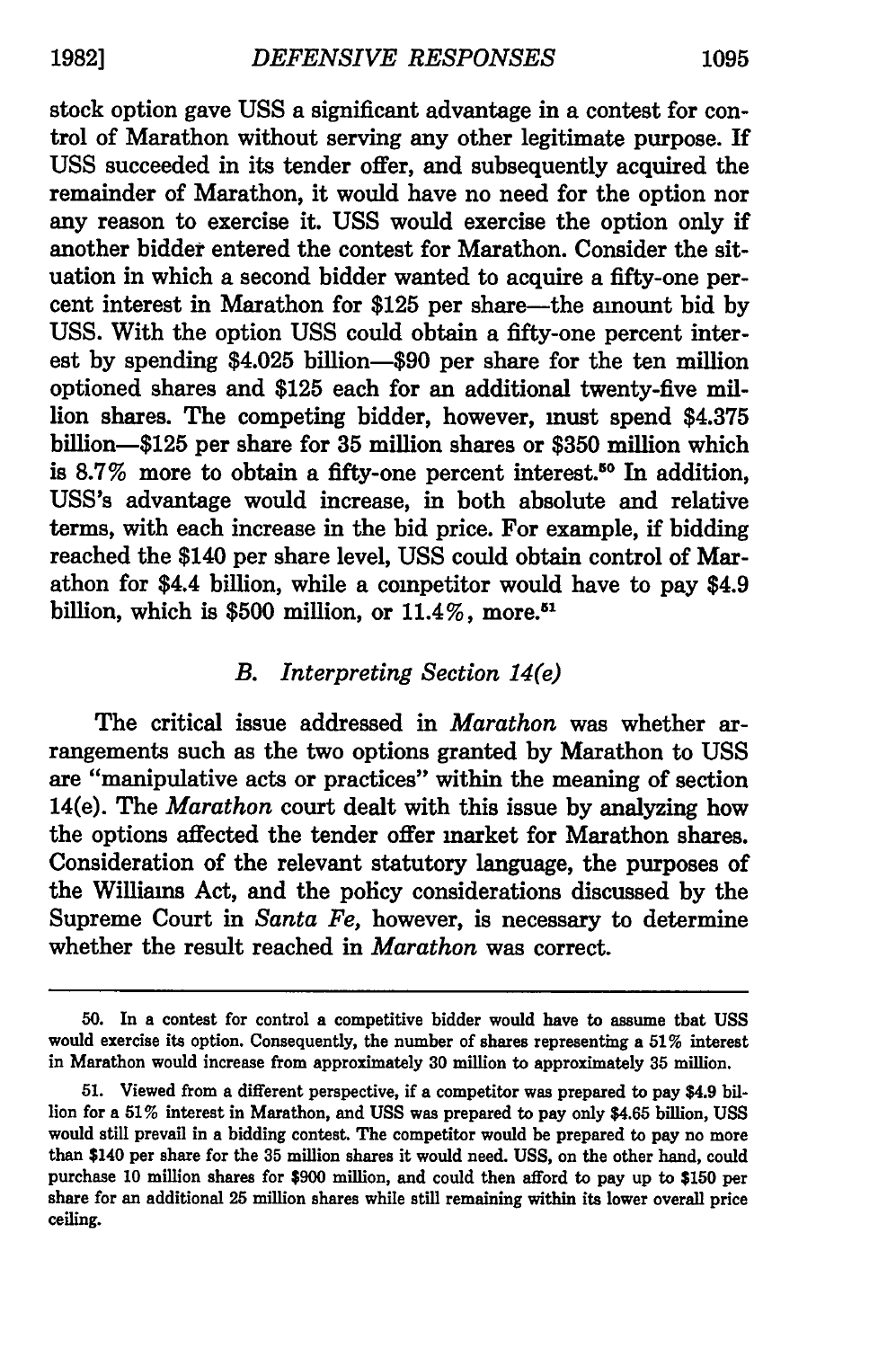# 1. The Statutory Language

Although the Supreme Court never has dealt with the prohibition against "manipulative acts or practices" in section 14(e), the Court recently discussed the meaning of "manipulation" in section 10(b) of the Securities Exchange Act of 1934. The Court in *Ernst & Ernst v. Hochfelder52* considered whether the language of section 10(b) suggests that scienter is a necessary element of a private cause of action for damages implied under that section. The Court stated that manipulation "is and was virtually a term of art when used in connection with securities markets. It connotes intentional or willful conduct designed to deceive or defraud investors by controlling or artificially affecting the price of securities."<sup>55</sup> In *Santa* Fe Industries, Inc. v. Green,<sup>64</sup> the Court expanded on its view of manipulation: "The term [manipulation] refers generally to practices, such as wash sales, matched orders, or rigged prices, that are intended to mislead investors by artificially affecting market activity."<sup>55</sup>

Neither *Ernst & Ernst* nor *Santa Fe* is dispositive of what constitutes manipulation for purposes of section 14(e). The Court's statements in these cases do not make clear whether deception is a necessary element of a manipulative act or practice or whether artificial impact on market activity is the sole critical indicium of manipulation. The Eighth Circuit's opinion in *Cargill, Inc. v. Hardin56* **is** instructive in attempting to resolve this ambiguity. *Cargill,* which was brought under the Commodity Exchange Act, is one of the few cases decided prior to *Marathon* to turn on the question of how a court should interpret a statutory prohibition against manipulation.<sup>57</sup> The *Cargill* court reviewed the definitions of manipulation utilized by courts in other contexts.<sup>58</sup> The court noted that courts consistently have defined manipulation in a practical manner designed to accomplish the objectives of the statute in ques-

55. *Id.* at 476.

<sup>52. 425</sup> U.S. 185 (1976).

<sup>53.</sup> *Id.* at 199. The Court said that this connotation of intent or willfulness supported the view that scienter was a necessary element of a cause of action under section 10(b). *Id.* at 201.

<sup>54. 430</sup> **U.S.** 462 **(1977).**

<sup>56. 452</sup> F.2d 1154 (8th Cir. 1971), *cert. denied,* 406 U.S. 932 (1972).

<sup>57.</sup> The issue in *Cargill* was whether "manipulation under the Commodity Exchange Act must include the commission of an 'uneconomic act.'" 452 F.2d at 1163. The court concluded that a showing of an uneconomic act was not required.

<sup>58.</sup> *Id.*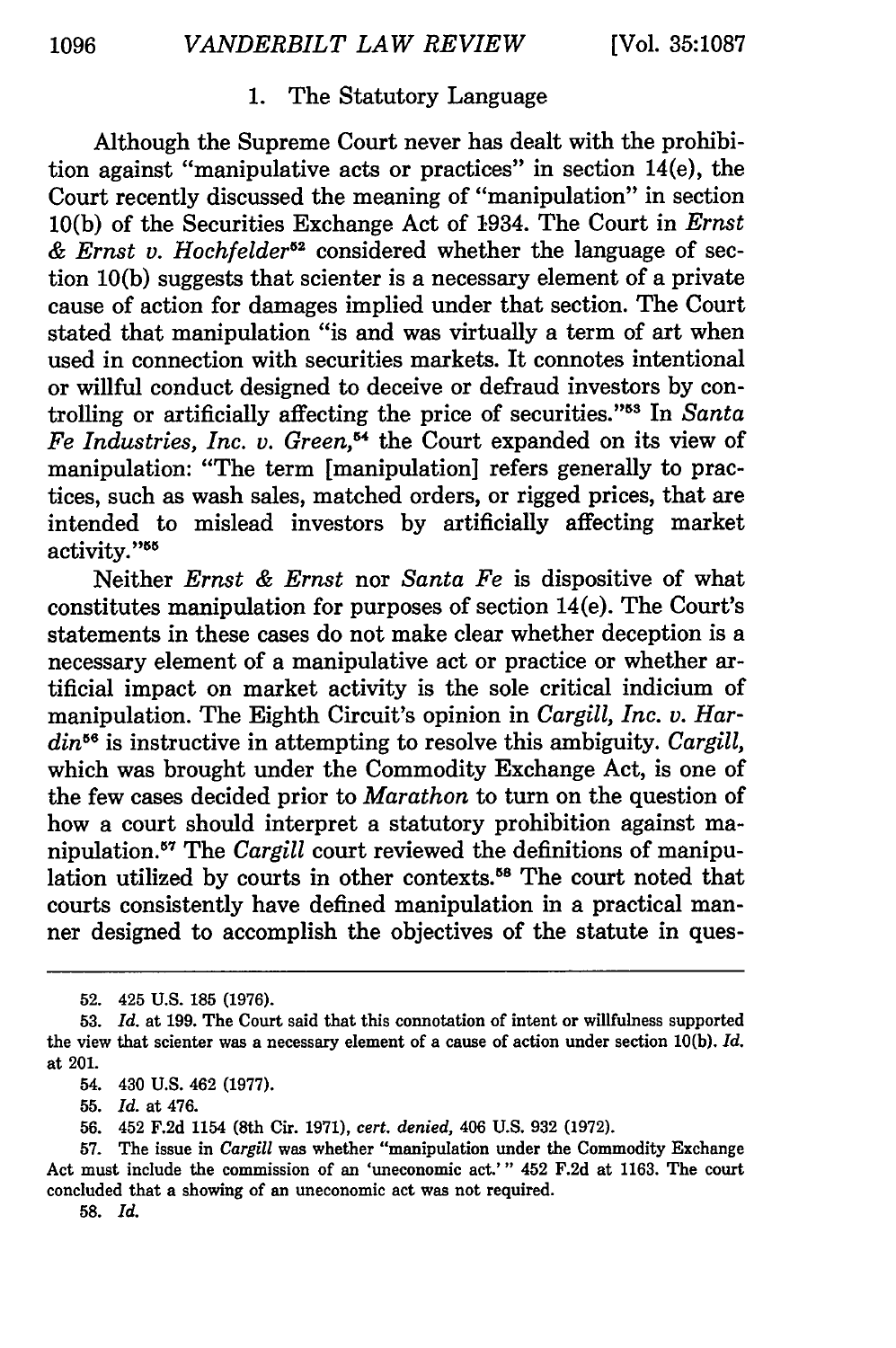tion.59 Although "[t]he methods and techniques of manipulation are limited only by the ingenuity of man,"<sup>60</sup> the court concluded that the conduct which courts have held to be manipulative has had two essential characteristics: (1) the conduct has been intentional, and (2) the conduct has resulted in a price "which does not reflect basic forces of supply and demand."<sup>61</sup> Thus, *Cargill* suggests that the critical component of manipulation is artificial impact on market activity and that a manipulative scheme does not necessarily depend upon deception. Congress' use of the disjunctive in section 14(e), which bars "fraudulent, deceptive, *or* manipulative acts or practices,"<sup>62</sup> also suggests that "deceptive" acts and "manipulative" acts are different kinds of behavior. Moreover, the statement of the *Santa Fe* Court that "nondisclosure is *usually* essential to the success of a manipulative scheme"63 implies recognition that some manipulative schemes do not involve deception.<sup>64</sup>

A more important reason why the statements concerning manipulation in *Ernst & Ernst and Santa Fe* do not determine what constitutes manipulation for purposes of section 14(e) is the context in which those cases arose-alleged violations of section 10(b) of the 1934 Act. Section 10(b) is part of a statutory scheme for the regulation of securities trading. By contrast, section 14(e) of the Williams Act is directed specifically at the regulation of tender offers. The *Ernst & Ernst* Court itself stated that both the legislative history and the statutory context of a particular measure must be considered when interpreting statutory language.<sup>65</sup> The Supreme Court has noted repeatedly that similar or identical words in different federal securities statutes may properly be interpreted to have different meanings if the history of the legislation in question and the statutory context so require. For example, the Court, when considering the meaning of the terms "purchase" and "sale" in section 16(b) of the 1934 Act,<sup>66</sup> has stated that "[w]here alternative constructions of the terms of § 16(b) are possible, those terms are to be given the construction that best serves the congressional

**<sup>59.</sup>** *Id.*

**<sup>60.</sup>** *Id.*

**<sup>61.</sup>** *Id.*

**<sup>62. 15</sup> U.S.C. §** 78n(e) **(1976)** (emphasis added).

**<sup>63.</sup>** Sante Fe Indus., Inc. v. Green, 430 **U.S.** 462, **477 (1976)** (emphasis added); *see supra* text accompanying note **55.**

<sup>64.</sup> *See also* Ernst **&** Ernst v. Hochfelder, 425 **U.S. 185, 199 (1976)** (manipulation concerns conduct designed to "deceive or defraud investors") (emphasis added).

**<sup>65.</sup>** *Id.* at 200-01.

**<sup>66. 15</sup> U.S.C.** § **78p(b) (1976).**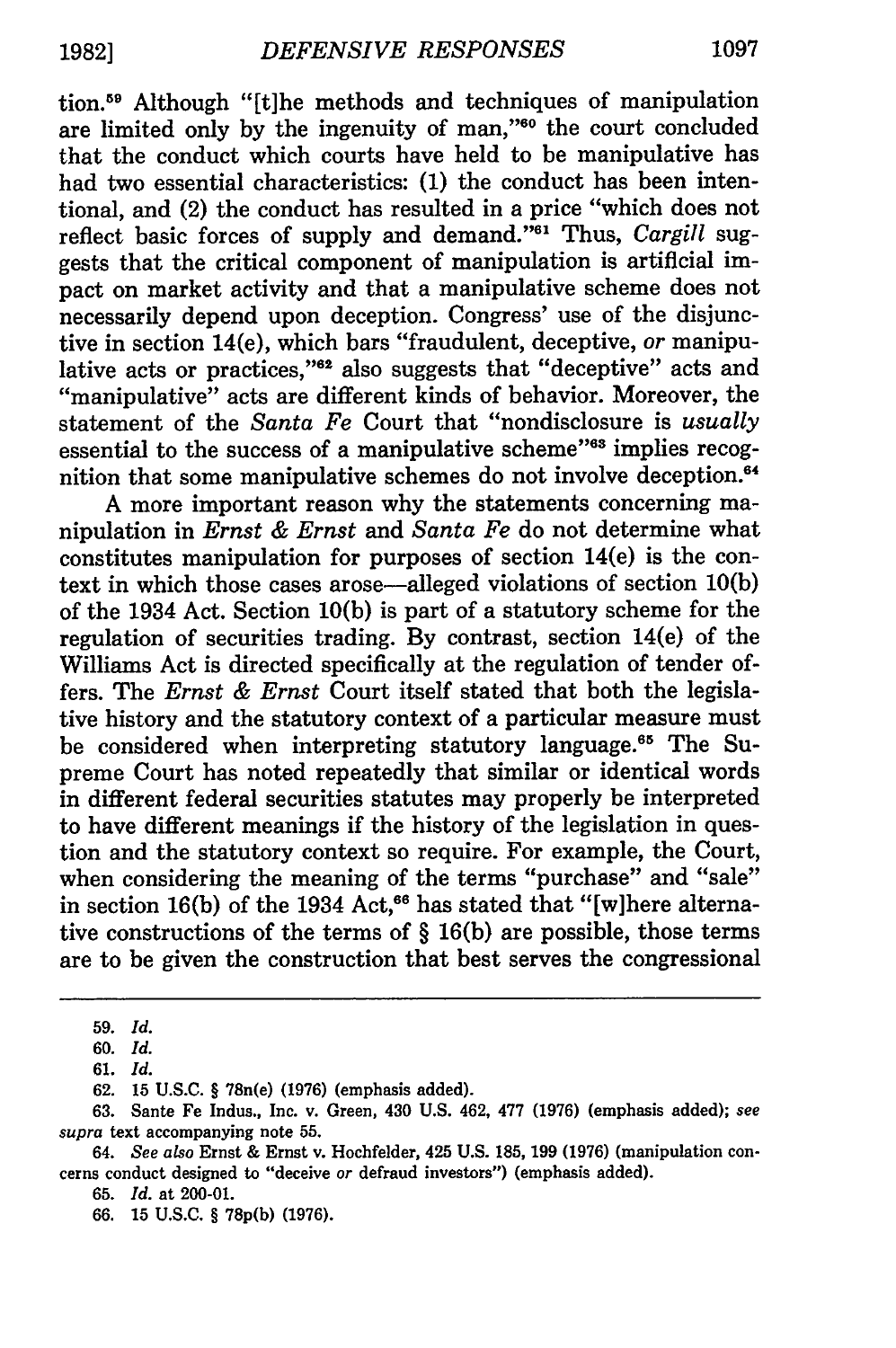purpose **. "67** Utilizing this purpose-oriented approach to statutory construction, the Court has concluded that an exchange of stock pursuant to a merger agreement does not constitute a "sale" in a section 16(b) case,<sup>68</sup> even though four years earlier, in a case brought under section **10(b)** of the 1934 Act, the Court had held an exchange of stock pursuant to a merger agreement to constitute a "purchase or sale."<sup>69</sup>

Thus, two conclusions relevant to a definition of manipulation derive from the language of section 14(e). First, an approach to defining "manipulative acts or practices" that stresses artificial impact on market activity is more consistent with previous judicial definitions of manipulation than an approach that requires proof of deception. Second, the correctness of an artificial impact or market activity approach turns less on the language of the statute-which clearly is amenable to a number of interpretations-and more upon whether that approach advances the purposes of the Williams Act.

### 2. The Purpose of the Williams Act

Both the Williams Act and the 1934 Act share the goal of investor protection, but the Williams Act provides protection in a specialized context. The 1934 Act is directed at investors in trading markets; the Williams Act is concerned only with the impact of

**<sup>67.</sup>** Kern County Land Co. v. Occidental Petroleum Corp., 411 **U.S. 582, 595 (1973)** (quoting Reliance Electric Co. v. Emerson Electric Co., 404 **U.S.** 418, 424 **(1972)).**

**<sup>68.</sup>** Kern County Land Co. v. Occidental Petroleum Corp., 411 **U.S. 582, 600 (1973). 69. SEC** v. National Securities, Inc., **393 U.S.** 453 **(1969)** (interpretation consistent with purposes of § **10(b),** even though Court acknowledged that under "no sale doctrine" of **SEC** Rule **133,** transaction would not have constituted "sale" for purposes of **1933** Act).

In Aaron v. **SEC,** 446 **U.S. 680 (1980)** one issue was whether the **SEC** is required to prove scienter in an action to enjoin a violation of § **10(b).** The Court in Ernst **&** Ernst v. Hochfelder, 425 **U.S. 185 (1976)** had held that scienter was a necessary element of a private action for damages under § **10(b).** *See supra* note **53** and accompanying text. In **SEC** v. Capital Gains Research Bureau, **375 U.S. 180 (1963)** the Supreme Court held that scienter is not a necessary element of an action brought **by** the **SEC** to enjoin an alleged violation of § 206(2) of the Investment Advisers Act of 1940, **15 U.S.C.** § **80b-6 (1976),** which bans any act or practice of an investment adviser that "operates as a fraud or deceit upon any client or prospective client." *Id.* § **80b-6(2).** The *Aaron* Court reconciled these two seemingly conflicting decisions **by** noting that the two different statutory schemes served different purposes. Proof of scienter is consistent with the purpose of § **10(b),** which is to bar fraudulent transactions in securities markets, but does not advance the objectives of the Investment Advisers Act, which establishes a fiduciary relationship between investment advisers and their clients. Since *Aaron* concerned enforcement of § **10(b),** the Court concluded that *Ernst & Ernst's* interpretation of the meaning and purpose of § **10(b)** was controlling. Aaron v. **SEC,** 446 **U.S. 680, 695 (1980).**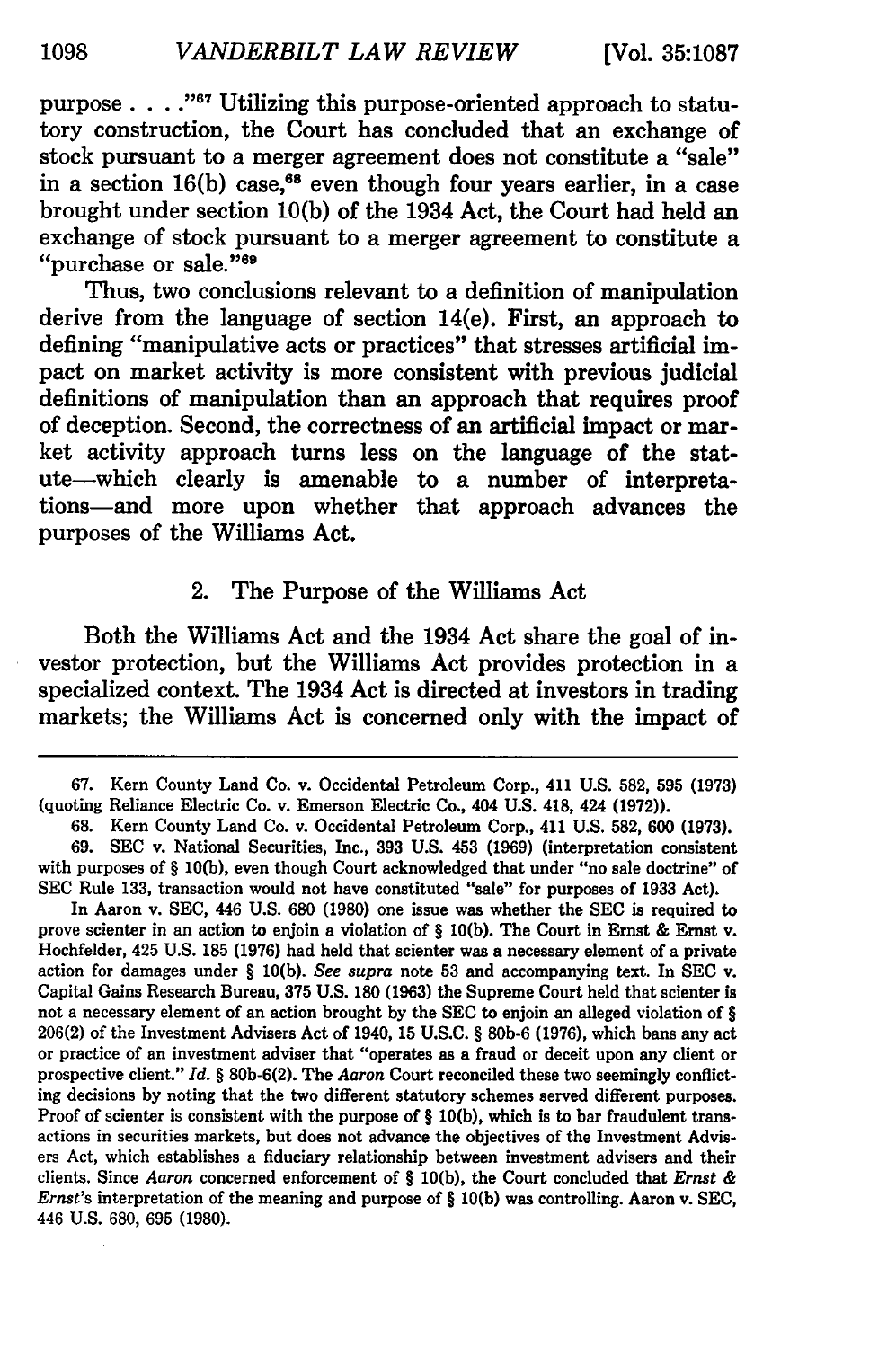tender offers on investors. Thus, the Supreme Court in *Piper v. Chris-Craft Industries70* stated: "The legislative history thus shows that the sole purpose of the Williams Act was the protection of investors who are confronted with a tender offer."<sup>71</sup>

Moreover, Congress used different means in the two acts to effectuate their different investor protection goals. The 1934 Act protects investors by regulating trading markets,<sup>72</sup> requiring disclosure.<sup>73</sup> and prohibiting deception and classic kinds of market manipulation **. <sup>7</sup>**The Williams Act employs a three-pronged approach to protect investors. First, tender offerors are required to make extensive disclosures about themselves, the source of their financing, and their plans for the target company.<sup>75</sup> Second, the Williams Act provides specific substantive benefits to tendering shareholders, including rights to withdraw tendered shares, to participate pro rata in offers for less than all of a company's shares, and to receive the highest price that a tender offeror pays for a target company's shares.<sup>76</sup> Last, although the Williams Act identifies no specific arrangements as deceptive or manipulative, all "fraudulent, deceptive, or manipulative acts or practices" are prohibited, not just in connection with purchases and sales of securities,<sup>77</sup> but "in connection with any tender offer or request or invitation for tenders, or any solicitation of security holders in opposition to or in favor of any such offer, request, or invitation."78

No provision of the Williams Act explicitly characterizes lockup options or other specific practices as manipulative. Additionally, no specific discussion of what arrangements are manipulative under section 14(e) exists in the legislative history. This is not surprising. When Congress adopted the Williams Act, it was concerned primarily with tender offerors' high-pressure tactics.79

- **75.** *See* Securities Exchange Act of 1934, § 12, **15 U.S.C.** § **78(1) (1976).**
- **76.** Piper v. Chris-Craft Indus., 430 **U.S. 1, 23 (1977).**

**77.** Section 10(b)'s prohibition against manipulation supplements the specific prohibitions against identified manipulative practices included in **15 U.S.C.** § **78(j) (1976).** In addition, § **10(b)** regulates conduct only in connection with purchases and sales of securities. *See* Blue Chip Stamps v. Manor Drug Stores, 421 **U.S. 723 (1975).**

**78. 15 U.S.C.** § 78n(e) **(1976).** The Court in *Piper* characterized *§* 14(e) as additive to the disclosure and substantive provisions of the Williams Act. 430 **U.S.** at 24.

**79.** *See, e.g.,* **113** CoNG. REc. **857-58 (1967)** (statement of Sen. Kuchel, cosponsor of

**<sup>70.</sup>** 430 **U.S. 1 (1977).**

**<sup>71.</sup>** *Id.* at **35.**

**<sup>72.</sup>** *See, e.g.,* Securities Exchange Act of 1934, *§9* **6, 7, 8, 11, 15, 17, 19, 15 U.S.C.** *§* **78(0, (g),** (h), **(k),** (o), **(q),** (s) **(1976).**

**<sup>73.</sup>** *See, e.g.,* Securities Exchange Act of 1934, *9§* **12-13, 15 U.S.C.** *§§* 78(l)-(m) **(1976).**

<sup>74.</sup> *See, e.g.,* Securities Exchange Act of 1934, §9 **9, 10, 15 U.S.C.** 99 78(i), **() (1976).**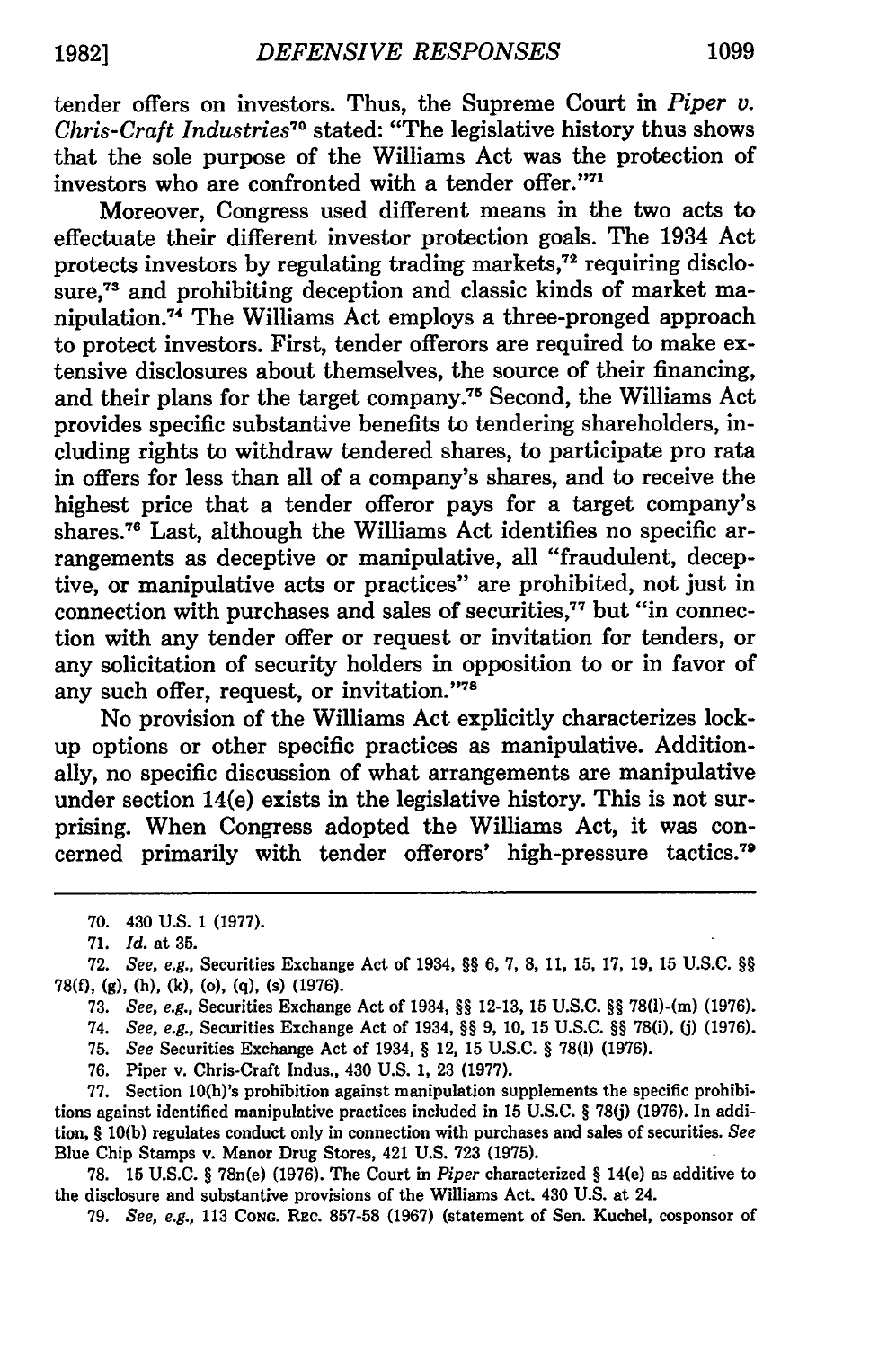Neither offerors nor target companies had begun to use the sophisticated tactics that have since become common in takeover battles.<sup>80</sup> Consequently, Congress realistically could not have foreseen the wide utilization of lock-ups and other defensive tactics that did not appear until many years after the adoption of the Williams Act. Nevertheless, a close reading of the Williams Act, along with a review of the legislative purpose and testimony before Congress during the consideration of the measure,<sup>81</sup> strongly indicates that the section 14(e) prohibition on manipulative acts should apply to any arrangements that artificially impair the tender offer market for a company's shares.

# *a. The Benefits of a Fair Auction Market*

Protecting the rights of all potential bidders to compete on equal terms in the market for a target company's shares advances the purposes of the Williams Act. Maintenance of open competition in the auction market clearly benefits target company shareholders by ensuring that they receive the best possible price for their shares. "[A] rule of auctioneering increases premiums [paid to target shareholders] in all acquisitions, unfriendly or negotiated, through merger or takeover, whether management is loyal or selfserving."82

The Seventh Circuit in *MITE Corp. v. Dixon*<sup>88</sup> recently relied upon a similar rationale in striking down the Illinois antitakeover statute.<sup>84</sup> The court concluded that the Illinois statute was unconstitutional because it provided target company management with a weapon against takeover bids and thus, upset the balance estab-

**81.** *See infra* text accompanying notes 90-102.

82. Bebchuk, *supra* note 15, at 1045. Bebchuk adds that a rule protecting target management's ability to act as an auctioneer promotes the interests of the shareholders and society if management also is denied the power to obstruct bids it does not favor. *Id.* at 1054. *Cf.* Billard v. Rockwell Int'l Corp., [Current] **FED. SEC.** L. REP. **(CCH) 1** 98,733, at 93,700 (2d Cir. June 30, **1982)** (noting that under ordinary circumstances a tender offer does not "freeze" the price of target company stock because other market participants are free to top the original tender offer).

bill).

**<sup>80.</sup>** Hayes & Taussig, *Tactics of Cash Takeover Bids,* HARv. Bus. REV., Mar.-Apr. 1967, at 135 contains the most comprehensive catalog of offensive and defensive tactics used in connection with tender offers during the years before the Williams Act was passed. The only practice that the authors characterized as manipulative was the open market purchase by a target company of its shares to raise their price above the amount bid by the tender offeror. *Id.* at 145.

<sup>83. 633</sup> F.2d 486 (7th Cir. 1980), *aff'd sub nom.* Edgar v. MITE Corp., 102 **S.** Ct. 2629 (1982).

<sup>84.</sup> **ILL. ANN. STAT.** ch. 1211/2 §§ 137.51-.70 (Smith-Hurd Supp. 1982-83).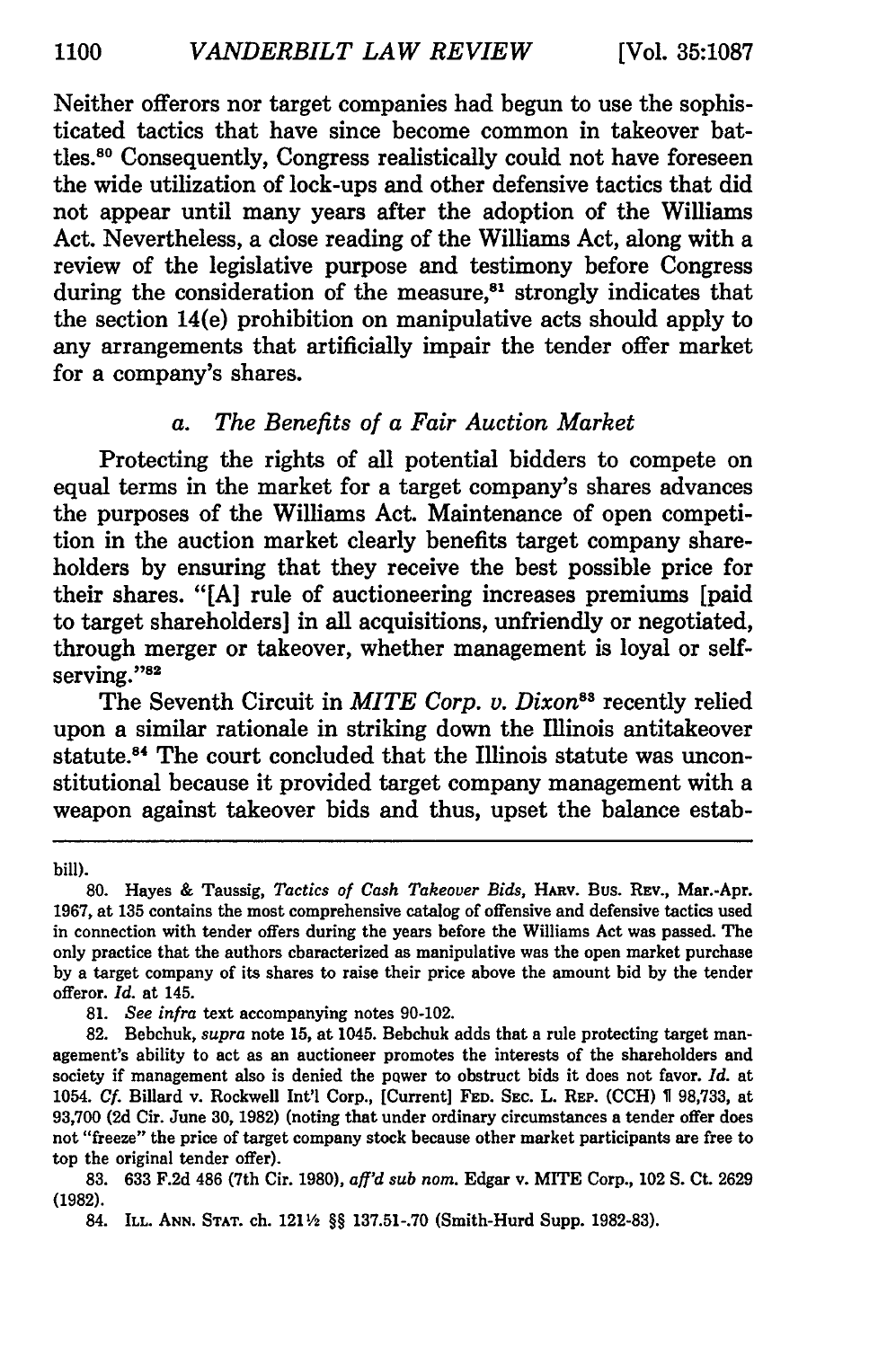lished by the Williams Act. Noting the strong link between Congress' concern for protecting investors who face tender offers and the preservation of a competitive and unimpeded auction market for target company shares, the Seventh Circuit concluded: "[M laintenance of an equitable balance between the contending sides is perceived as a principal means of investor protection. . **..** [I ]n its concern for investors, Congress was necessarily committed to maintaining, where appropriate, the basic capability of offerors to make successful tender offers . . . . "85

On appeal, the Supreme Court supported this characterization.88 Justice White, writing for a plurality of the Court, stated:

[I ]t is **...** crystal clear that a major aspect of the [Williams Act's] effort to protect the investor was to avoid favoring either management or the takeover bidder. . . . We, therefore, agree with the Court of Appeals that Congress sought to protect the investor not only by furnishing him with the necessary information *but also by withholding from management or the bidder any undue advantage that could frustrate the exercise of an informed choice.8 7*

Similarly, in the portion of his opinion in which he spoke for a majority of the Court, Justice White noted the three detrimental effects of the Illinois act. First, the Illinois statute deprived shareholders of an opportunity to sell their shares at a premium.<sup>88</sup> Second, the statute hindered the efficient allocation of economic resources.<sup>89</sup> Last, the statute reduced the incentive of management to perform well.<sup>90</sup> The Court, Justice White continued, was unprepared to disagree with the Seventh Circuit's conclusion that "the possible benefits of the potential delays required by the [Illinois ] Act may be outweighed by the increased risk that the tender offer will fail due to defensive tactics employed by incumbent management."91 Because the statute imposed these substantial burdens on interstate commerce, and created only limited local benefits, it was

**88.** *Id.* at 2642.

89. *Id.*

**90.** *Id.*

91. *Id.*

<sup>85.</sup> MITE Corp. v. Dixon, 633 F.2d at 496. *See also* Kennecott v. Smith, 637 F.2d 181, 189-90(3d Cir. 1980)(holding New Jersey takeover law unconstitutional for similar reasons).

<sup>86.</sup> Edgar v. MITE Corp., 102 **S. Ct.** 2629 (1982).

<sup>87.</sup> *Id.* at 2636-37 (emphasis added). Justice White also noted that Congress did not intend to discourage takeover bids. *Id.* at 2636. Shareholders often receive a premium over the market price because of competitive bidding for their shares. *Id.* at 2636 n.9. Chief Justice Burger and Justice Blackmun joined this portion of Justice White's opinion, which endorsed the Seventh Circuit's supremacy clause rationale. *Id.* at 2633. Only Justice Stevens expressed any explicit misgivings about this portion of Justice White's opinion. *Id.* at 2644. (Stevens, J., concurring).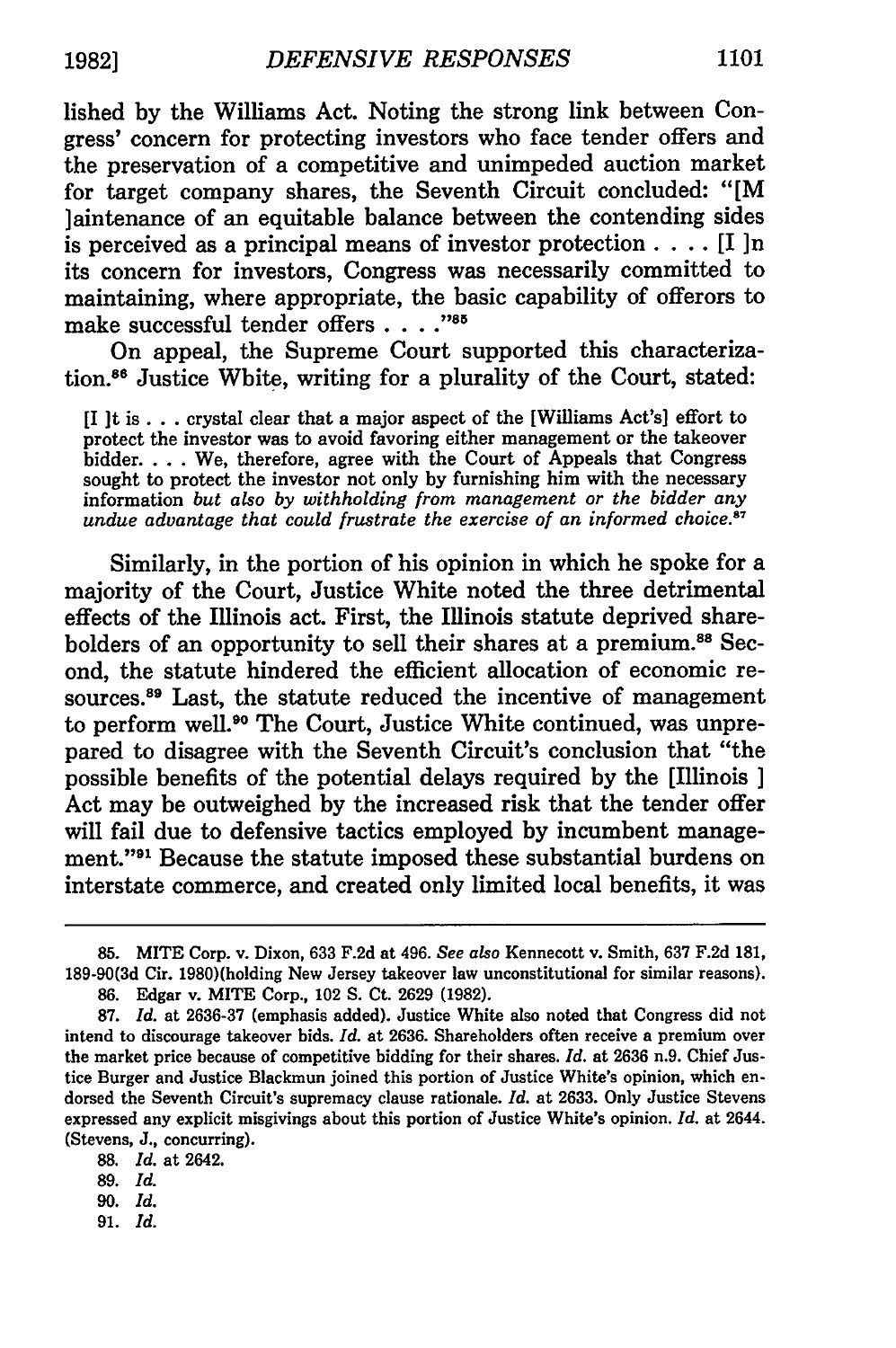#### unconstitutional under the Commerce Clause.

# *b. Congressional Support of Shareholder Decisionmaking*

The Williams Act reflects Congress' fundamental belief that target company shareholders are capable of acting in their own interests if they are provided with adequate information relevant to a tender offer and given a reasonable period of time within which to decide what to do.92 Prior to adoption of the Williams Act, shareholders were "pawn[s] in a form of industrial warfare."<sup>93</sup> vulnerable to tender offers designed to force them to decide quickly whether to sell all or part of their shares, and to the self-serving conduct of target company managements.<sup>94</sup> Although Congress was concerned primarily with the tactics of tender offerors, it nonetheless took pains to note that target company shareholders often benefit from tender offers and that the bill "avoids tipping the balance of regulation either in favor of management or in favor of the person making the takeover bid."<sup>95</sup>

The Supreme Court pointed out in *Piper* that Congress implemented a "policy of neutrality"<sup>96</sup> to ensure that legitimate takeover bids **by** offerors prepared to make full disclosure would not be discouraged.<sup>97</sup> A policy of neutrality does not necessarily subsume a rule prohibiting one person from impeding another's access to the tender offer market. This type of prohibition, however, is con-

**93.** Piper v. Chris-Craft Indus., 430 **U.S. 1, 30 (1977) (quoting** *Hearings, supra* note **92,** at **17** (testimony of Manuel Cohen)).

**<sup>92.</sup>** At the hearings on the Bill **SEC** Chairman Manuel Cohen stated that the purpose of the measure was "to provide the investor, the person who is required to make a decision, an opportunity to examine and to assess the relevant factors and to reach a decision without being pressured and without being subjected to unwarranted techniques which are designed to prevent that from happening." *Full Disclosure of Corporate Equity Ownership in Corporate Takeover Bids: Hearings on S. 510 Before the Subcomm. on Securities of the Senate Comm. on Banking and Currency,* 90th Cong., 1st Sess. **15 (1967)** [hereinafter cited as *Hearings].*

<sup>94.</sup> Before the enactment of the Williams Act offerors could limit the time that an offer would be available, require that tenders be irrevocable, or specify that if shareholders oversubscribed the offer, then the offeror would purchase the first shares tendered. These terms caused shareholders to tender quickly or risk losing the opportunity to realize the tender offer price. For a discussion of tactics used **by** target managements, see Hayes **&** Taussig, *supra* note **80.**

**<sup>95.</sup>** Rondeau v. Mosinee Paper Co., 422 **U.S.** 49, **58 (1975).** *See* HousE COMM. **ON** FOR-**EIGN COMMERCE, DISCLOSURE OF CORPORATE EQUITY OWNERSHIP,** H.R. **REP.** No. **1711,** 90th **Cong., 2d Sess. 5 (1968)** [hereinafter cited as **HousE REPORT ]; SENATE COMM. ON BANKING & CURRENCY, FULL DISCLOSURE OF CORPORATE EQUITY OWNERSHIP AND IN CORPORATE TAKEOVER BIDS, S. REP. No. 550,** 90th **Cong., 2d Sess. 3 (1967).**

**<sup>96.</sup> Piper v. Chris-Craft Indus.,** 430 **U.S. at 29. 97.** *Id.*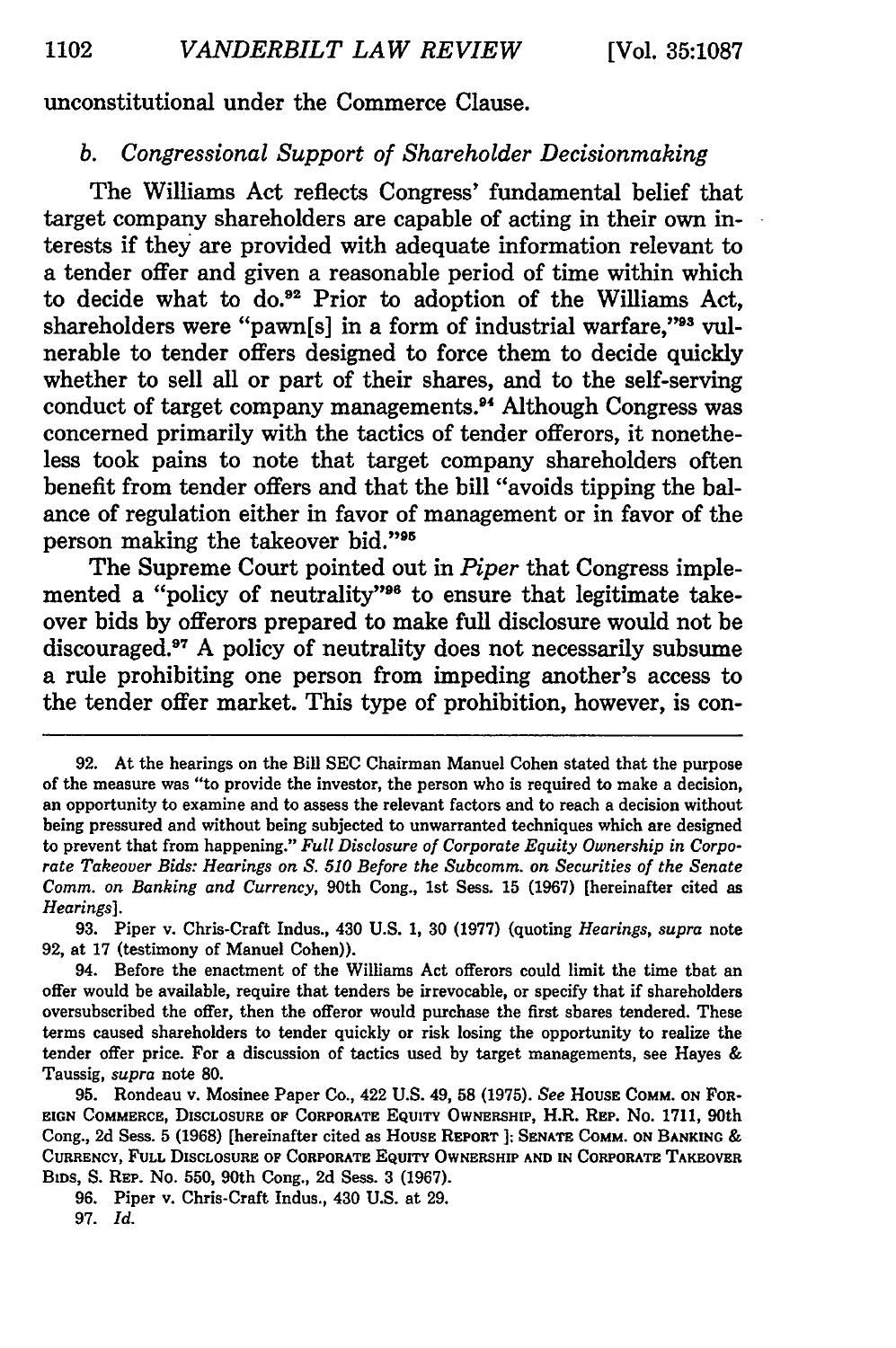sistent with a policy of neutrality. A policy of neutrality and a prohibition against impeding access to the tender offer market exist to ensure that target shareholders are able to make informed choices. The policy of neutrality achieves this objective by not favoring any party in a tender offer situation. The prohibition against impeding access to the tender offer market promotes an informed choice by eliminating barriers to the presentation of the choice to shareholders.<sup>98</sup>

Similarly, the Supreme Court in *Rondeau v. Mosinee Paper Co. <sup>9</sup>*noted that the primary purpose of the Williams Act is to address what the Senate committee had described as the "dilemma" faced by target shareholders.<sup>100</sup> One aspect of this dilemma is that a shareholder facing a tender offer "may wait to see if a better offer develops, but if he tenders late, he runs the risk that none of his shares will be taken."<sup>101</sup> This situation represents a "dilemma" only if one believes that a shareholder should have a reasonable opportunity to receive and consider competing tender offers.

Judge Edward Weinfeld, in a recent decision denying a motion by Conoco to enjoin one offeror, Seagram Co., from making a tender offer for Conoco in competition with a tender offer from a second offeror, Du Pont, articulated the philosophy underlying congressional enactment of the Williams Act:

What is sometimes lost sight of in these tender offer controversies is that the shareholders, not the directors, have the right of franchise with respect to shares owned **by** them. . **..** [T]he shareholders now have the choice of acting upon the existing outstanding offers of Du Pont and **Seagram** .... The Directors are free to continue **by** proper legal means to express to the shareholders their objection and hostility to the Seagram proposal, but they are not free to deny them their right to pass upon this offer or any other offer for the purchase of their shares.<sup>102</sup>

In colloquy with Senator Jacob Javits, who asked if the Bill was intended to condemn tender offers, since "[s]ometimes stockholders do very well because of tenders, especially competitive tenders," **113 CONG. REc. 24,665 (1967)** (remarks of Sen. Javits), Senator Williams responded: "There is no intention **...** to prohibit tender offers. As a matter of fact, I think [the Bill] might encourage them," *id.* (remarks of Sen. Williams).

**99.** 422 **U.S.** 49 **(1975).**

*100. Id.* at **60.**

**101.** *Id.* at **58 n.8.**

102. Conoco, Inc. v. Seagram Co., **517** F. Supp. **1299, 1303 (S.D.N.Y. 1981)** (making a tender offer for Conoco in competition with a tender offer from Du Pont, which the Conoco management favored).

**<sup>98.</sup>** Senator Harrison Williams, the principal sponsor of the legislation, outlined the primary goal of the legislation: "The purpose of this bill is to require full and fair disclosure for the benefit of stockholders while at the same time providing the offeror and management equal opportunity to fairly present their case." **113 CONG.** REc. **854-55 (1967)** (remarks of Sen. Williams). *See also supra* note **92** (similar remarks of **SEC** Chairman Cohen).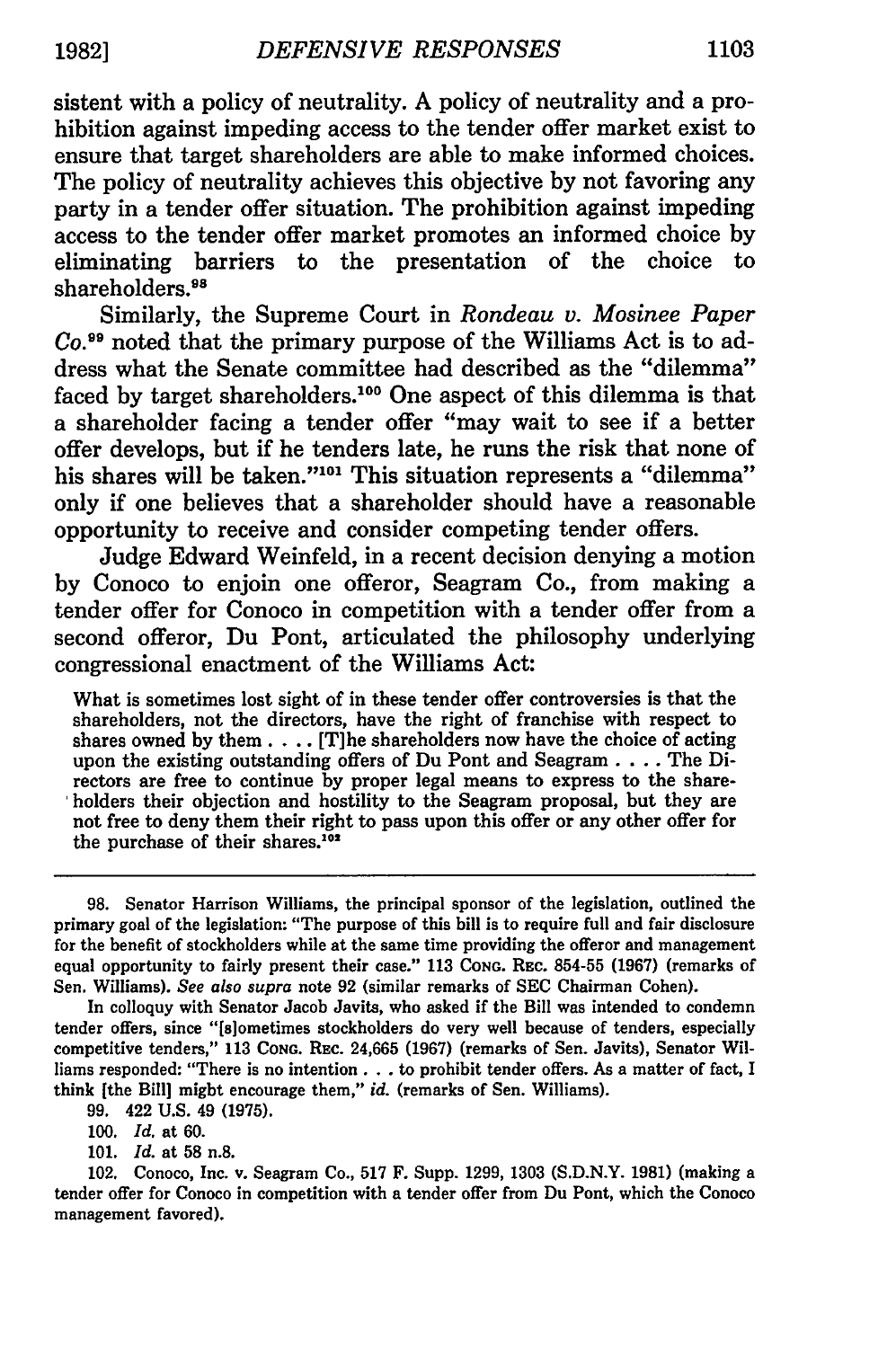# *c. The Relevance of the Act's Substantive Provisions*

The substantive provisions of the Williams Act dealing with withdrawal rights and rights to receive the best price paid furnish additional support for the view that courts should interpret section 14(e) to bar as manipulative any actions that significantly impede participation by a potential bidder in the tender offer market for a target company's shares. By regulating the conditions under which a company may make a tender offer, the Williams Act provides target shareholders with the opportunity to receive and evaluate competitive bids. Thus, arrangements that limit competition subvert the intent of Congress in enacting these provisions.

Section 14(d)(5) provides that for seven days after a tender offer is made, tendering shareholders shall have the right to withdraw shares they have tendered.<sup>103</sup> The House committee report explains that this provision "would give shareholders who tender their shares immediately after the offer is made a short period within which to reconsider."<sup>104</sup> A shareholder will reconsider his decision to tender his shares to the original offeror in light of additional information provided by target company management or others, or he will reevaluate his decision because another bidder has made a more attractive offer for his shares. Given these possibilities, Congress' decision to grant withdrawal rights suggests a desire to provide a target company shareholder with an opportunity to accept the most attractive and timely offer.<sup>105</sup>

Section  $14(d)(7)$ ,<sup>106</sup> the best price provision, also ensures that target shareholders receive the full benefit of free market competition for their shares. The provision benefits shareholders both when an offeror increases his bid because it has not attracted the desired number of shares-even when a shareholder was prepared to accept a lower price-and when an offeror increases his bid to compete with another offer. Under 14(d)(7) all shareholders have a right to receive the price that is the product of supply and demand in a competitive auction market. Allowing an offeror or a target

<sup>103. 15</sup> U.S.C. § 78n(d)(5) (1976).

<sup>104.</sup> HousE REPORT, *supra* note 95, at 10.

<sup>105.</sup> SEC Regulation 14D provides that shareholders may withdraw shares for 15 business days after an offer is made, and that if a competitive offer is made, these rights are extended to 10 business days from the date of that offer, unless the shares already have been purchased. This rule recognizes the value to target shareholders of being able to receive and consider competing offers. The rule does not promote competitive offers, but it does ensure that shareholders have adequate time to consider them. SEC Act Release No. 33-6158.

<sup>106.</sup> **15 U.S.C.** § 78n(d)(7) **(1976).**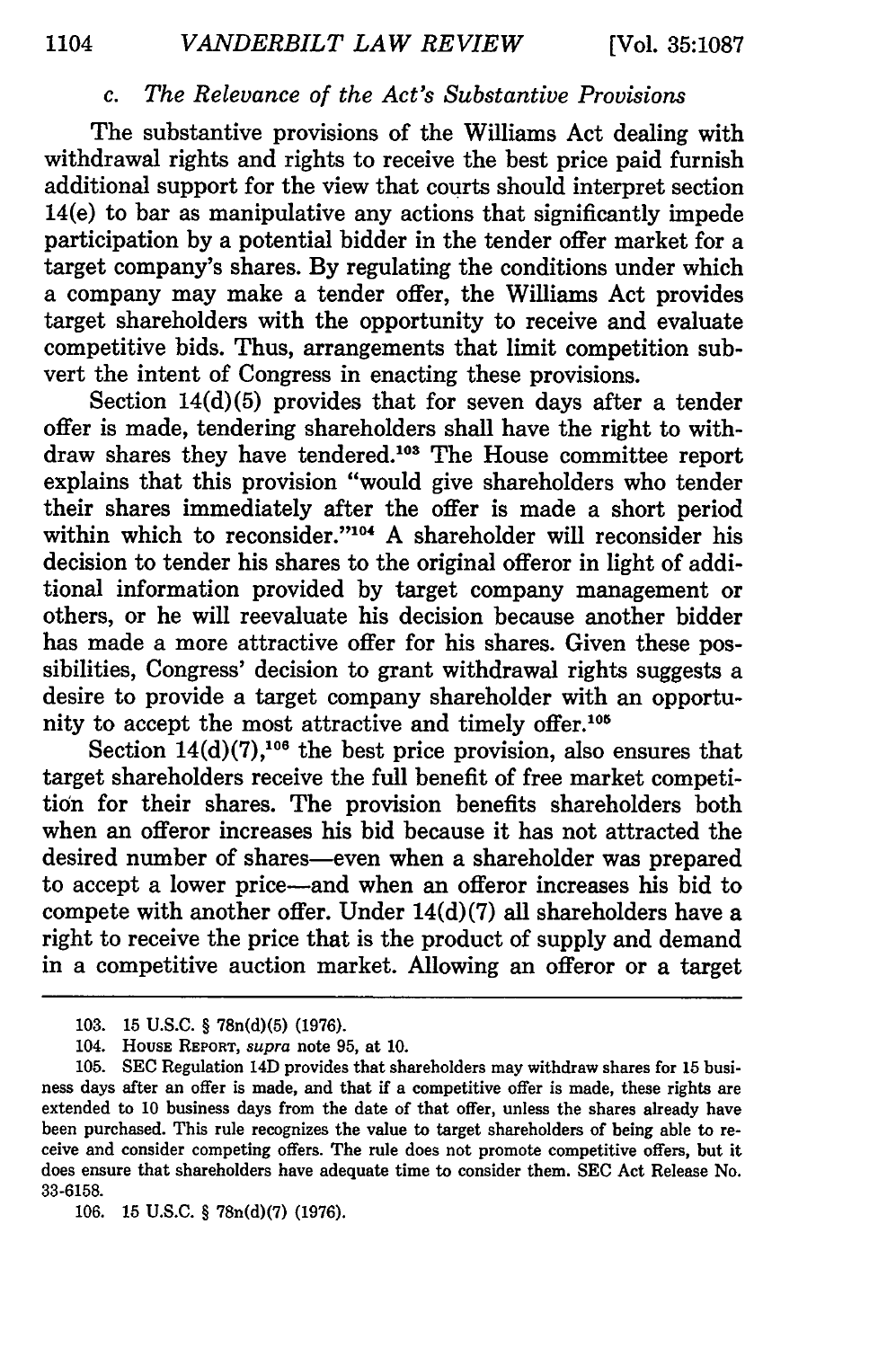company to limit competition would frustrate this objective.

In sum, both the legislative history and the structure of the Williams Act demonstrate a congressional intent to ensure that target company shareholders obtain the benefits generated by the existence of an open and competitive auction market for their shares. Although Congress did not consider explicitly all tactics that would deprive shareholders of the benefits of that market, it did enact a comprehensive antifraud provision in section 14(e). "No doubt Congress meant to prohibit the full range of ingenious devices that might be used to manipulate . . . [the tender offer market]."<sup>107</sup> Thus, the Sixth Circuit's holding that the options granted by Marathon to USS were manipulative<sup>108</sup> seems to be consistent not only with the language of the Williams Act, but also with the purposes that Congress intended the Williams Act to serve, since those options placed USS in a preferred position to compete for control of Marathon and were designed to discourage other bidders. Indeed, if those options cannot be characterized as manipulative, the door would be open to a variety of arrangements to rig the tender offer market-a possibility that the Congress which passed the Williams Act surely would not have endorsed.

## 3. The Relevance of *Santa Fe*

The Article so far does not consider the significance of the Supreme Court's decision in *Santa Fe Industries v. Green.109* Several commentators, along with the district court in *Marathon,* have contended that *Santa Fe* precludes a holding that the options granted to USS violated section 14(e).<sup>110</sup> The Sixth Circuit, however, summarily disposed of this argument, terming it "erroneous" and adding only that *"Santa Fe* involved a claim under section 10(b)."' A fuller consideration of *Santa Fe* is required. Interpreting section 14(e) to prohibit lock-ups and various other arrangements may be compatible with the statutory language and advance the purpose of the Williams Act, but section 14(e) could be defined to prohibit only classic manipulative maneuvers—such as simultaneous purchases and sales of target company stock-without strip-

<sup>107.</sup> Santa Fe Indus., Inc. v. Green, 430 U.S. 462, 477 (1977) (discussing § 10(b) of the 1934 Act prohibition against manipulation of securities prices).

<sup>108.</sup> Mobil Corp. v. Marathon Oil Co., 669 F.2d 366 (6th Cir. 1981).

<sup>109. 430</sup> U.S. 462 (1977).

<sup>110.</sup> *See* Bialkin, *supra* note 11, at 19; Herzel & Colling, *supra* note 11, at 25; Nathan, *supra* note 8, at 25.

<sup>111.</sup> Mobil Corp. v. Marathon Oil Co., 669 F.2d 366, 373 (6th Cir. 1981).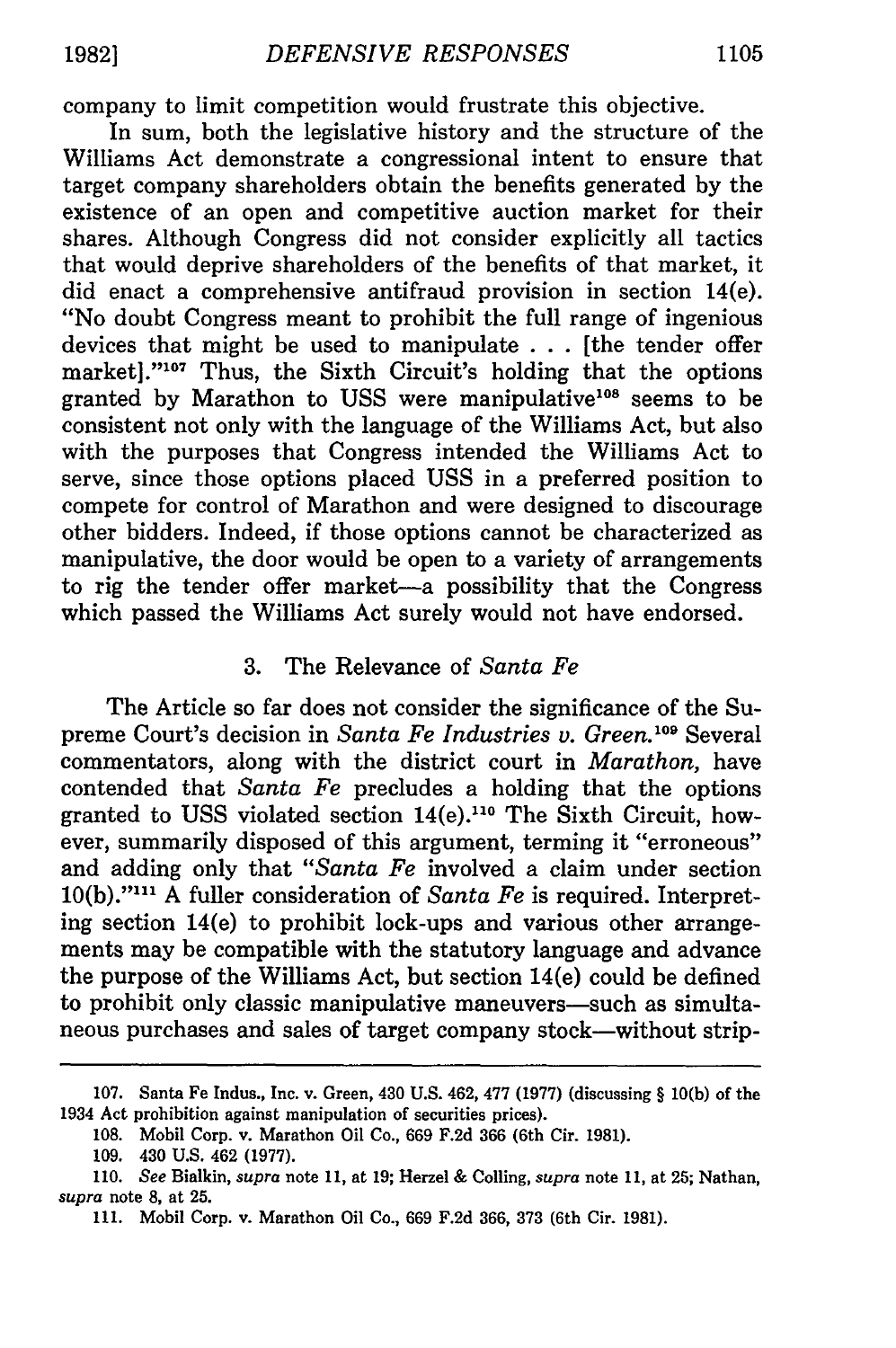ping the statutory language of all meaning. Thus, if *Santa Fe* suggests that the term manipulative in section 14(e) should be defined narrowly, then a restrictive approach probably is required.<sup>112</sup> In that event, one also would conclude that the Sixth Circuit reached an incorrect result in *Marathon.*

A close analysis reveals that *Santa Fe* does not require a restrictive interpretation of section  $14(e)$ .<sup>113</sup> The case arose when Santa Fe Industries, which had acquired ninety-five percent of the stock of Kirby Lumber, eliminated the remaining shareholders of Kirby by effecting a short-form merger in compliance with the Delaware merger statute. Minority shareholders brought suit against Santa Fe Industries, claiming that the merger was fraudulent and manipulative, in violation of section 10(b) of the 1934 Act and SEC rule 10b-5, because the merger was designed solely to eliminate the minority shareholders of Kirby and was consummated at a grossly inadequate price.114 The district court dismissed the complaint, concluding that since defendants had made full and fair disclosure to the minority shareholders, the merger transaction was beyond the purview of rule 10b-5.<sup>115</sup> The Second Circuit reversed, holding that even without any misrepresentation or nondisclosure of relevant facts, the defendants had violated rule **10b-5** if they had effected a merger without any corporate purpose at an inadequate  $\rm{price.}^{116}$ 

The case presented two questions to the Supreme Court: whether an allegation of deception or manipulation was necessary to a valid claim under rule **10b-5** and, if it was, whether defendants' alleged conduct was deceptive or manipulative. The Court answered the first question summarily, holding that section **10(b)** and rule **10b-5** reach only conduct that is manipulative or deceptive. "'When a statute speaks so specifically in terms of manipula-

<sup>112.</sup> Indeed the Supreme Court in *Santa Fe* limited the definition of manipulation for purposes of § **10(b)** to this type of conduct. *See supra* text accompanying note **107.** For an example of such classic manipulation in the context of a tender offer, see Crane Co. v. Westinghouse Air Brake Co., 419 **F.2d 787 (2d** Cir. **1969).**

**<sup>113.</sup>** The policy considerations in part IV of *Santa Fe* seem to support the Court's circumscription of the meaning of manipulation under § **10(b).** *See infra* text accompanying note **116.**

<sup>114.</sup> Santa Fe Indus., Inc. v. Green, 430 **U.S.** at 467.

**<sup>115.</sup>** Green v. Santa Fe Indus., Inc., **391** F. Supp. 849 **(S.D.N.Y. 1975),** *aff'd in part and rev'd and remanded in part,* **533 F.2d 1283 (2d** Cir. **1976),** *rev'd,* 430 **U.S.** 462 **(1977). 116.** Green v. Santa Fe Indus., Inc., **533 F.2d 1283 (2d** Cir. **1976),** *rev'd,* 430 **U.S.** 462

**<sup>(1977).</sup>**

Judge Mansfield, in a concurring opinion, argued that defendants' conduct was manipulative under § **10(b). 533 F.2d** at 1294 (Mansfield, **J.,** concurring).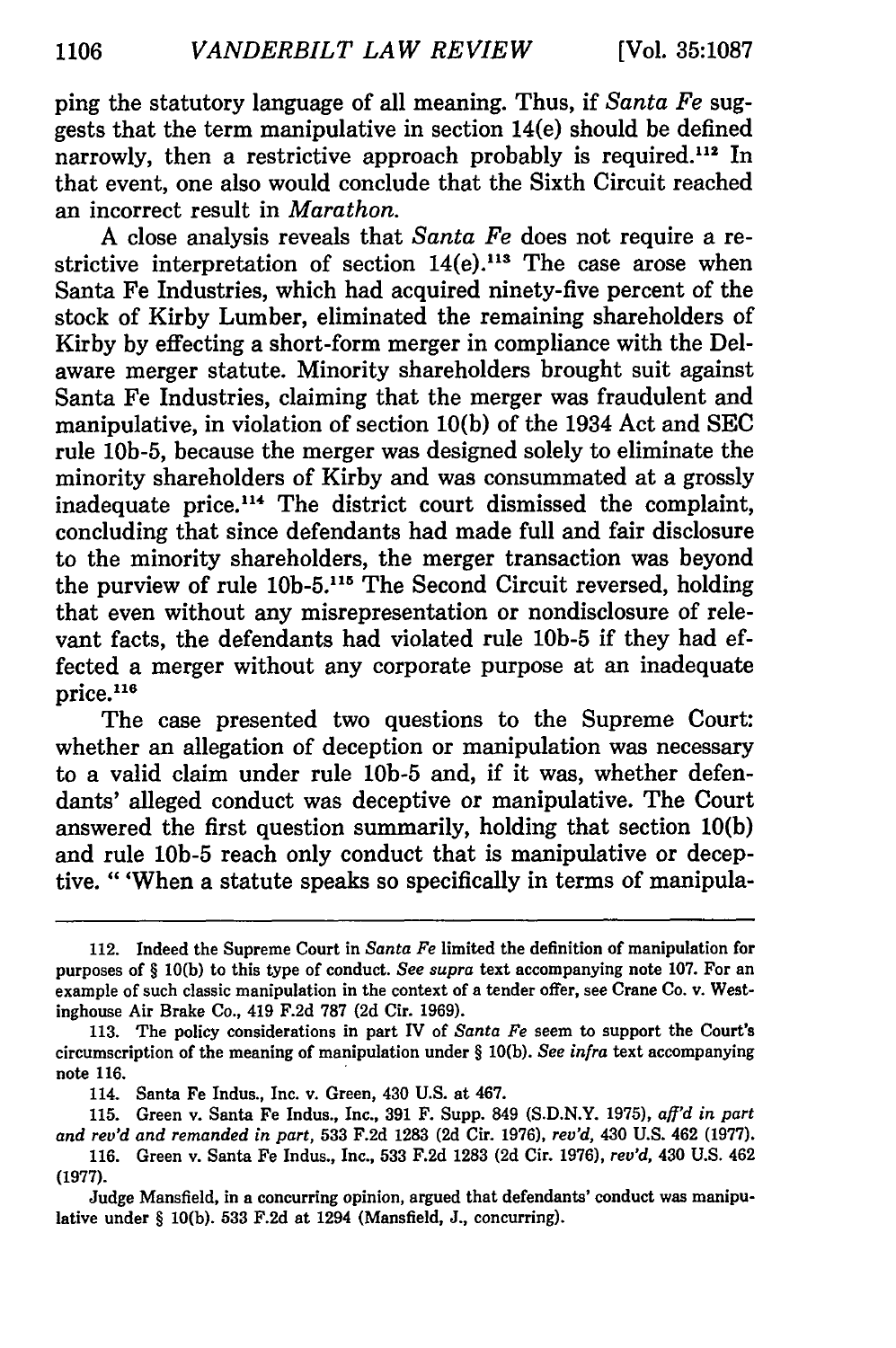tion and deception,. **. .** and when its history reflects no more expansive intent, we are quite unwilling to extend the scope of the statute. . . .<sup>'</sup> "<sup>117</sup> Clearly, said the Court, defendants' conduct was not deceptive since defendants had furnished the minority shareholders with all relevant information.<sup>118</sup>

The Court also concluded that defendants' conduct was not manipulative. But the Court supported this conclusion largely by reiterating that the defendants' conduct should not be considered manipulative because the term "manipulative" in section 10(b) should not be interpreted to outlaw this kind of conduct. It stated:

[Manipulation **I** refers generally to practices, such as wash sales, matched orders, or rigged prices, that are intended to mislead investors **by** artificially affecting market activity. . . . [W]e do not think Congress would have chosen this "term of art" if it had meant to bring within the scope of § **10(b)** instances of corporate mismanagement such as this, in which the essence of the complaint is that shareholders were treated unfairly **by** a fiduciary. <sup>119</sup>

The Court then set forth in part IV of its opinion policy considerations to support its conclusions. 120 These policy considerations are most relevant to the question of how the courts should interpret section 14(e).

The *Santa Fe* Court's first policy consideration was that the "fundamental purpose" of the 1934 Act is to implement a "philosophy of full disclosure,"<sup>121</sup> and not to ensure the fairness of any particular transaction. Thus, the Court was "reluctant to recognize a cause of action... to serve what is 'at best a subsidiary purpose" of the federal legislation."<sup>122</sup> By contrast, the purpose of the Williams Act is to protect investors faced with a tender offer. The Williams Act attempts to achieve its objectives **by** a combination of mandatory disclosure and substantive regulation.<sup>123</sup> As noted above, prohibition of tactics such as lock-ups serves to protect investors' interests **by** promoting competition in the tender offer market.<sup>124</sup> Thus, the prohibition serves the primary purpose of the legislation.

The second consideration the Court relied upon in part IV of *Santa Fe* was "whether 'the cause of action [is] one traditionally

- 121. 430 **U.S.** at **478.** *See supra* text accompanying note **117.**
- 122. 430 **U.S.** at **478.**

**<sup>117.</sup>** 430 **U.S.** at 473 (quoting Ernst **&** Ernst v. Hochfelder, 425 **U.S. 185,** 214 **(1976)).**

**<sup>118.</sup>** 430 **U.S.** at 474.

**<sup>119.</sup>** *Id.* at **476-77.**

<sup>120.</sup> Part IV immediately followed the discussion of manipulation.

**<sup>123.</sup>** *See supra* text accompanying notes **70-81.**

<sup>124.</sup> *See supra* notes **70-81** and accompanying text.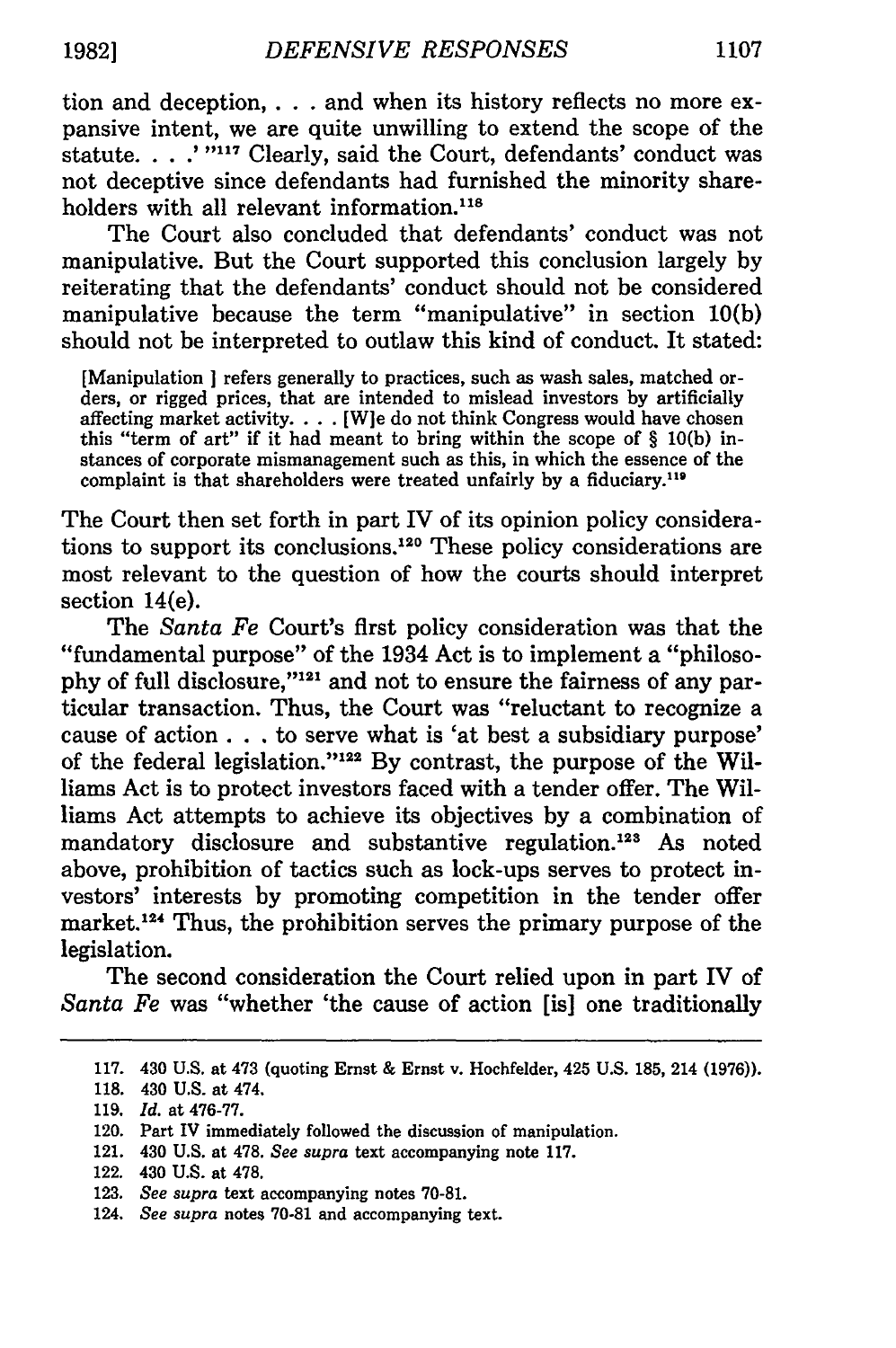relegated to state law  $\ldots$   $\ldots$   $\ldots$  <sup> $\ldots$ </sup> In discussing the applicability of state law the Court also noted that "the existence of a particular state-law remedy is not dispositive of the question whether Congress meant to provide a similar federal remedy . . . . "<sup>126</sup> This point is significant because the argument thus far for holding lockup options and similar arrangements to be manipulative would appear equally applicable to a situation in which the management of a target company, rather than a tender offeror, initiated the arrangement.<sup>127</sup> The relationship of an offeror to target company shareholders does not give rise to fiduciary duties,<sup>128</sup> but state law fiduciary principles regulate the relationship of the target's management to its shareholders. The mere existence, however, of a state law cause of action, directed at an allegedly manipulative arrangement, should not eliminate the possibility of a federal claim directed at the same arrangement.<sup>129</sup> The gravamen of a claim under section 14(e) is manipulation, not mismanagement, and sim**ply** because the conduct at issue might constitute mismanagement should not insulate the conduct from review under federal **law.130**

*Santa Fe* supports this conclusion. The Court relegated the plaintiff in *Santa Fe* to his state court remedies because to uphold a federal cause of action the Court would have had to *override "es-*

**128.** *See* Chiarella v. United States, 445 **U.S.** 222 **(1980).** Consequently, under state law **USS** seemingly would be free to attach whatever conditions it wished to its offer to the Marathon board, even if those conditions were designed to rig the tender offer market for Marathon shares. *See* Bialkin, *supra* note **11,** at **19** ("The 6th Circuit opinion, therefore, stands for the novel proposition that. **. .** a party may not condition its willingness to offer an increased bid **by** extracting some concession from the target designed to make it less attractive to a competing bidder."). *Id.*

**129.** Since the options were of considerable value, Marathon's management could not have given them to **USS,** if **USS** had been prepared to make its offer without receiving the options. **A** gift of this kind would lack a legitimate business purpose and thus would be prohibited.

**130.** *See, e.g.,* Goldberg v. Meridor, **567 F.2d 209 (2d** Cir. **1977)** (breach of fiduciary duty in connection with securities transaction violates rule **10b-5** when the defendant effects the transaction with material deception), *cert. denied,* 434 **U.S. 1069 (1978). Cf.** Santa Fe Indus., Inc. v. Green, 430 **U.S.** at 475 n.15. (citing with favor lower court decisions holding the breaches of fiduciary duty which included deception constitute violations of rule **10b-5).** The violation of the federal interest in preventing deception or manipulation, not the breach of fiduciary duty, gives rise to the federal cause of action.

<sup>125. 430</sup> **U.S.** at **478** (quoting Cort v. Ash, 422 **U.S. 60, 78 (1975)).**

**<sup>126.</sup>** 430 **U.S.** at **478.**

**<sup>127.</sup>** Managers of a target company should have no more latitude under federal law to manipulate the tender offer market than a tender offeror. Thus, although the *Marathon* court emphasized that **USS** had demanded the options, the court's rationale should apply also to a grant of options **by** Marathon.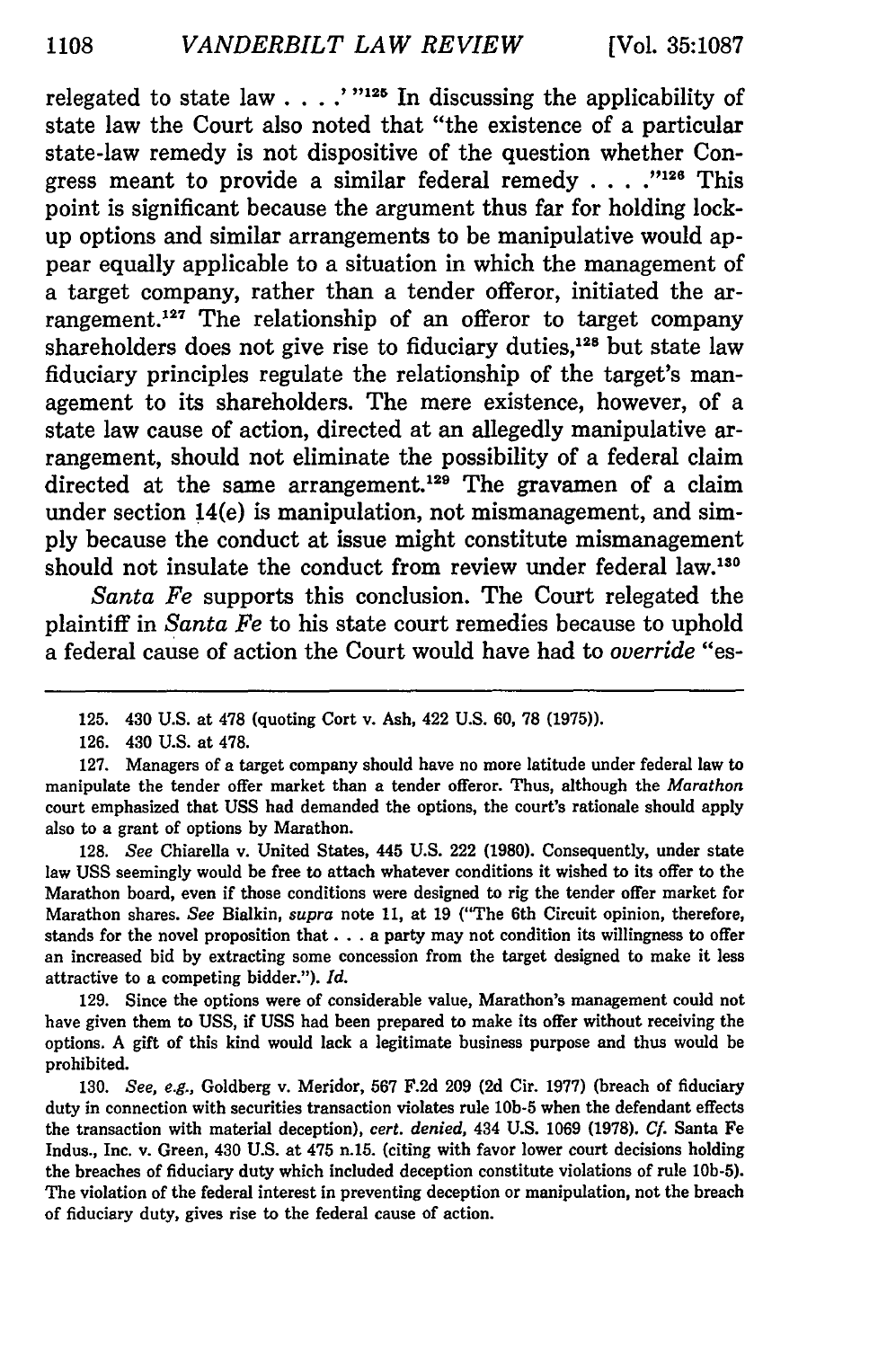tablished state policies of corporate regulation."<sup>131</sup> Plaintiffs' claim in *Santa Fe* was that defendants had violated section **10(b)** and **SEC** rule **10b-5 by** effectuating a short-form merger, pursuant to Delaware law, solely to eliminate minority shareholders at a grossly inadequate price. The plaintiffs further claimed that the Delaware appraisal statute,<sup>132</sup> which entitles dissatisfied minority shareholders to a judicial determination of the fair value of their shares, did not provide them with an adequate remedy. To find a violation of federal law, the Court would have had to agree that the state appraisal remedy was inadequate.<sup>133</sup> If it did not agree, the plaintiffs' federal claim would fail because the plaintiffs would not have been damaged **by** the defendants' conduct.

The problems that acceptance of the plaintiffs' theory would have created led the Court to reject it. "The reasoning behind a holding that the **. . .** [Delaware appraisal statute did not provide an adequate remedy *could not be easily contained.*"<sup>134</sup> This approach inevitably would draw federal courts into passing on the adequacy of all state law regulation of corporate fiduciaries' involvement in securities transactions. Eventually federal fiduciary principles would emerge that would, to some extent at least, conflict with state fiduciary standards.<sup>135</sup> This prospect led the Court to conclude: "Absent a clear indication of Congressional intent, we are reluctant to federalize the substantial portion of the law of corporations that deals with transactions in securities, particularly where established state policies of corporate regulation would be overridden."<sup>136</sup>

Interpreting section 14(e) to bar lock-ups and other arrangements that have similar effects would not cause comparable federalism problems nor would it open the floodgates to federal usurpation of state regulation of corporate fiduciaries' behavior.<sup>137</sup> The court, in *Marathon,* based its finding of manipulation, for example, not upon any perceived inadequacy in state law remedies available to Mobil or to Marathon's shareholders, but on the manner in which the two options impinged on the interest of Marathon's

136. *Id.* at 479.

<sup>131. 430</sup> U.S. at 479.

**<sup>132.</sup> DEL. CODE ANN. tit. 8,** § **262** (Supp. **1980).**

<sup>133.</sup> *See* Green v. Santa Fe Indus., Inc., 533 F.2d 1283, 1304-09 **(2d** Cir. **1976)** (Moore, *J.,* dissenting), *rev'd,* 430 U.S. 462 (1977).

<sup>134. 430</sup> U.S. at 478.

<sup>135.</sup> *Id.* at 478-79.

<sup>137.</sup> *See infra* text accompanying notes 150-66.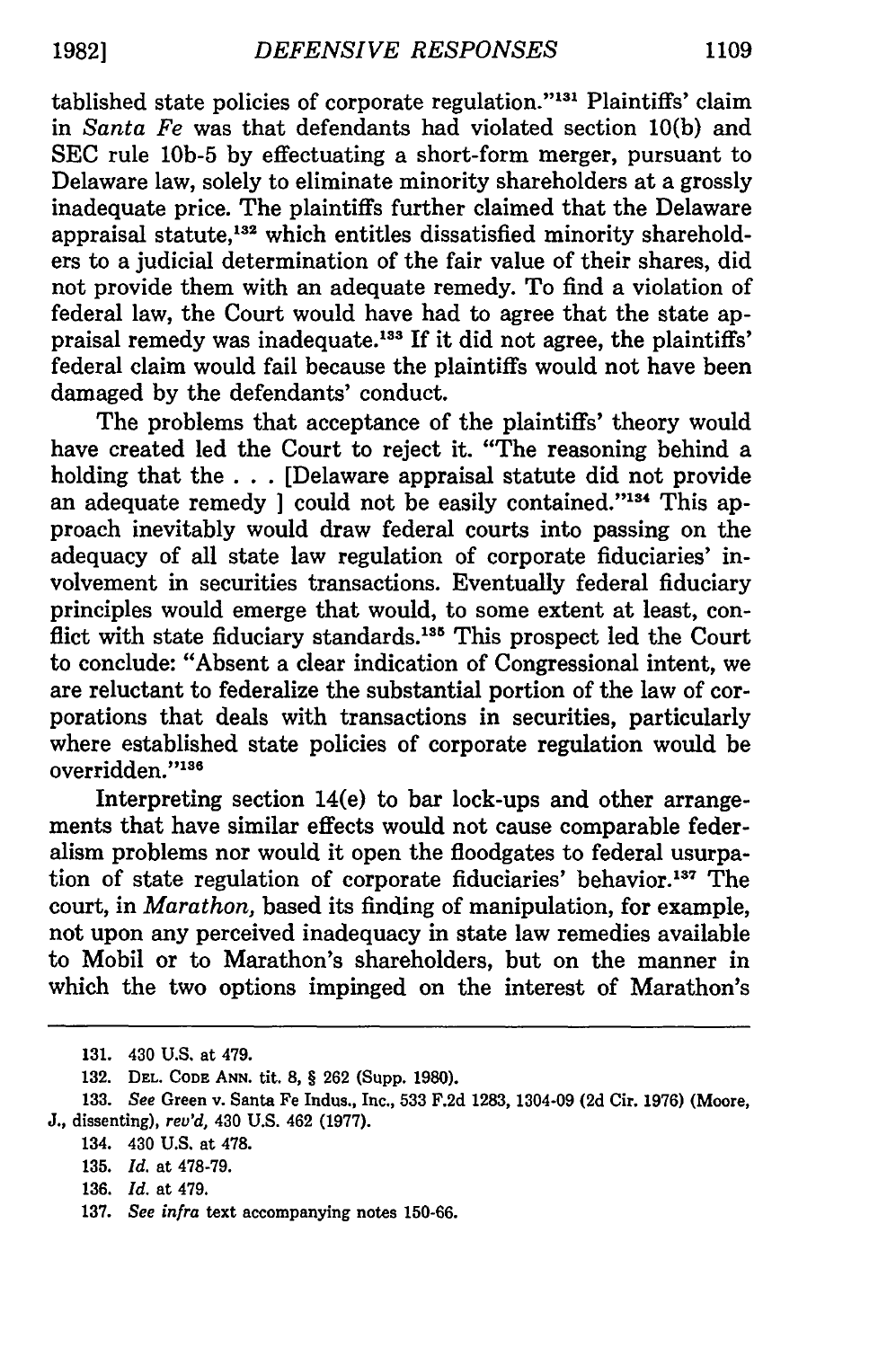shareholders in the maintenance of an open auction market for their shares.<sup>138</sup>

Further, the *Marathon* court's declaration that the options were manipulative would not have conflicted with or overridden state law, even if the court had found that the Marathon directors, in the exercise of their reasonable business judgment, had initiated the offer to grant the options to USS. As the *Santa Fe* Court noted, both federal and state regulation may concurrently govern certain conduct.<sup>139</sup> Concurrent regulation of the conduct of corporate officials in securities transactions is particularly common. The federal courts consistently have interpreted the federal securities laws in a manner designed to achieve their (federal) objectives, even when a liberal interpretation would have the effect of limiting the range of business judgments that corporate managers can make. For example, the courts have not allowed corporate managers to justify decisions to issue false or misleading statements in securities transactions on the grounds that those decisions were reasonable business judgments.<sup>140</sup> Thus, if Marathon had given material, nonpublic information to USS during their negotiations, and if USS and Marathon then had agreed that they would not disclose that information despite the USS tender offer for Marathon shares, both USS and Marathon would be engaged in deceptive conduct in violation of sections 10(b) and 14(e). Although the Marathon board's decision to keep the information secret might be a reasonable business judgment, this finding would not be dispositive of the federal securities law claims. Similarly, a board decision to grant lock-up options to an offeror, though possibly a reasonable business judgment, should not be immune to a claim of manipulation.

Finally, the policy considerations espoused in part IV of *Santa Fe* may be less pertinent to the interpretation of section 14(e) than to the interpretation of section **10(b)** because of the divergent purposes of the 1934 Act and the Williams Act. The *Santa Fe* Court suggested it would have been more willing to impinge

**<sup>138. 669</sup> F.2d** at **374-76.**

**<sup>139.</sup>** *See supra* text accompanying note 134.

<sup>140.</sup> *See* Elkind v. Liggett **&** Myers, Inc., **635 F.2d 156, 163-64 (2d** Cir. **1980) ("A** company which undertakes to correct errors in reports presented to it for review. **. .** risks sacrificing a measure of its autonomy. .. **."); SEC** v. Texas Gulf Sulfur Co., 401 **F.2d 833, 863-64 (2d** Cir. **1968),** *cert. denied,* 394 **U.S. 976 (1969). Of** course, even if management acted in a deceptive manner, management's good faith may be relevant to whether it acted with scienter. *See* Adams v. Standard Knitting Mills, Inc., **623 F.2d** 422 (6th Cir.), *cert. denied,* 449 **U.S. 1067 (1980).**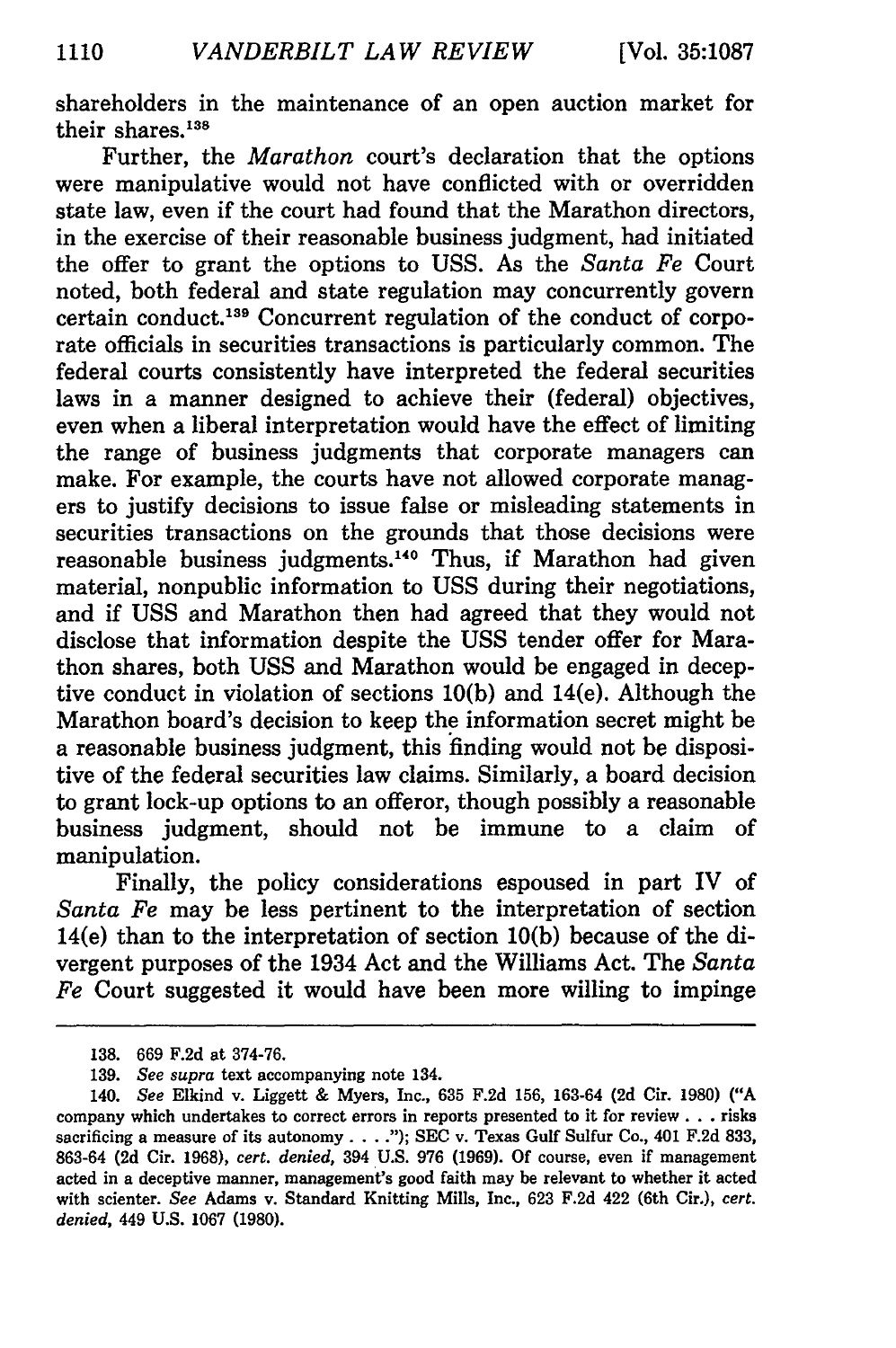upon-or even override-state corporation law if Congress had indicated some intent to preempt state law when it passed the 1934 Act.<sup>141</sup> Congress, according to the Court, limited the 1934 Act to ensuring full disclosure.<sup>142</sup> The Williams Act, however, is not limited to disclosure and explicitly preempts state substantive law in a number of respects. 143 Moreover, the emphasis of the Williams Act on protecting target company shareholders' ability to decide how to respond to tender offers, although consistent with the approach that state courts once employed when dealing with contests for corporate control, contrasts sharply with the approach to these contests that state courts were using at the time of the adoption of the Williams Act. Thus, federal courts may not need to be concerned about interpreting the Williams Act in a manner that is philosophically inconsistent with state law regulation of corporate fiduciaries' behavior in contests for corporate control.

A brief review of leading cases reveals the trend of state law regulation of contests for corporate control. The 1907 case of *Elliott v. Baker14 <sup>4</sup>*is illustrative of the approach state courts first used when dealing with contests for control. In *Elliott* two factions were contending for control of the Elliott Company. One faction, led by Elliott, acquired a majority of the outstanding stock. The other, led by Nickerson, controlled a majority of the directors. The Nickerson group, on learning of the threat the Elliott group posed to their control, convened the board and approved the issuance of a sufficient number of previously authorized shares to a friend of the Nickerson group to ensure continued control of the board by the group. Elliott brought suit to cancel these shares. The Massachusetts Supreme Judicial Court held that issuance of stock to retain control is "not a fair exercise in good faith of the power with which [the directors] are clothed" and affirmed the cancellation of the shares.<sup>145</sup> Although the directors may have believed that their action was in the best interests of the corporation, the court stated that a stock issuance absent convincing evidence that the company needed to raise funds was invalid.146 Moreover, the court held that

146. The court disregarded the minutes that the directors had drafted in advance of the meeting in an attempt to justify their actions. The court focused instead upon the cir-

<sup>141.</sup> The Court stated that the absence of any "clear indication" of contrary congressional intent to override state law supported this conclusion. Santa Fe Indus., Inc. v. Green, 430 U.S. at 479.

<sup>142.</sup> *Id.* at **477-78.**

<sup>143.</sup> *See supra* text accompanying notes 103-06.

<sup>144. 194</sup> Mass. 518, **80** N.E. 450 (1907).

<sup>145.</sup> *Id.* at 523, **80** N.E. at 452.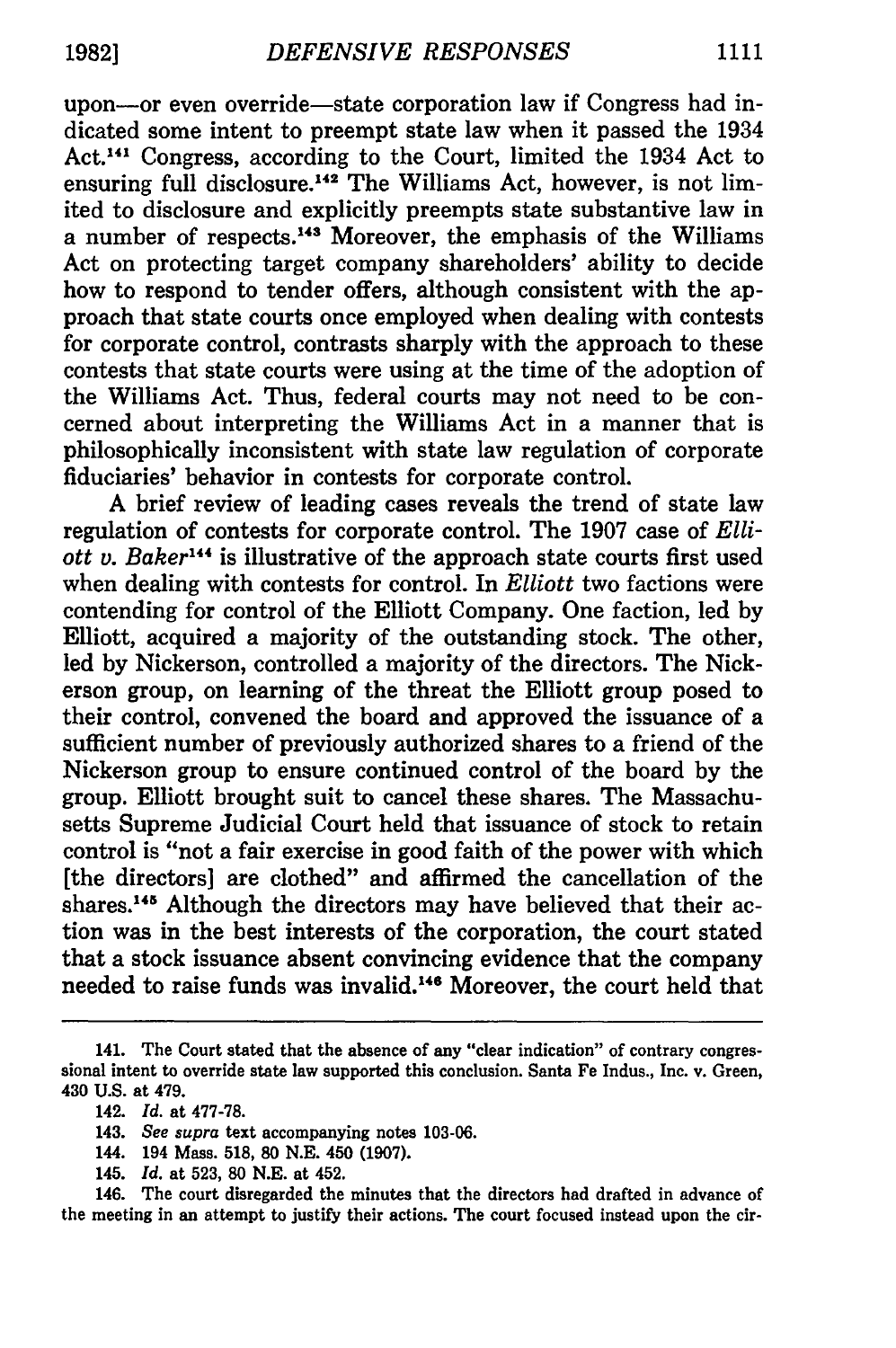a showing that the stock was sold for a fair price would not change the result.<sup>147</sup> Because of the contest for control, the board was obligated to sell shares to the highest bidder rather than accepting a price that would "ordinarily [be] a fair one,"148 even if the company needed additional capital.

The courts gradually retreated from the shareholder-oriented, market-oriented approach exemplified by *Elliott.* The court in *Hall v. Trans-Lux Daylight Screen Corp.19* held that directors may use corporate resources to campaign for reelection in proxy contests concerning questions of corporate policy. 150 Similarly, the First Circuit held that directors who face a challenge to their control may issue stock for any fair consideration if the sole or primary motive for issuing the stock is not protecting control.<sup>151</sup> The court in *Kors v. Carey'52* upheld a directors' decision to repurchase stock at a premium over the market price from a raider who

147. *Id.*

Nothing can be more fallacious in corporate or in popular government than the argument that because they honestly believe their policy right, and another dangerous, they [the directors] may rightfully invade the field of suffrage upon which policy rests, and disenfranchise, in whole or in part, those who disagree with them.

*Id.* at 124, 94 N.W. at 73.

149. 20 Del. Ch. 78, 171 A. 226 (1934).

150. The court's reasoning in this case illustrates the process by which shareholders' role in the corporate structure was diminished while the role of directors was enhanced. The court equated directors' *obligation* to provide shareholders with information about transactions that require both board and shareholder approval with directors' *authority* to use corporate funds to urge shareholders to approve such transactions. Acknowledging the difficulty of distinguishing proxy contests concerning issues of policy from contests concerning only issues of personality, the court nevertheless extended its rationale and concluded that directors also could use corporate funds to urge shareholders to reelect them in proxy contests that involved questions of corporate policy. *Id.* at 84, **171 A.** at **228.**

**151.** McPhail v. L. **S.** Starrett Co., **257 F.2d 388** (1st Cir. **1958).** The court concluded that the primary purpose of the challenged stock issuance was to provide an incentive for employees, not to neutralize a raider. *Id.* at 394. The court in dicta, however, added that the directors legitimately could have taken action directed at "frustrating a raid . **.** . **."** *Id.* at **396.** In the context of *McPhail,* the court's statement had some validity since the board reasonably believed that the raider intended to manipulate the target company's affairs to serve his personal ends. *Id.* at **394-95.** The court's statement, however, was susceptible to application in other contexts in which the interests of shareholders were not in jeopardy.

**152. 39** Del. **Ch.** 47, **158 A.2d 136 (1960).**

cumstances surrounding the sale of the stock and concluded that the primary motive underlying the sale was to ensure continued control of the board by the Nickerson group. *Id.* at 522, **80** N.E. at 451-52.

<sup>148.</sup> *Id.* at 522, 80 N.E. at 452. The court stated the price, "although ordinarily a fair one, was not so much as could have been obtained if the directors had taken advantage of the contest for control of the corporation." *Id.* The directors' failure to obtain a higher price called into question their good faith. The court in Luther v. **C.** J. Luther Co., 118 Wis. 112, 94 N.W. 69 (1903) had reached a similar result four years earlier: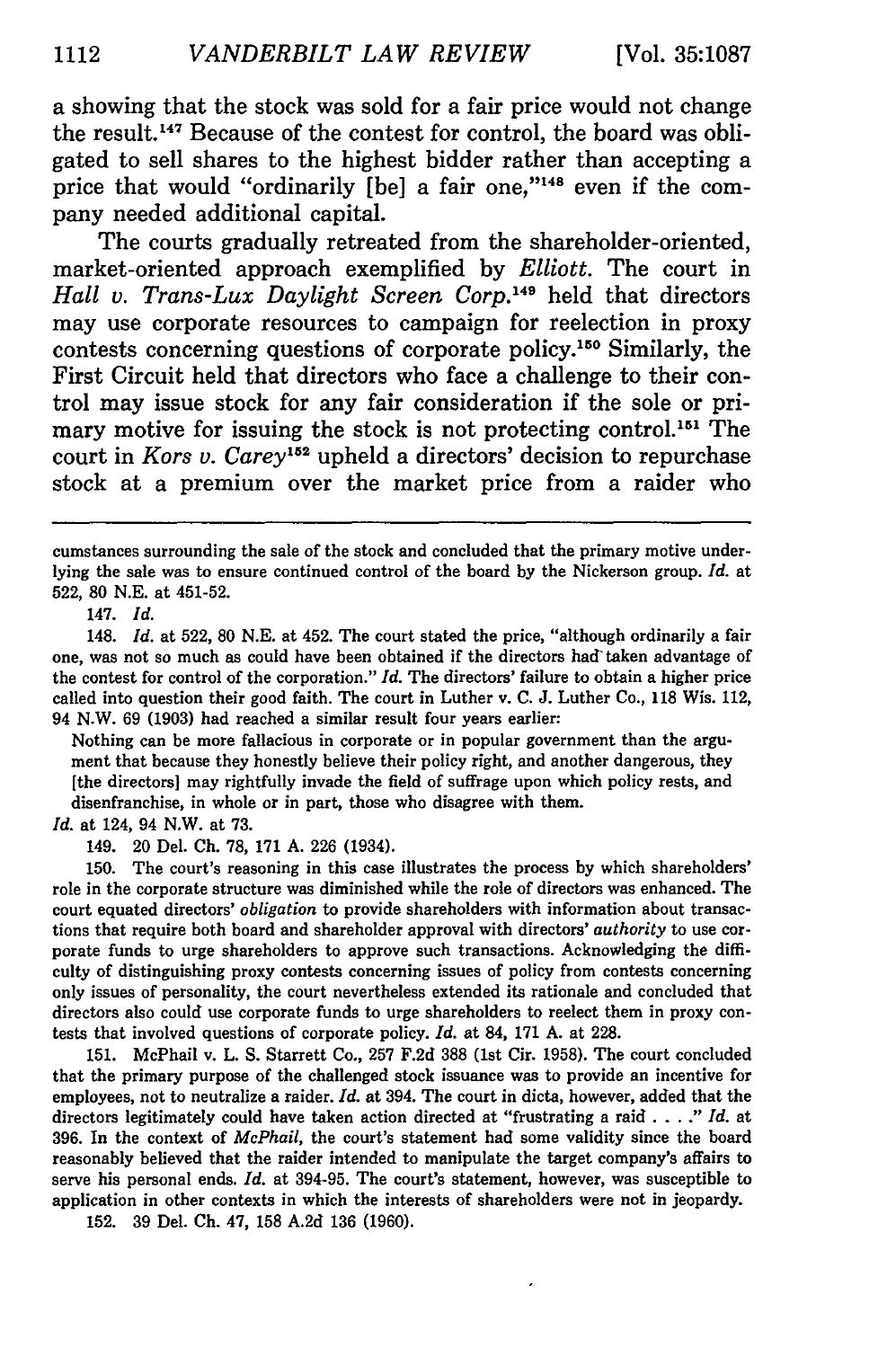threatened to change established corporate policies on the grounds that the repurchase was authorized by law and served the useful purpose of avoiding a costly proxy fight.<sup>153</sup>

These decisions set the stage for *Cheff v. Mathes, 15* a 1964 decision by the Delaware Supreme Court that is the most definitive state court statement of directors' obligations when faced with a threat to their control. In *Cheff* a shareholder of the Holland Furnace Company challenged the repurchase by Holland of a large block of its stock from Motor Products Company. Arnold Maremont, who controlled Motor Products, had told Holland's directors that if Holland did not purchase his Holland stock at a premium above the market price, he would seek control of Holland.155 Noting that one effect of the repurchase was to protect the Holland directors' control, the court held that the directors had the burden of proving that the repurchase was "primarily in the corporate interest."<sup>156</sup> In *Cheff*, however, the board that authorized the repurchase had a majority of nonmanagement directors. The court held that these "directors satisfy their burden by showing good faith and reasonable investigation; the directors will not be penalized for an honest mistake of judgment. . . **.- 7** In effect, the court placed decisions that have the result of protecting incumbent management's control, when made by outside directors, under the protective umbrella of the business judgment rule.<sup>158</sup> The court abandoned the earlier view that contests for control should be decided by shareholders acting in accord with market forces.<sup>159</sup>

From this perspective, one can view the Williams Act as representing a congressional choice, not to eliminate target company managements from any role in the tender offer process, but at least

159. *See* Gilson, *supra* note 15, at 824-31.

<sup>153.</sup> The court relied upon *Hall* and *McPhail* to support this conclusion.

<sup>154. 41</sup> Del. **Ch.** 494, 199 A.2d 548 (Sup. Ct. 1964).

<sup>155.</sup> *Id.* at 501, 199 A.2d at 551.

<sup>156.</sup> *Id.* at 504, 199 A.2d at 554. The court relied upon an earlier ruling in Bennett v. Propp, 41 Del. **Ch.** 14, 187 A.2d 405 (Sup. Ct. 1962) holding that directors must prove that the terms of a defensive transaction are fair.

<sup>157.</sup> Cheff v. Mathes, 41 Del. **Ch.** at **506, 199** A.2d at **555.**

<sup>158.</sup> The decision afforded the directors the protection of what might be termed the weak form of the business judgment rule-they were required to show good faith and reasonable investigation. The strong form does not allow any challenge to a decision to which any reasonable purpose can be attributed, unless a shareholder can show that the directors had a conflict of interest. *See,* e.g., Schlensky v. Wrigley, **99** Ill. App. **2d** 173, **237** N.E.2d **776 (1968)** (dismissing complaint which included allegations that challenged decision was motivated by both controlling shareholder's idiosyncratic beliefs and directors' concern for longrun economic interests of corporation).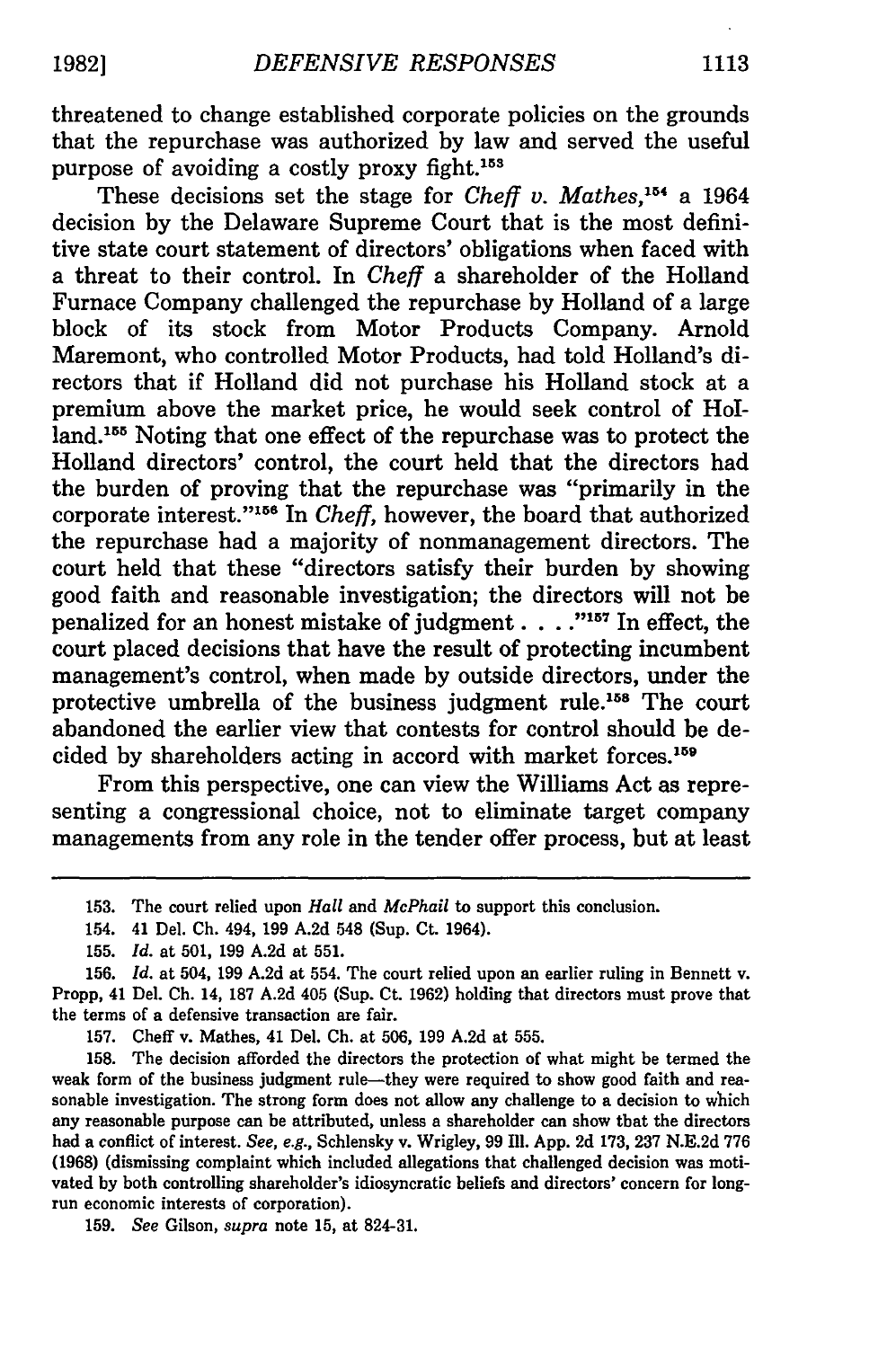to attempt to ensure that target company shareholders are in a position to decide who will prevail in a tender offer contest. The proposed approach to defining manipulation is consistent with that choice.

# III. THE IMPLICATIONS OF THE PROPOSED APPROACH TO **DEFINING MANIPULATION**

Federal court decisions that embrace the definition of manipulation utilized **by** the *Marathon* court would have some exceedingly important practical implications. Persons interested in challenging lock-ups and other defensive tactics that are employed in tender offer battles likely would base their claims on section 14(e). Moreover, parties challenging these tactics would be more likely to prevail on their claims than they would if they brought suit under state law since the proposed approach questions the lawfulness under section 14(e) of several arrangements, in addition to lock-up options, now being utilized to defend against hostile tender offers or to promote the success of friendly offers.

### *A. Challenges Under Federal Law*

In recent years, most parties challenging the defensive tactics used by corporate management to defend against a hostile tender offer have done so under state law.160 The decisions dealing with these challenges are "something less than a seamless web," $161$  but the trend clearly has been in the direction of granting corporate managers increasing lattitude to use corporate resources to resist unwanted takeover bids. This trend was evident as early as 1969, when a federal district court, in an opinion rejecting a challenge to a defensive acquisition made by a target company, remarked: "[M]anagement has the responsibility to oppose [tender] offers

<sup>160.</sup> Management, however, frequently has challenged tender offers under § 14(e) by characterizing them as deceptive.

**<sup>161.</sup>** Treadway Cos. v. Care Corp., **638 F.2d 357, 382 (2d** Cir. **1980).** For example, in Condec Corp. v. Lunkenheimer Co., 43 Del. **Ch. 353, 230 A.2d 769 (1967)** Condec brought a suit to cancel issuance of **75,000** shares of Lunkeheimer stock to a white knight. The court held that Lunkenheimer's investigation of Condec was minimal and did not justify management's resistance to a takeover, even though in Cheff v. Mathes, 41 Del. **Ch.** 494, **199 A.2d** 548 (1964), see supra text accompanying notes 154-59, the court upheld the defendant **di**rectors' decision, which was based on a similarly cursory investigation. One possible basis for distinguishing the two cases is that Condec was a suit for injunctive relief, not damages. Delaware courts have been inclined to scrutinize management's decisions more closely in suits for injunctive relief. See, e.g., Gimbel v. Signal Cos., **316 A.2d 599** (Del. **Ch.),** aff'd, **316 A.2d 619** (Del. 1974); *see also infra* text accompanying notes **192-97.**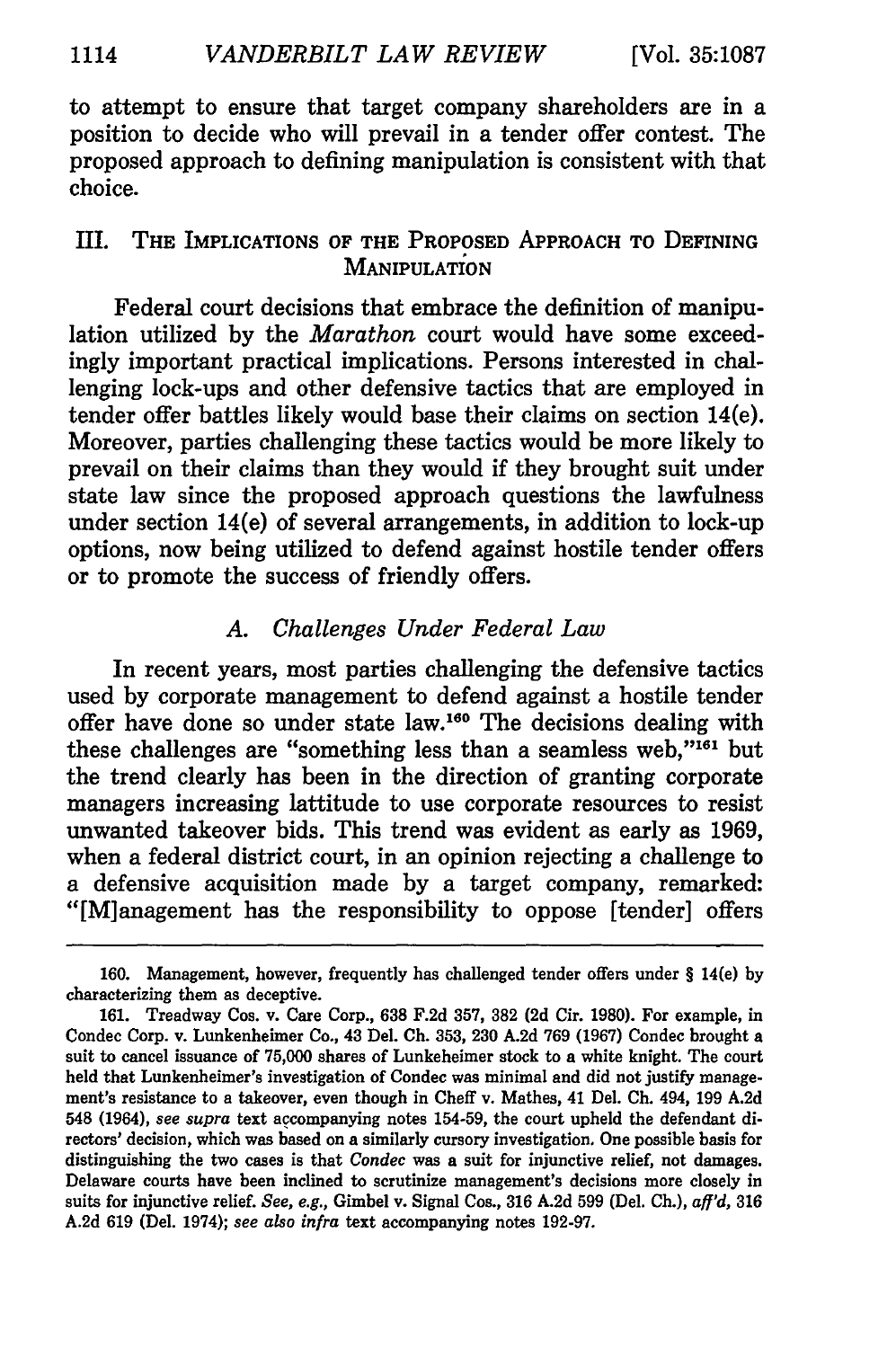which, in its best judgment, are detrimental to the company or its stockholders."<sup>162</sup> Three recent federal appellate decisions applying state law highlight this movement. Taken together, these decisions strongly suggest that plaintiffs in cases brought under state law have minimal prospects of success.

In *Treadway Cos. v. Care Corp.*<sup>163</sup> a target corporation's directors issued stock to a white knight to eliminate the ability of another offeror, which held about one-third of the target corporation's shares, to block a merger of the target company and the white knight. The Second Circuit held that all but one of the target company's directors were entitled to the protection of the business judgment rule; since those directors would lose their directorships if the merger with the white knight were consummated, they had no pecuniary interest in the defensive transaction.<sup>164</sup> The court's reasoning implies that all decisions which favor white knights will be insulated from close judicial scrutiny by the business judgment rule if target company directors also expect to lose their positions if a white knight prevails.

In *Crouse-Hinds Co. v. Internorth, Inc.*<sup>165</sup> Internorth made a tender offer for Crouse-Hinds conditioned on the rejection by Crouse-Hinds' shareholders of a previously announced merger between Crouse-Hinds and Belden, Inc. Crouse-Hinds and Belden subsequently negotiated an exchange agreement, the sole function of which appeared to be to pressure the Crouse-Hinds shareholders into approving the Belden merger.<sup>166</sup> Internorth sought to enjoin

**165.** 634 **F.2d 690 (2d** Cir. **1980).**

**166.** *Id.* at **695-97.** Under the exchange agreement Belden shareholders received exactly what they would have received in the merger. Thus, any Belden shareholder exchanging shares presumably would have voted for the merger, so the agreement did not increase the likelihood that the Belden shareholders would approve the merger. The Crouse-Hinds shares received could not be voted at the Crouse-Hinds shareholders meeting on the merger. Thus, the exchange agreement would not directly affect that vote. The exchange agreement, however, included "standstill" provisions that made a vote against the merger economically unattractive to Crouse-Hinds shareholders. *Id.* at 694.

<sup>162.</sup> Northwest Indus. v. B. F. Goodrich Co., 301 F. Supp. 706, 712 (N.D. Il1. 1969) (dictum). The court concluded that the challenged defensive acquisition represented a reasonable business decision **by** the target board. *See* Cummings v. United Artists Theatre Circuit, Inc., **237 Md. 1,** 204 **A.2d 795** (1964).

**<sup>163. 638</sup> F.2d 357 (2d** Cir. **1980).**

<sup>164.</sup> *Id.* at **383-84.** The court failed to consider that one clear effect of the transaction was to dilute the voting power in the target that the first offeror had acquired legitimately. *Compare id.* at **383** n.48, *with* Condec Corp. v. Lunkenheimer Co., 43 Del. **Ch. -353, 230 A.2d 769 (1976).** *See supra* note **161** and Schnell v. Chris-Craft Indus., **285 A.2d** 437 (Del. **1971)** (disallowing change in annual meeting date that disadvantaged dissident shareholders, even though change was accomplished in strict conformity with statutory requirements).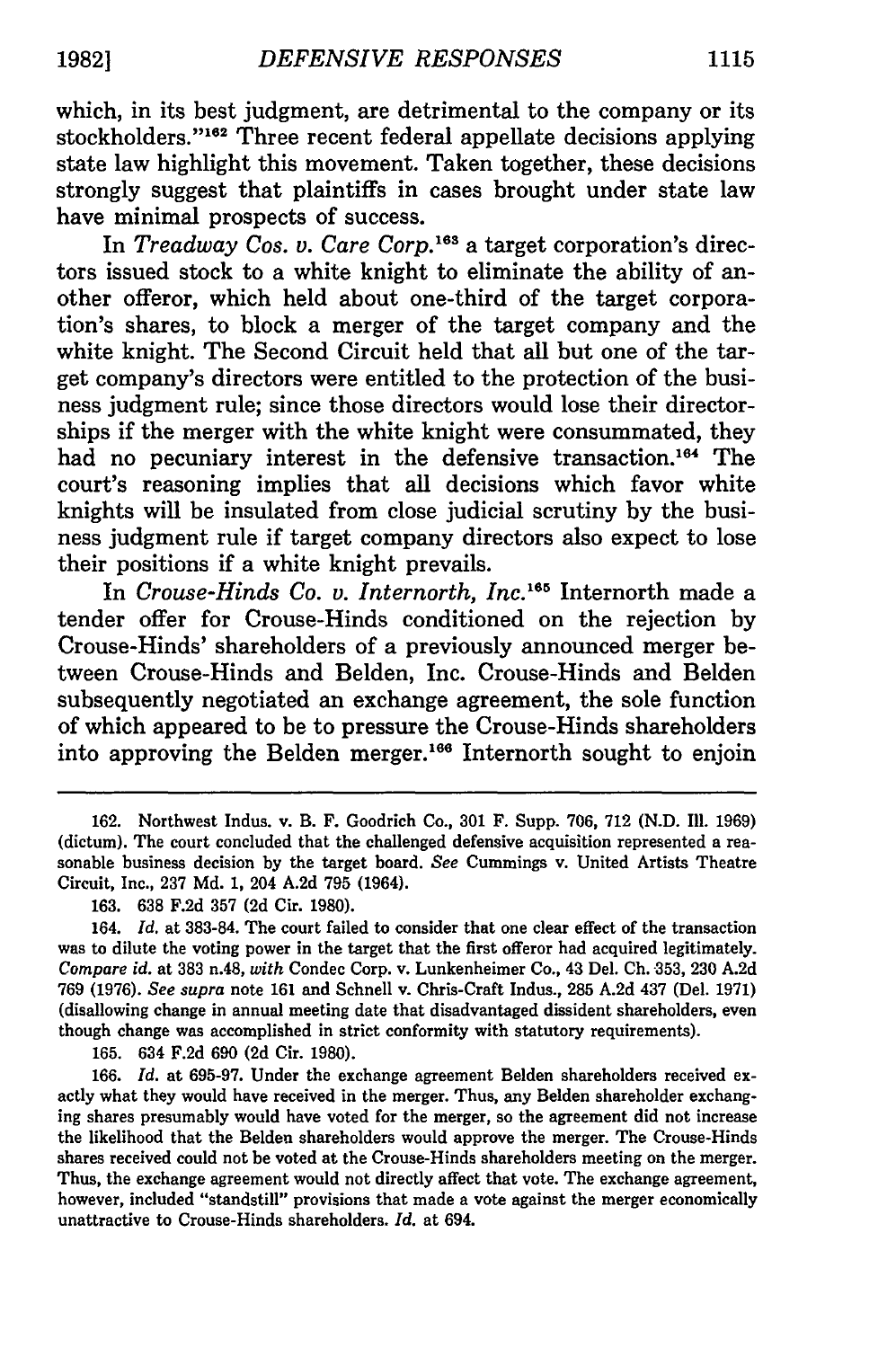implementation of the exchange agreement. The Second Circuit held that since the merger of Crouse-Hinds and Belden had been announced before Internorth's tender offer, the Crouse-Hinds directors' decision to enter into the exchange agreement was motivated by a desire to pursue the merger and not a desire to maintain their control of Crouse-Hinds. Consequently, the business judgment rule protected that decision.<sup>167</sup> In reaching this conclusion the court ignored the fact that promoting the merger of Crouse-Hinds and Belden effectively defeated the Internorth tender offer. Crouse-Hinds exemplifies the increasing reluctance of courts to overturn defensive transactions on state law grounds, except when those transactions are motivated by a blatant desire to protect control.168

Finally, the Seventh Circuit in *Panter v. Marshall Field & Co. <sup>169</sup>*upheld a district court's dismissal of claims that the directors of Marshall Field had approved a number of questionable expansions of Marshall Field's business primarily to create antitrust obstacles to a tender offer that Carter Hawley Hale had announced that it planned to make to acquire Marshall Field. Although the rationale of the opinion is not clear, the court seemed to hold that whenever some rational business purpose is attributable to nonemployee directors' decisions that have the effect of protecting control, the courts will allow no further inquiry. The theory is that the interests of outside directors in maintaining their directorships is not sufficient, as a matter of law, to remove their decisions from the protection of the business judgment rule.<sup>170</sup>

The impact of these three decisions $171$  upon the tender offer

**169.** 646 **F.2d 271** (7th Cir. **1981).**

**171. A** fourth recent federal appellate decision, Johnson v. Trueblood, **629 F.2d 287 (3d** Cir. 1980), also has attracted considerable attention. The case concerned review of a trial judge's charge to the jury regarding management actions that protect control. The charge, based upon Delaware law, was ambiguous. The charge stated that the business **judg**ment rule did not apply when management had taken an action solely or primarily to protect control. The court, however, continued and said that the rule does apply if the directors' action "can be attributed to a rational business purpose." *Id.* at **292.** This statement

**<sup>167.</sup>** *Id.* at 703-04.

**<sup>168.</sup>** Contrast the Second Circuit's willingness to embrace target managements' characterizations of the facts in *Treadway and Crouse-Hinds* with the Massachusetts court's skepticism in Elliott v. Baker, 114 Mass. **518, 80 N.E.** 450 **(1907),** *see supra* note 142.

**<sup>170.</sup>** The dissent read the majority opinion in this fashion. *See id.* at 299-304 (Cudahy, **J.,** dissenting). The majority may have relied upon the language of Cheff v. Mathes, 41 Del. **Ch.** 494, **199 A.2d** 548 (Sup. Ct. 1964), *see supra* text accompanying note **123,** and concluded that the plaintiff had shown that a majority of the Marshall Field board had acted in good faith and after reasonable inquiry. 646 **F.2d** at **293-98.** If so, those directors would have met the burden of justifying the defensive transactions being challenged.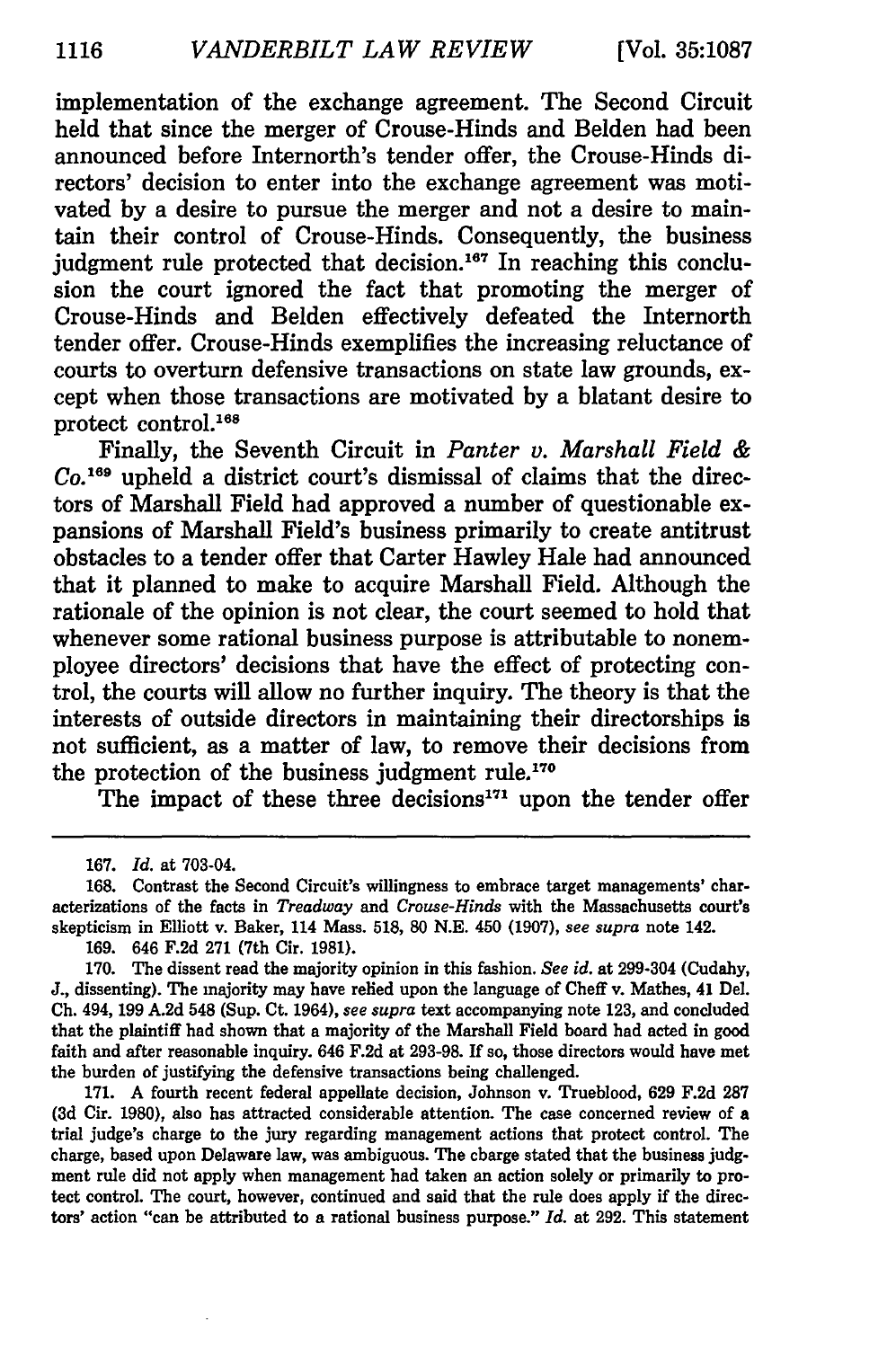process is clear. Commentators and practitioners have read them as endorsing use of ever more agressive and innovative defensive tactics,<sup>172</sup> and instances of the use of these tactics have increased.

The suggested approach to interpreting section 14(e), as exemplified by the result in *Marathon,* implements the philosophy of the Williams Act of protecting target shareholders' rights to sell their shares in an open and competitive auction market, and represents a constructive counterweight to this trend. Professor Gilson has argued convincingly: "The market for corporate control is the principal constraint on management self-dealing in important situations, and the tender offer is the only displacement mechanism which has the potential to effectuate that constraint . **. .** . Thus, the corporate structure requires that tender offerors have unrestricted access to target shareholders".<sup>173</sup>

Further, the suggested approach to defining manipulation likely will lead to more effective regulation of target company behavior than the state law standard recommended by Professor Gilson, which is that "no action shall be taken by the target company which could interfere with the success of  $\ldots$  [a tender] offer or result in the shareholders of the target company being denied the opportunity to tender their shares . . . . "<sup>174</sup> A court attempting to apply Professor Gilson's standard is apt to conclude that the standard cannot mean what it says. "The very fact that the director wants to enhance corporate profits is in part attributable to his desire to keep shareholders satisfied so they will not oust him."175 A director, however, surely is not barred from attempting to manage his corporation profitably because it has become the target of a tender offer. Thus, the courts must distinguish between the actions of directors that represent legitimate profit seeking and have the incidental effect of interfering with a pending tender offer, and those actions that are designed to defeat a tender offer. The courts

173. Gilson, *supra* note **15,** at 844-45.

175. Johnson v. Trueblood, 629 F.2d at 292.

shifts the focus away from the directors' motives to possible justifications for their actions. The plaintiff, however, did not attack the charge on this basis, but on the ground that an action was improper whenever protecting control was *"a"* motive for directors' actions. *Id.* The court correctly rejected this claim.

**<sup>172.</sup>** *See, e.g.,* Fleischer, *Tender Offers: Defenses, Responses, and Planning,* **88-2** to 88-26; Lipton, *Update, supra* note 15. *But cf.* Crane Co. v. Harsco Corp., **511** F. Supp. 294 **(D.** Del. 1981) (target company repurchase of its own stock probably improper under state law, but injunction denied).

<sup>174.</sup> *Id.* at 879.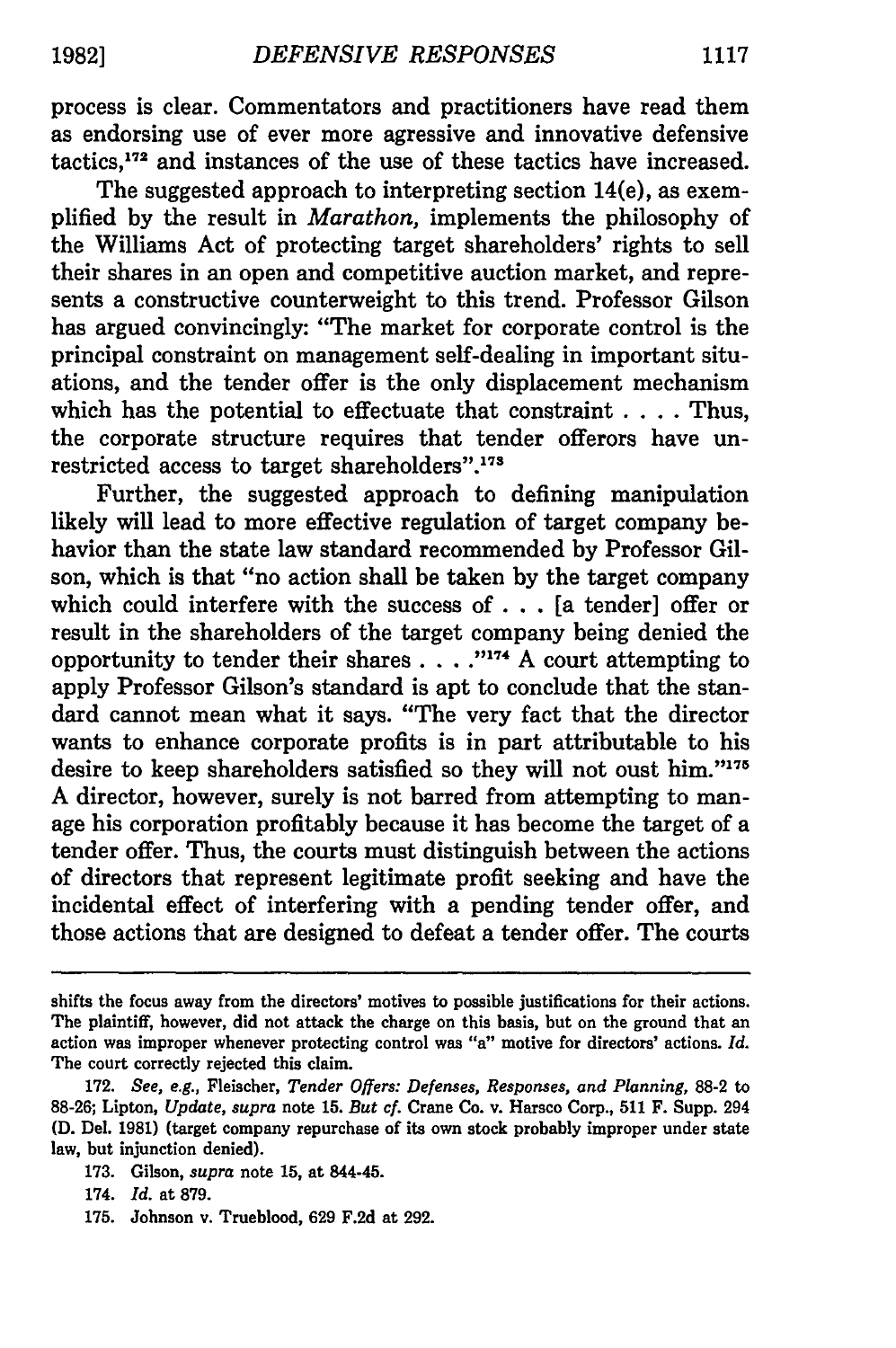likely will conclude that the test utilized in *Cheff v. Mathes*<sup>176</sup> provides the most convenient means for making this distinction, and also furnishes a well-tested standard—the business judgment rule-for evaluating the propriety of directorial actions that are not directed primarily at protecting control.<sup>177</sup> Indeed, one can envision a court utilizing this line of reasoning when applying Professor Gilson's standard to a board's decisions in a situation identical to that presented **by** *Panter v. Marshall Field & Co.,* a case that Professor Gilson clearly believes was decided wrongly,<sup>178</sup> and reaching a result identical to the one reached **by** the Seventh Circuit.

The Article details below how the suggested approach to defining manipulation would regulate defensive arrangements more effectively. First, however, the Article considers questions relating to standing and relief.

#### *B. Standing and Relief*

The Sixth Circuit in *Marathon* held that Mobil had standing to maintain a private cause of action for injunctive relief under section  $14(e)$ ,<sup>179</sup> even though Mobil would not have had standing to sue for damages under *Piper,* which held a defeated tender offeror could not maintain a suit for damages under section  $14(e)$ .<sup>180</sup> The court supported this conclusion with pragmatic arguments relating to the differences between suits for equitable relief and suits for damages. <sup>81</sup>*Piper* provides some support for the Sixth Circuit's

**178.** Gilson, *supra* note **15,** at **830** n.43. One can envision a court reasoning that Marshall Field's board merely made expansion decisions that were consistent with their desire to manage Marshall Field properly, and that the business judgment rule protected those decisions. That those decisions led Carter Hawley Hale to desist from making a tender offer was merely an incidental, and legally irrelevant, consequence of this use **by** the board of its inherent authority to manage the business. *Cf. infra* text accompanying notes **206-10.**

**179.** Mobil Corp. v. Marathon Oil Co., **669 F.2d 366, 370-73** (6th Cir. **1981),** *cert. denied,* 102 **S.** Ct. 1490 **(1982).**

**180.** 430 **U.S.** 1 **(1977).**

**181.** In determining whether Mobil had an implied private cause of action under section 14(e), the Court utilized the four-part test in Cort v. Ash, 422 **U.S. 66 (1975).** The *Cort* test consists of these factors: **(1)** whether plaintiff is "one of the class for whose *especial* benefit the statute was enacted" (emphasis **by** the Court); (2) whether any indication exists that the legislature intended-explicitly or implicitly-to create the remedy or to deny it;

**<sup>176.</sup>** 41 Del. **Ch.** 494, **199 A.2d** 548 (Sup. Ct. 1964).

**<sup>177.</sup>** See Johnson v. Trueblood, **629 F.2d 287 (3d** Cir. **1980)** in which the court explained why the Delaware courts have utilized a version of the business judgment rule to evaluate the propriety of management actions taken in response to challenges to their control of a corporation. *Id.* at **292-93.** Professor Gilson's defense of his proposed standard does not address effectively this interpretive problem. *See* Gilson, *supra* note **15,** at **881-82.**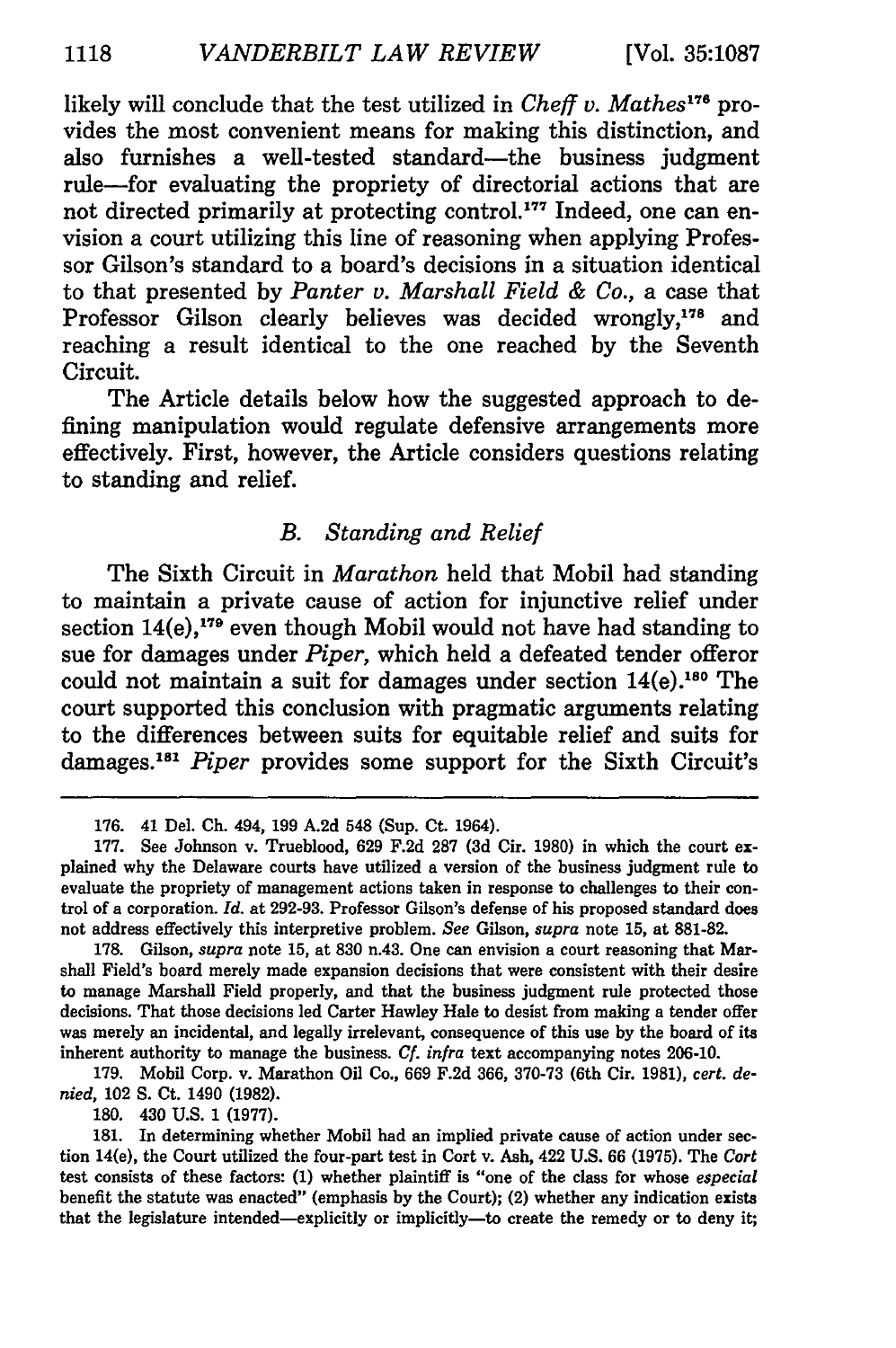conclusion.182 Moreover, most lower federal courts are inclined to allow tender offerors to maintain suits for equitable relief.<sup>183</sup> In addition, target company shareholders probably can maintain suits under section  $14(e)$  for equitable relief and damages.<sup>184</sup> Furthermore, the **SEC** has standing both to seek injunctions against violations of section  $14(e)$ ,<sup>185</sup> and to issue rules under section  $14(e)$ specifying that certain acts and practices are manipulative and, hence, unlawful.<sup>186</sup> Thus, if the proposed definition of manipulation is adopted, parties with substantial relevant interests likely will challenge most allegedly manipulative arrangements.

Courts should limit application of the Williams Act to suits in which the plaintiff seeks equitable relief. Most arrangements that constitute manipulation in connection with a tender offer take on their manipulative character partly because they are overt-they must be revealed to potential bidders to have their desired effect. This characteristic makes equitable relief particularly appropriate because if a court determines that an arrangement is manipulative, it readily can remedy the situation **by** restoring the status quo ante. $187$ 

The *Marathon* Court found that under the *Cart* test Mobil had an implied cause of action. In addition, the court also found four "special circumstances" in the case that justified Mobil's action: **(1)** Because the action was in the form of a preliminary injunction, the case was at a stage when relief could best be given; (2) Mobil had large amounts of data about Marathon; **(3)** Because the relief sought by Mobil was injunctive, the Court may structure a remedy on a case-by-case basis; and (4) Mobil's tender offer is still outstanding and the firm may renew its efforts to take over Marathon. Mobil Corp. v. Marathon Oil Co., 669 F.2d at 372-73. The Court's summary of the "four special circumstances" relevant to the standing issue is more persuasive than its analysis of the *Cart* elements.

**182.** *See* Piper v. Chris-Craft Indus., 430 **U.S.** at 42.

**183.** *See* Whittaker Corp. v. Edgar, **[1981-1982** Transfer Binder] **FED. SEc.** L. **REP. (CCH) 1 98,483 (N.D. Ill.** Jan. **28, 1982),** *aff'd sub noma.* Whittaker v. Brunswick Corp., No. **82-1305** (7th Cir. **1982);** LTV Corp. v. Grumann Corp., **526** F. Supp. **106 (E.D.N.Y. 1981);** Crane Co. v. Harsco Corp., **511** F. Supp. 294 **(D.** Del. **1981);** Weeks Dredging **&** Contracting, Inc. v. American Dredging Co., 451 F. Supp. 468 **(E.D.** Pa. **1978);** Humana, Inc. v. American Medicorp, Inc., 445 F. Supp. **613 (S.D.N.Y. 1977).**

184. The analysis in *Piper* supports this conclusion. *See* 430 **U.S.** at 46. *See also* Merrill, Lynch, Pierce, Fenner **&** Smith, Inc. v. Curran, 102 **S.** Ct. **1825 (1982)** (defrauded investors can maintain an implied private cause of action for damages under the Commodity Exchange Act).

**185. 15 U.S.C.** § 78u **(1976 &** Supp. IV).

**186. 15 U.S.C.** § 78n(e) **(1976).**

**187.** For example, in *Marathon* the court required **USS** to keep its tender offer open for a reasonable time after the two options were invalidated and to give Marathon shareholders additional time in which to withdraw their shares and to tender them to another

<sup>(3)</sup> whether the existence of a private remedy is consistent with the underlying purpose of the legislative scheme; and (4) whether the cause of action is traditionally relegated to state law. *Id.* at 78 (emphasis in original).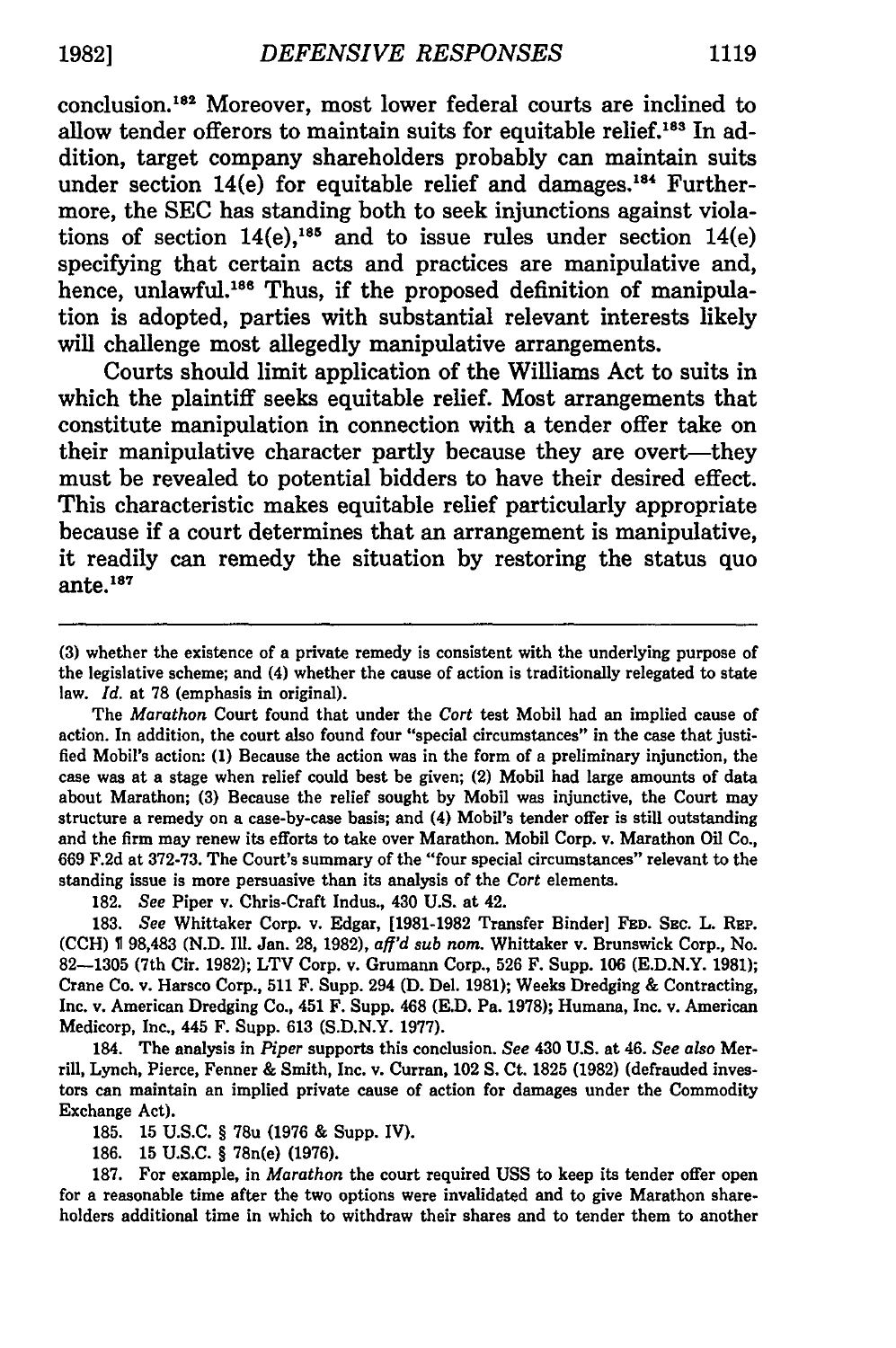Further, allowing suits for damages could pose serious problems. Lawyers representing target company shareholders-the only persons who might have standing to sue for damages-might delay bringing suit until after a manipulative arrangement has had its desired effect, in the hope that the money damages available would generate a larger fee than would a successful suit for equitable relief.188 But courts may be tempted to alter their approach to defining manipulation to avoid the prospect of draconian damage awards against merely malfeasant directors. 189 The result could be a body of law as doctrinally unsatisfactory as is the current body of state law dealing with defensive tactics.

**A** possible solution is to deny target company shareholders an implied cause of action for damages under section 14(e). Courts, however, may find it difficult to distinguish satisfactorily between a shareholder's right to sue for damages and a shareholder's right to seek equitable relief.<sup>190</sup> A more promising approach would be one that focused upon causation. The amount of damages caused **by** an allegedly manipulative arrangement usually will be **highly** speculative. Whether a manipulative arrangement deters anybody from making a tender offer is often unclear. Moreover, would the offer have succeeded—and at what price?<sup>191</sup> Faced with such uncertainties, the courts should decline to award damages in suits claiming manipulation on the ground that plaintiff has not proven causation.<sup>192</sup> The prospect of these rulings should dampen target com-

**189. PRINCIPLES OF** CORPORATE **GOVERNANCE AND** STRucTURE: **RESTATEMENT AND REC-OMMENDATIONS** § **7.06** (Tent. Draft No. 1 **1982)** "[A] close reading of cases, particularly those involving outside directors, suggests that courts have protected directors from disproportionate liability through flexible interpretations of legal doctrines, such as proximate causation and negligence."); *see supra* **note 168.**

**190.** The sharply conflicting approaches taken **by** the majority and the four dissenting Justices in Merrill Lynch, Pierce, Fenner & Smith v. Curran, 102 **S.** Ct. **1825 (1982),** illustrate the doctrinal confusion in this area.

191. After the court in *Marathon* ruled that the two lock-up **options** were illegal, no other bidders appeared and **USS** successfully completed its tender offer. *See* Radol v. Thomas, **6 FED.** SEC. L. REP. **[CCH] 98,693,** at 93,454 **(S.D.** Ohio March **16, 1982).** Mobil could not pursue its tender offer because of the antitrust problems it raised. *See supra* note 46.

**192.** *See* Crane Co. v. American Standard, Inc., 439 F. Supp. 945, **955-58** (S.D.N.Y.

offeror if one appeared after the options were withdrawn. Mobil Corp. v. Marathon Oil Co., **669 F.2d** at **377-78.**

**<sup>188.</sup>** Attorney's fees are available in suits for equitable relief, Bosch v. Meeker Coop. Light **&** Power Ass'n, **257** Minn. **362, 101** N.W. **2d** 423 **(1960),** but the "salvage value" theory of awarding fees still tends to influence courts. *See* Mowrey, *Attorney Fees in Securities Class Action and Derivative Suits,* **3 J. CORP.** L. **267 (1978).** As a practical matter, attorneys who frequently represent plaintiffs in derivative and class actions prefer to pursue suits that potentially involve recovery of substantial damages.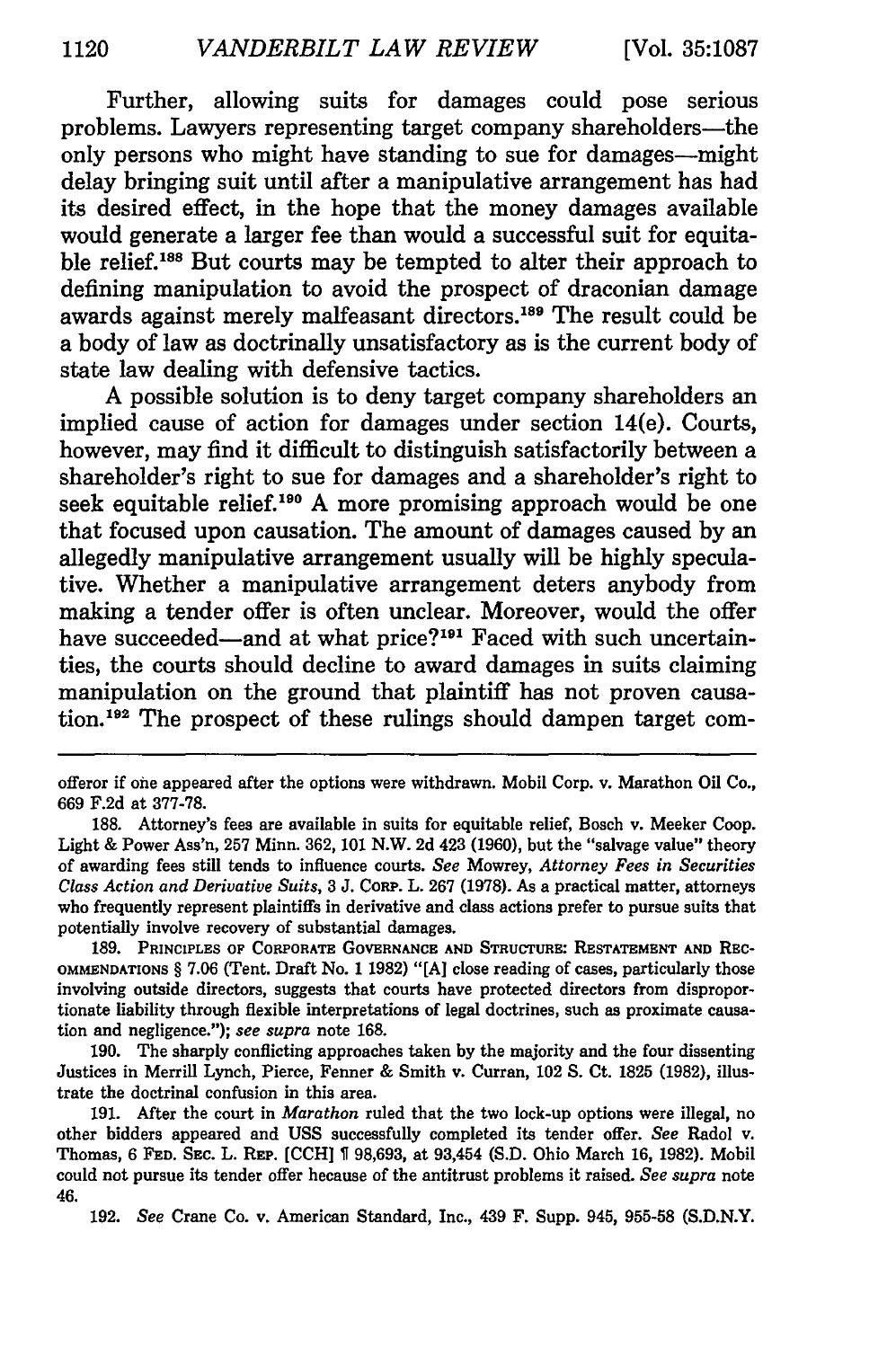pany shareholders' interest in pursuing suits for damages and increase the prospect that they will attempt to protect their interests **by** seeking equitable relief.

#### *C. A Taxonomy of Defensive Tactics*

This Article has demonstrated that an act or practice intended or designed to interfere with the operation of the forces of supply and demand in the tender offer market is manipulative for purposes of section 14(e).<sup>198</sup> Arrangements have these effects when they block a potential offeror or seller from entering the market or when they place one offeror or seller in a preferred position vis-àvis all others. The Article also suggests that a federal court cannot decide properly that an arrangement constitutes unlawful manipulation under section 14(e) merely because the court deems the arrangement to be unfair. The emphasis of *Santa Fe* upon the need to avoid interpreting the federal securities laws in a fashion that flatly overrides state law probably is as applicable to section 14(e) as it is to section  $10(b)$ .<sup>194</sup>

Only since *Marathon* have courts begun to analyze tender offer arrangements regularly to determine whether they are manipulative; predicting how they will react to specific fact situations in the future is a venture fraught with peril. Nonetheless, litigated cases furnish enough information about arrangements that have

194. Some commentators argue that the Williams Act creates a "federal fiduciary principle" in the tender offer area. *See, e.g.,* Lynch & Steinberg, *The Legitimacy of Defensive Tactics in Tender Offers,* 64 CORNELL L. REV. **901,** 913 (1979). Several courts, however, have held that target company management does not violate § 14(e) merely because it acts for the purpose of protecting **its** position if **its** actions were not deceptive or manipulative. *See, e.g., In re* Sunshine Mining Co. Sec. Litig., **496** F. Supp. **9, 11** (S.D.N.Y. **1979);** Bucher v. Shumway [1979-1980 Transfer Binder] **FED.** SEC. L. REP. (CCH) **1** 97,142 (S.D.N.Y. Oct. **11, 1979),** *aff'd,* **622** F.2d **572 (2d** Cir.), *cert. denied,* 449 **U.S.** 841 **(1980).**

<sup>1977),</sup> *aff'd on other grounds,* 603 F.2d 244 (2d Cir. 1979) (holding Crane had not proven that manipulative purchases and sales of target company stock had caused it any damage).

**<sup>193.</sup>** Intent is a critical component of manipulation. The Supreme Court stated in *Ernst & Ernst* that use of the word "manipulative" in section 10(b) clearly evinces a congressional intent to proscribe only "knowing or intentional misconduct." Ernst & Ernst v. Hochfelder, 425 U.S. at 197 **(1976).** This conclusion would appear to be equally applicable to section 14(e). The Eighth Circuit concluded in Cargill, Inc. v. Hardin, 452 F.2d 1154 (8th Cir. 1971) that courts consistently have found manipulative conduct was intended to affect artificially market forces. *See supra* text accompanying notes **58-64.** Moreover, since a large number of corporate decisions may have the effect of deterring one tender offeror or favoring another, an intent test is needed to discriminate between the improper and the legitimate activities of target companies. The courts are almost certain to read an intent test into any standard proposed to regulate the activities of target companies during the pendency of a tender offer.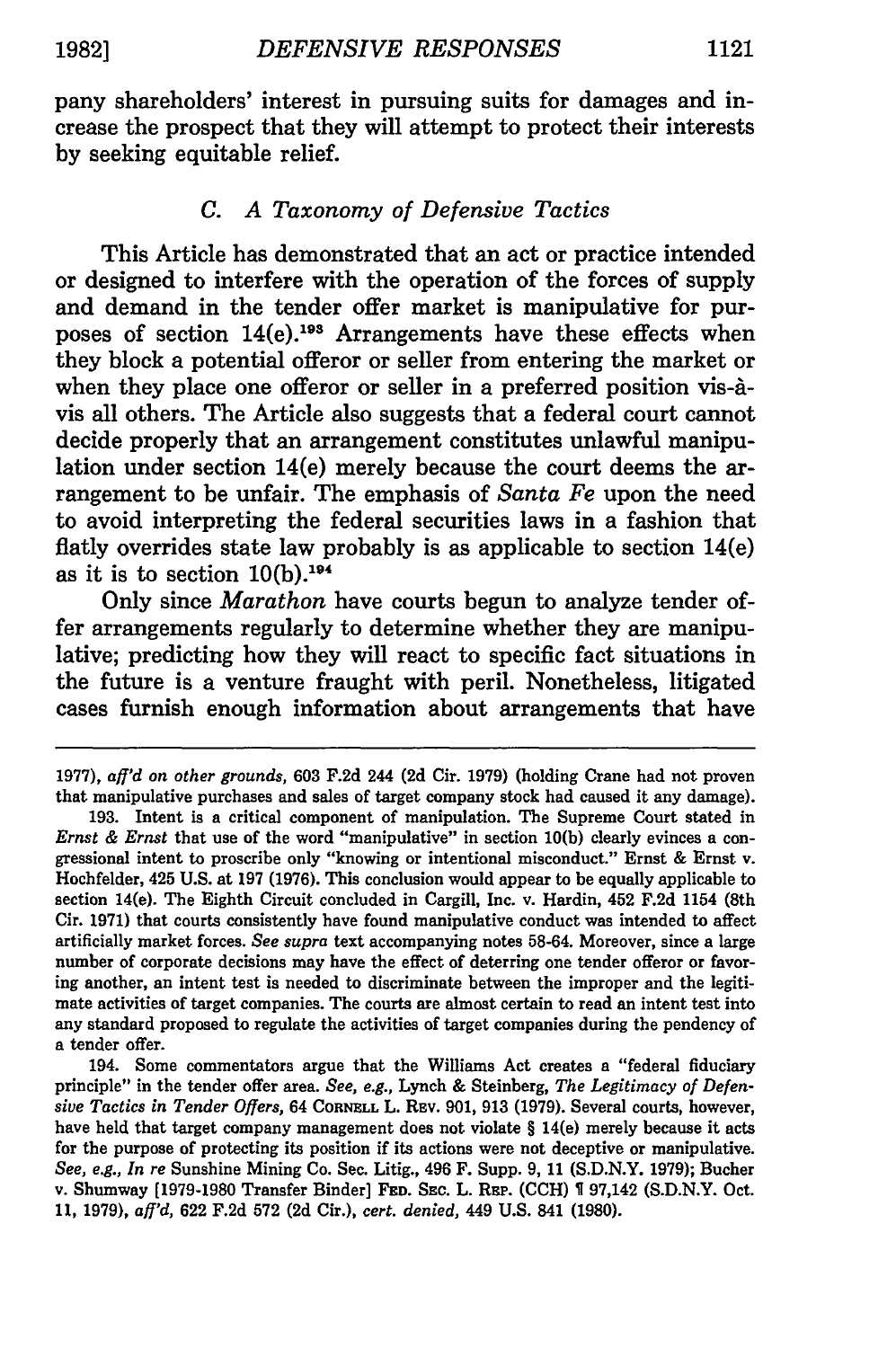been utilized to allow an effort at classification of arrangements and the reconciliation of decided cases.

#### **1.** Two-Tier Offers

**A** two-tier offer is a tender offer for a majority of a target company's shares at a substantial premium over the market price, accompanied **by** an agreement or statement of intent to acquire the remainder of the target company in a second-step merger at a significantly lower price.<sup>195</sup> Tender offers are two-tiered in this fashion to pressure target company shareholders into tendering their shares, even when they may question the adequacy of the package price or the tender offer price. **By** not tendering a shareholder risks having all of his shares acquired at the lower, second-stage price.<sup>196</sup> Nonetheless, a court should not classify as manipulative a two-tier offer, at least when target shareholders have the right to seek appraisal of their shares or otherwise to challenge the second-step merger under state law. **A** two-tier offer would be manipulative only if state-law remedies are inadequate,<sup>197</sup> and under Santa Fe a federal court should not premise federal relief upon the unfairness or inadequacy of state law.198

# 2. Defensive Acquisitions

An acquisition **by** a target company that creates a serious antitrust problem for a tender offeror constitutes an almost insurmountable barrier to consummation of a tender offer.199 To determine whether an acquisition **by** a target company is a manipulative

**198.** *See supra* notes 131-40 and accompanying text.

**199.** *See* Fleischer, *supra* note **170,** at 120 ("The most successful show stopper has been the antitrust lawsuit alleging violations of Section **7** of the Clayton Act.").

**<sup>195.</sup>** *See* Radol v. Thomas, [Current] **FED. SEC.** L. **REP. (CCH) 1 98,693 (S.D.** Ohio Mar. **16, 1982).**

**<sup>196.</sup>** Since **§** 14(d)(6) requires offerors to accept pro rata only shares that are tendered in the **10** days after an offer is made, use of this tactic places time pressure on target shareholders. The offeror must keep the offer open for 20 business days pursuant to **SEC** rule 14e-2, but a shareholder who tenders after the first **10** days will not have any of his shares accepted if the offer is oversubscribed during that period. The **SEC** has proposed that offerors be required to accept pro rata all shares tendered during the withdrawal period to eliminate this timing effect. Rel. No. **18761** [Current] **FED. SEC.** L. **REP. (CCH) 83,222** (May **25, 1982).**

**<sup>197.</sup> If** a state statute provides for a target shareholder to seek a fair price for his shares, he can refuse to tender, or dissent from or sue to enjoin the second-step merger and hope that a state court will agree that the price offered is inadequate. *See* Weiss, *The Law of Take Out Mergers: A Historical Perspective,* **56 N.Y.U.** L. **REv.** 624 **(1981). A** claim **by** a shareholder that a two-tier offer is manipulative, with these state remedies available to the shareholder, requires a federal court to conclude that the remedies are inadequate.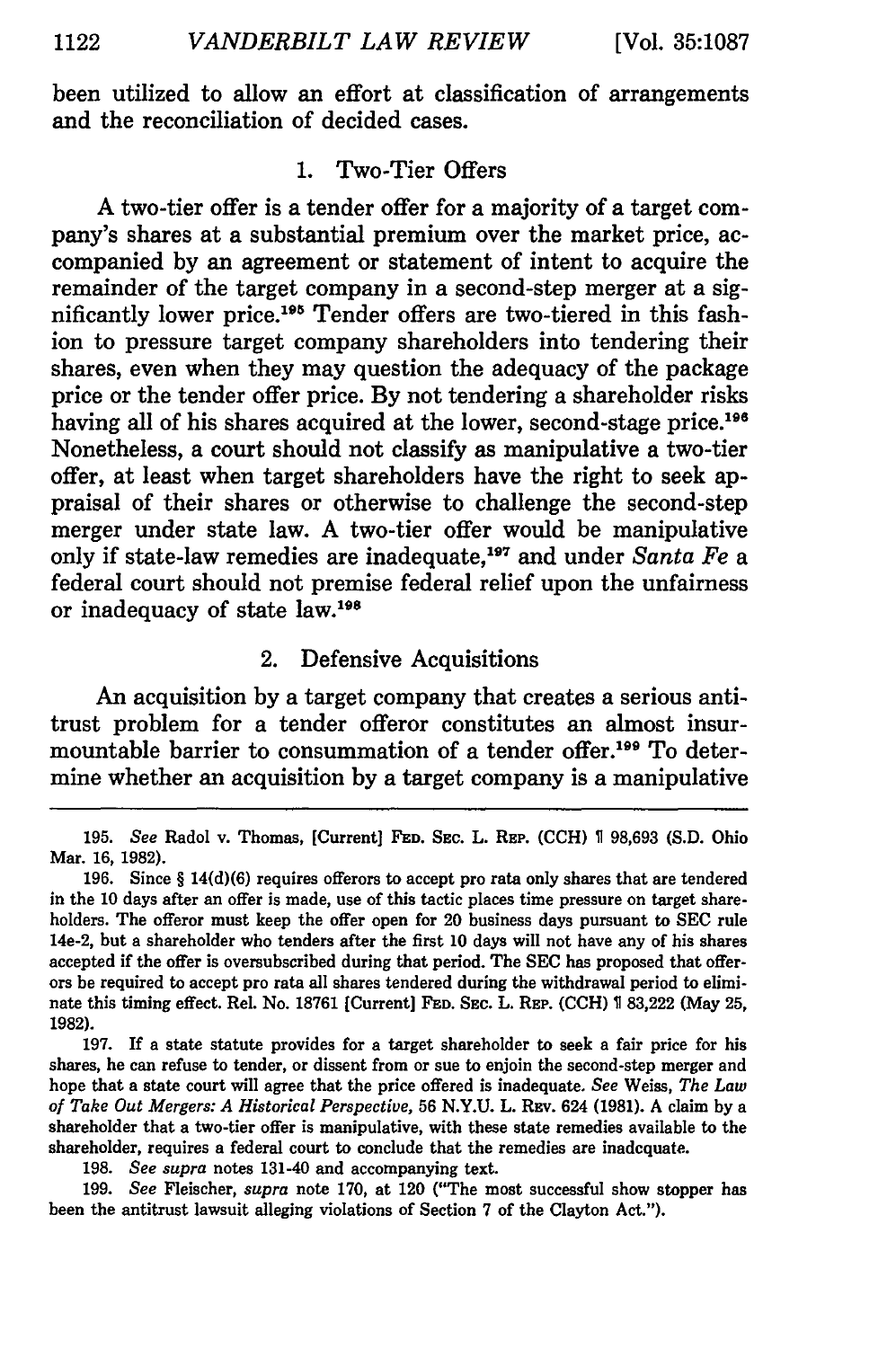act or practice, a court should scrutinize the intent of the target company. If the sole or compelling reason for the acquisition is to block or frustrate a tender offer, then the acquisition is properly classified as manipulative under section 14(e) and should be enjoined.<sup>200</sup> Similarly, when a party utilizes an agreement ancillary to an acquisition-such as the exchange agreement in *Crouse-Hinds*<sup>201</sup> —to usurp or interfere with shareholders' ability to evaluate fairly a tender offer, that agreement should be deemed manipulative.<sup>202</sup> By contrast, when a court concludes that an acquisition was motivated by bona fide business considerations, as may have been the case in *Panter v. Marshall Field & Co.,203* it should reject a claim of manipulation. The issue in a section 14(e) case will not be whether the directors had a pecuniary interest in the transaction or whether any reasonable purpose can be attributed to the directors' decision, but on the federal question of whether the directors acted with the requisite manipulative intent.

#### 3. Sales of Assets or Stock

Similarly, whether sales by target companies of assets or of stock constitute manipulation would seem to depend upon the intent behind and effect of such sales. If a target company sells some of its assets or issues previously authorized stock in a transaction negotiated at arm's length that the company intends to further some legitimate corporate purpose, then manipulation has not occurred even if the transaction causes a tender offeror to abandon or modify its offer. Section 14(e) should not require a target company to forego commercially attractive transactions simply because a tender offer for its stock is in progress.<sup>204</sup>

203. 646 F.2d 271 (7th Cir. 1981); *see supra* text accompanying notes 169-70.

204. In **GM** Sub Corp. v. Liggett Group, Inc., 415 A.2d 473 (Del. 1980) the target company agreed to sell a wholly-owned subsidiary, which the tender offeror apparently viewed as one of the target's most attractive assets, to a third party. The sale, however, occurred after the target company had asked several companies to bid for the subsidiary. Moreover, the price was fair. The court held that by selling the subsidiary the target corn-

<sup>200.</sup> *See* Royal Indus. v. Monogram Indus. [1976-1977 Transfer Binder] **FED.** SEc. L. REP. (CCH) **S** 95,863 (C.D. Cal. Nov. 29, 1976) (pre-Santa *Fe* opinion holding that target company violated § 14(e) by acquiring company engaged in antitrust litigation with tender offeror).

<sup>201.</sup> *See supra* text accompanying notes **165-68.**

<sup>202.</sup> Crouse-Hind's original agreement to acquire Belden, however, was not manipulative under § 14(e) because it was not motivated by a desire to block a tender offer and was not entered into in connection with a tender offer. *Cf.* David J. Steinberg, Ltd. v. The Children's Place, Inc., No. 6685 (Del. **Ch.** Jan. 25, 1982) (temporary restraining order issued against cash merger if approved because of vote of shares sold to acquiring company).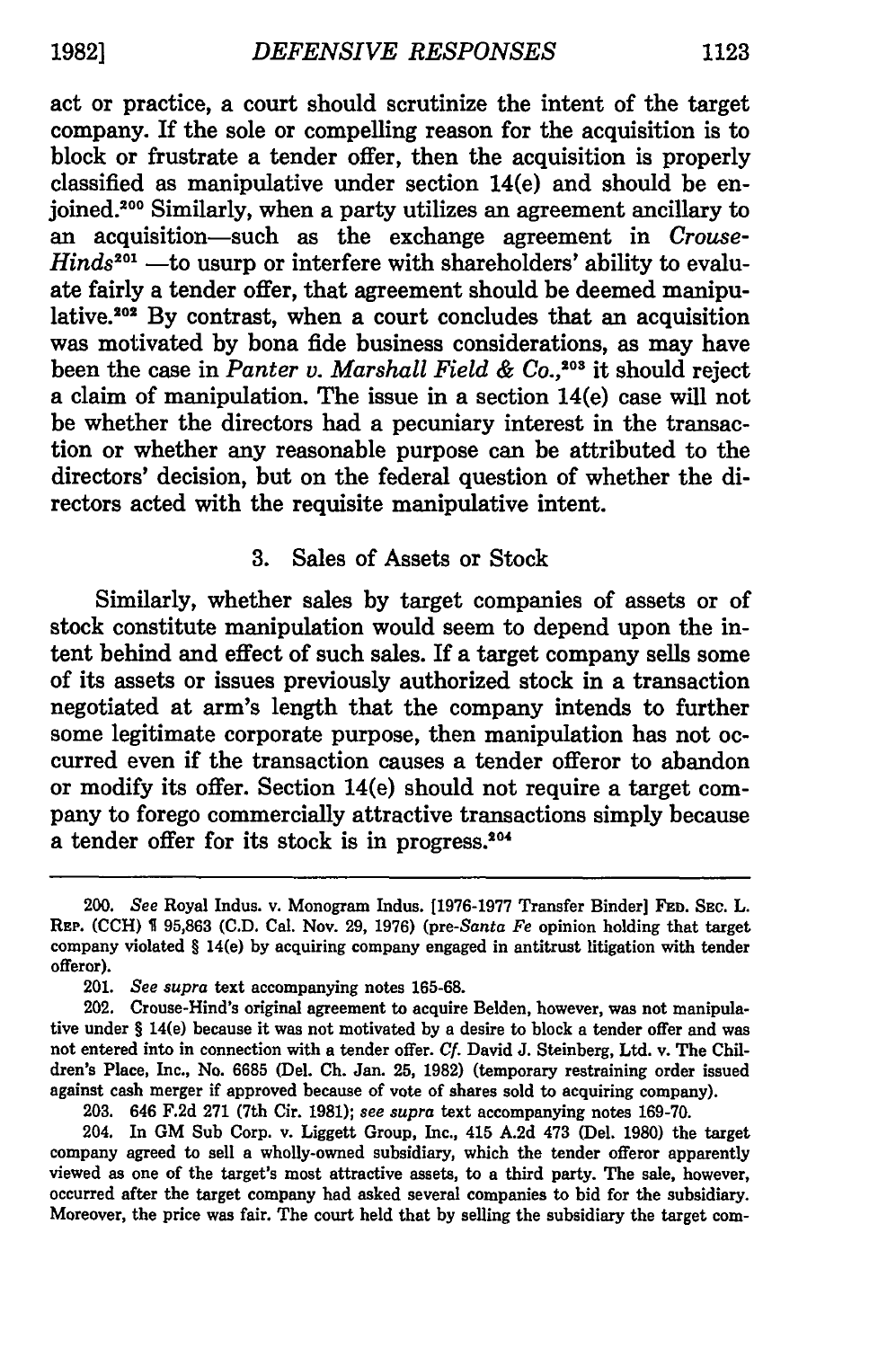On the other hand, if a target company issues stock under circumstances that suggest no need to raise capital or issues stock subject to conditions-such as short-term redemption requirements—that suggest the sale serves some other purpose, or sells stock or assets in a transaction negotiated with a white knight before the white knight launches its competitive bid, a court should investigate closely the possibility that the transaction is manipulative. If a court determines that the transaction was designed to artificially influence the tender offer market for the target company's shares, then the court should grant equitable relief designed to annul the manipulative effects of the transaction.<sup>205</sup>

*Whittaker Corp. v. Edgar*<sup>206</sup> illustrates the difficult questions that courts face when reviewing these transactions. Whittaker made a cash tender offer of **\$27** per share for forty-nine percent of the stock of Brunswick Corp. and announced its intention to acquire the remainder of Brunswick through a merger in which it would issue debentures valued at **\$26** to **\$27** per share for each Brunswick share.<sup>207</sup> Shortly thereafter, Brunswick arranged to sell

205. The approach recommended by this Article would support the results reached in Applied Digital Data Systems v. Milgo Electronic Corp., 425 F. Supp. 1145 (S.D.N.Y. 1977) (enjoining as manipulative sale of 15.5% of target company's stock to a white knight that nullified the ability of the first offeror to consummate tax-free exchange offer) and Consolidated Amusement Co. v. Rugoff, [1978 Transfer Binder] FED. SEC. L. REP. **(CCH) 1** 96,584 (S.D.N.Y. Oct. 6, 1978) (enjoining sham sale of securities of target company). **Cf.** Joseph E. Seagram & Sons, Inc. v. Abrams, 510 F. Supp. 860 (S.D.N.Y. **1981)** (granting temporary restraining order against implementation of "scorched earth policy" by directors of target company).

A stock sale to an acquiring company prior to a proposed merger would not violate *§* 14(e) because it would not be "in connection with a tender offer." If, however, the target company or white knight contemplates a three stage transaction-lock-up stock sale, "friendly" tender offer, and clean-up merger-a court should deem manipulative the stock sale designed to deter competing bids from unwanted suitors. *See* Freund & Easton, *The Three-Piece Suitor: An Alternative Approach to Negotiated Corporate Acquisitions,* 34 Bus. LAW. 1679 (1979). Fraiden and Franco maintain that a three stage transaction may lead a potential acquiring company to increase the price it is prepared to offer. *See* Fraiden & Franco, *supra* note 3, at 822-23. A more likely result, however, is that an economically rational offeror will lower its bid if it can put into place arrangements that increase the chance its bid will succeed. *See* Hochman, *The Marathon Case, supra* note 11.

206. [1981-1982 Transfer Binder] **FED. SEC.** L. REP. (CCH) 98,483 (N.D. Ill. Jan. 25, 1982), *aff'd sub nom.* Whittaker v. Brunswick Corp., No. 82-1305 (7th Cir. 1982).

207. Whittaker first proposed to complete the merger with preferred stock that analysts said would be worth less than \$26.50. Wall St. J., Feb. 2, 1982, at 18, col. 8. Whittaker

pany's directors did not violate any fiduciary obligation that they owed to the company's shareholders. In this case the sale did not deter the offeror, which continued its offer and eventually acquired the target-and thus the proceeds of the sale of the previously desired subsidiary.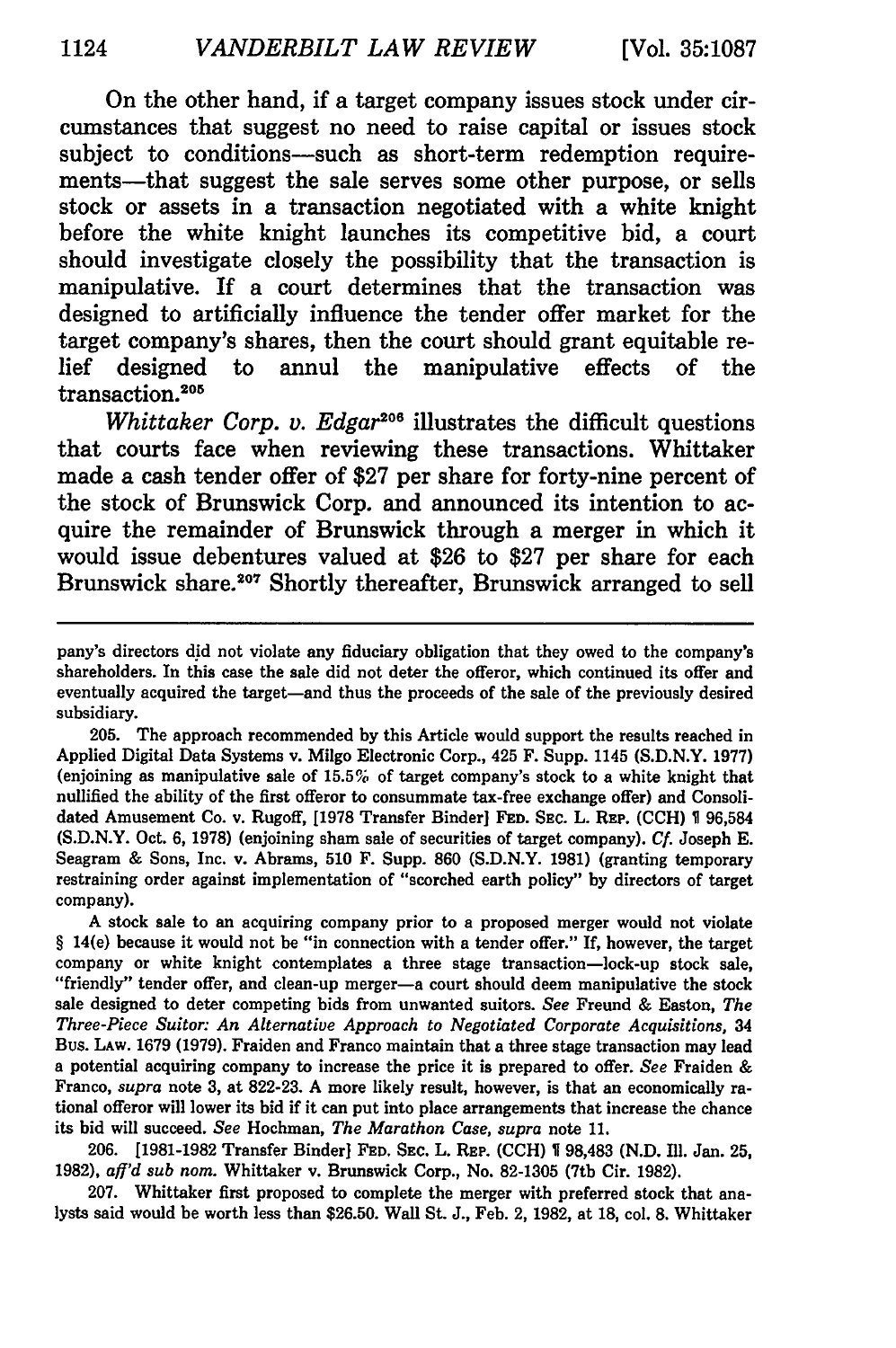its Sherwood medical subsidiary-which investors generally viewed as the segment of Brunswick's business that was most attractive to Whittaker-to American Home Products (AHP) for \$425 million in a two-step transaction. First, AHP was to make a cash tender offer of \$30 for 14,166,666 Brunswick shares-sixty-four percent of the outstanding Brunswick shares-for a total price of \$425 million. Then AHP was to purchase Sherwood from Brunswick with the shares it hoped to acquire. If AHP was not able to acquire the desired number of shares, it had the option of paying cash to Brunswick.<sup>208</sup> The court rejected Whittaker's claim that Brunswick's sale of Sherwood was manipulative within the meaning of *Marathon.* The sale did not create an artificial ceiling on the tender offer market for Brunswick shares nor was it "expressly designed solely for the purpose of completely blocking normal, healthy market activity . . . .<sup>200</sup> The court pointed out that the sale resulted in Brunswick receiving more for Sherwood than the value Whittaker placed on Sherwood. Thus, the transaction "might actually be characterized as part of healthy market activity **,1210**

The court's conclusion that the sale of Sherwood was not manipulative appears reasonable. The arrangement did not deny Brunswick shareholders a choice; they could choose to accept Whittaker's offer, proceed to approve the second-step merger and receive about \$27 per share for all of their shares, or they could sell sixty-four percent of their shares to AHP for \$30 per share and retain their ownership interest in the remainder of Brunswick's assets.<sup>211</sup> Moreover, Whittaker was not frozen out of the bidding be-

**209.** Whittaker Corp. v. Edgar, **[1981-1982** Transfer Binder] FED. SEC. L. REP. at **92,832.** The court continued: **"A** sale of a substantial asset **by** a corporation in the face of a hostile tender offer standing alone is not a violation of section 14(e)." *Id.*

210. *Id.*

211. This choice, however, may have been more ephemeral than real. Brunswick's shareholders faced a "prisoner's dilemma." See Gilson, *supra* note **15,** at 859-62. While all shareholders would have received about \$27 if the two-part Whittaker offer had succeeded, a majority was likely to accept AHP's \$30 bid for 64% of the shares. If **AHP** succeeded, non-tendering shareholders would be left with Brunswick stock valued at \$15-\$16 per share. The average received by all Brunswick shareholders, under this scenario--which ultimately eventuated-would be less than \$25 per share-\$30 x .64 = \$19.20 plus \$16 x **.36 =** \$5.76, or a total of \$24.96. Nonetheless, one cannot say accurately that the activities of Bruns-

subsequently offered **\$30** principal amount **16%** debenture for each Brunswick share. **Wall** St. **J.,** Feb. **11, 1982,** at **50,** col. **1.**

**<sup>208.</sup>** Brunswick had been offered \$450 million cash for Sherwood, but found the **AHP** offer more attractive because it would not result in income taxable to Brunswick. N.Y. Times, Feb. 12, **1982** at **D1,** col. **5.** Recent changes in the Internal Revenue Code eliminate this tax advantage. N.Y. Times, Sept. **7, 1982,** at **D1,** col. **3.**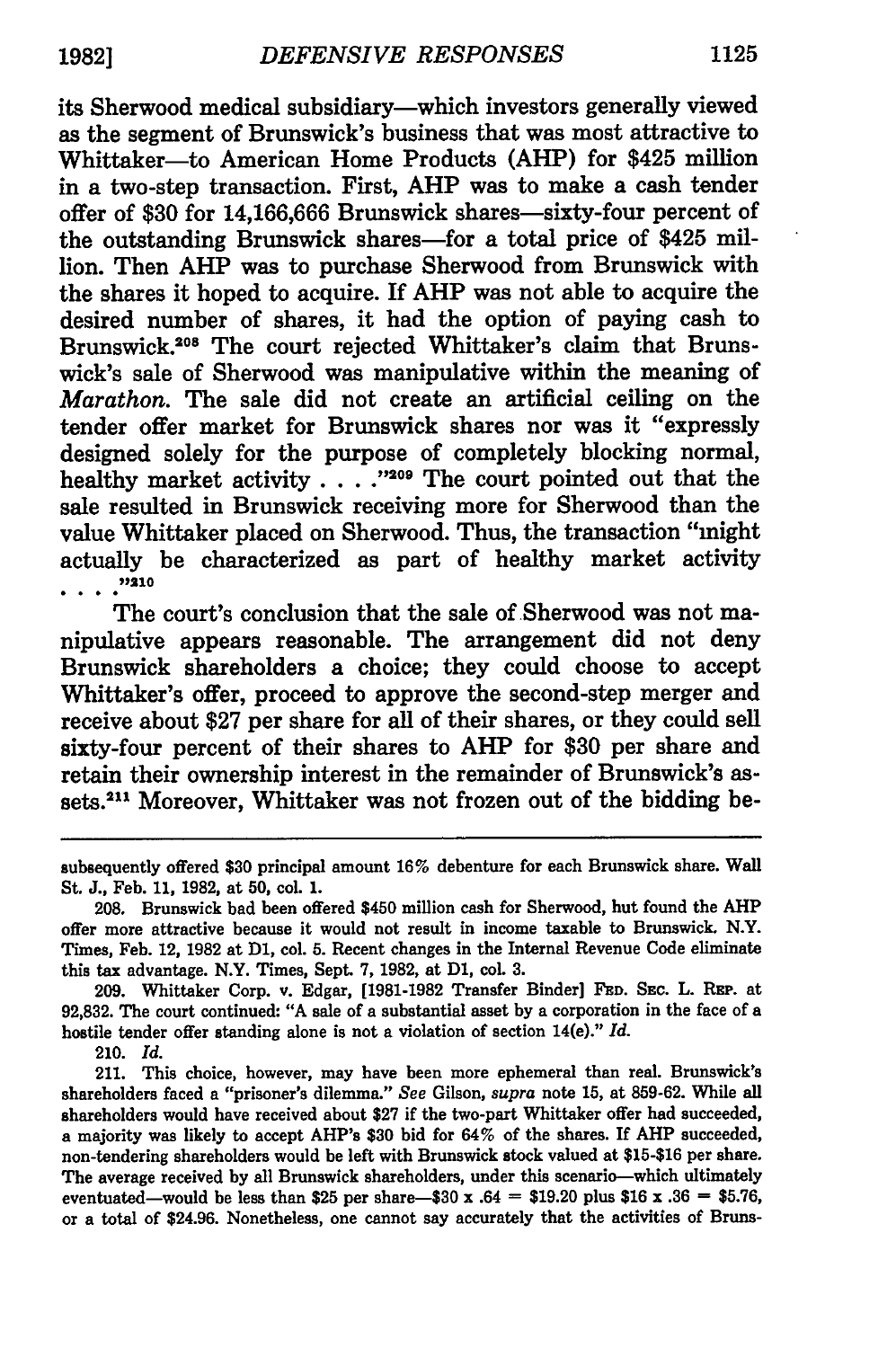cause it could have bid more than \$425 million for Sherwood, if it had believed that Sherwood was worth a higher price.<sup>212</sup> Brunswick's defense succeeded not because it was manipulative, but because AHP placed a higher value on Sherwood than did Whittaker and because Whittaker did not have access to sufficient funds to increase the cash portion of its offer.<sup>213</sup>

# 4. Options to Purchase Stock or Assets

The courts generally should view target company decisions to grant options to white knights or third parties somewhat more skeptically than they do outright sales. When the target company grants an option, it generally will receive no more than minimal compensation and will not be able to ensure that the grantee ever will exercise the option, while the grantee often will receive valuable rights without making any substantial commitment of resources. Certain options, such as the options granted in *Marathon,* clearly are manipulative. Other instances are likely to present closer cases.

*Marshall Field & Co. v. Icahn214* illustrates one of these closer situations. Marshall Field faced a possible take-over by the Icahn group, which had acquired about thirty percent of Marshall Field's stock through open market purchases. To counter this possibility, Marshall Field initiated a search for a white knight. Eventually, Marshall Field induced BATUS, Inc. to make a cash tender offer for fifty-one percent of Marshall Field. BATUS and Marshall Field entered into a second-step merger agreement and a number of ancillary agreements in connection with this tender offer. One agreement conferred on BATUS a right of first refusal for the purchase of properties constituting Marshall Field's Chicago Division, good for one year after any termination of the BATUS-Marshall Field merger agreement. The arrangement also allowed BATUS to pay for these properties with Marshall Field stock valued at BATUS's cost.<sup>215</sup> The grant of the first refusal right may be manipulative

wick's directors in approving this arrangement artificially affected the tender offer market. *But see* Hochman, *A Hostile Tender Offer: Does It Suspend Rules?, supra* note 11, at 25 (criticizing court's opinion on these grounds).

<sup>212.</sup> The court implied that it would have found that Brunswick engaged in manipulation if Brunswick had rejected an offer from Whittaker to purchase Sherwood for more than AHP offered to pay. *See supra* text accompanying note 200.

<sup>213.</sup> *See* Wall St. J., March 9, 1982, at 5, col. 1.

<sup>214. [</sup>Current] **FED.** SEC. L. REP. (CCH) **1** 98,616 (S.D.N.Y. March 26, 1982).

<sup>215.</sup> The only Marshall Field stock BATUS was likely to own was stock it had agreed to purchase directly from Marshall Field. *Id.* at 93,060.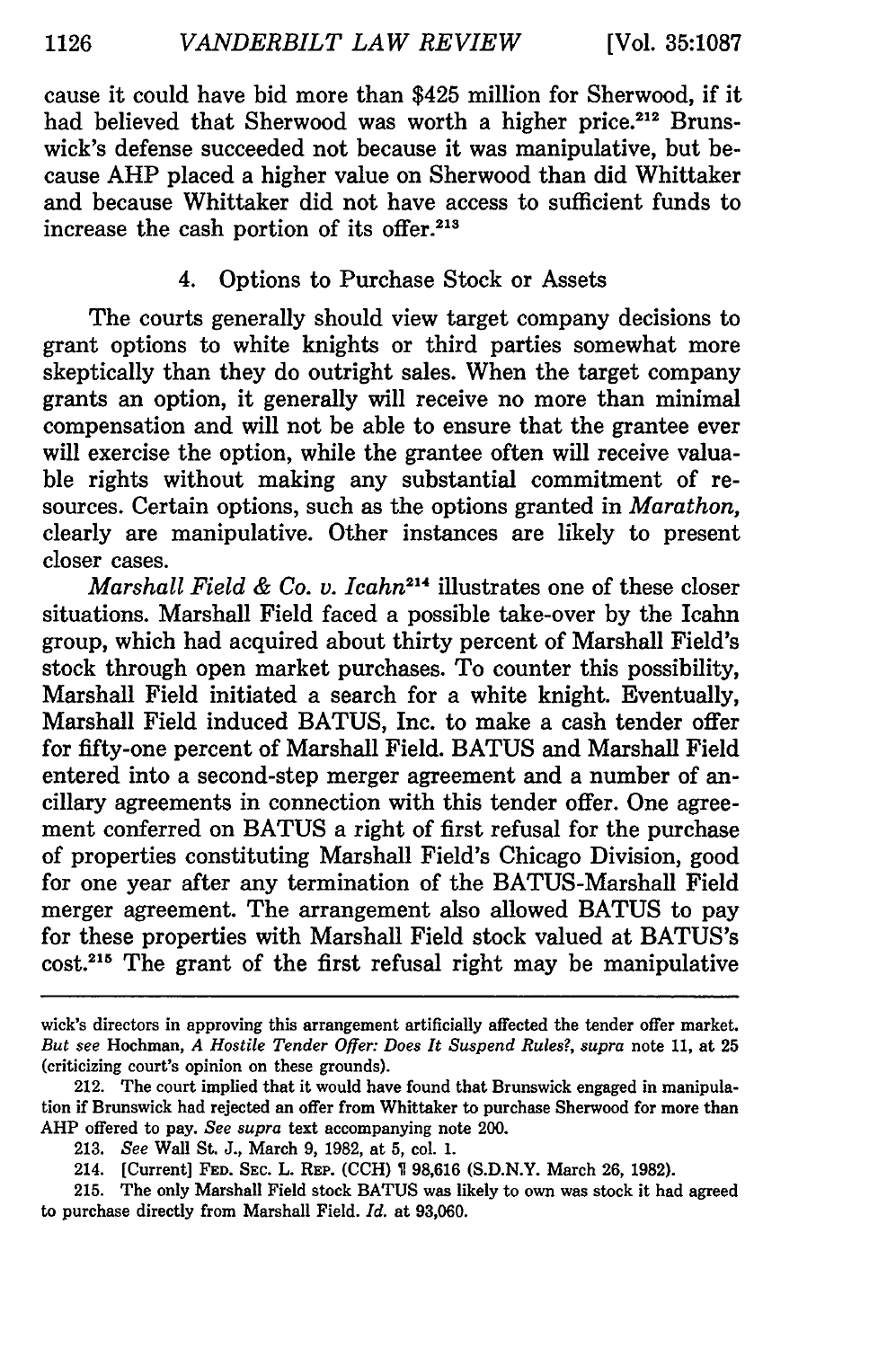under section 14(e) because it placed **BATUS** in the preferred position of being the only party that could acquire Marshall Field and then be entirely free to dispose of its Chicago Division properties within one year.<sup>216</sup> The court, however, rejected Icahn's claim that the agreement was manipulative, and pointed out that the first refusal right did not bar sale of the properties nor grant **BATUS** the right to purchase them for less than fair market value. The court noted that Marshall Field and **BATUS had** clarified their agreement to ensure that Field could reopen the bidding for any property if BATUS elected to exercise its first refusal right.<sup>217</sup> More importantly, the court concluded that the existence of the first refusal right is "mostly unlikely to dissuade competitors  $\dots$ from tendering for control of Field."218 Thus, the right was distinguishable from the options ruled manipulative in *Marathon* and did not fall within the prohibition of section 14(e).

The court's conclusion in *Marshall Field* is reasonable. Not every arrangement that places one tender offeror in a preferred position is manipulative. Some concept analogous to materiality should enter into the court's calculus: section 14(e) should bar only those arrangements that seem likely to serve as substantial deterrents to competing offers.<sup>219</sup> Marathon does not suggest otherwise. Thus, the court's denunciation of *Marathon* in *Marshall Field* was unnecessary as well as faulty.<sup>220</sup>

220. The court stated:

Marshall Field **&** Co. v. Icahn, [current] **FED. SEc.** L. REP. at **93,061.**

**<sup>216.</sup>** If the Icahn group gained control of Marshall Field, the group might sell those properties to recover the cost of financing its acquisition of Marshall Field stock. *See* Wall St. **J.,** Feb. **23, 1982,** at 48, col. **6.**

**<sup>217.</sup>** Marshall Field **&** Co. v. Icahn, [current] **FED. SEC.** L. REP. at **93,060.** Apparently the purchaser would be given an opportunity to raise its offer, at which point **BATUS** again would have an opportunity to match the offered price.

**<sup>218.</sup>** *Id.* When **BATUS** raised its tender offer to **\$30** per common share, and then agreed to pay **\$30** per common share in a second-step merger, the Icaln group dropped its opposition to the **BATUS** tender offer and merger. Bus. WK., Apr. 12, **1982** at 44.

**<sup>219.</sup>** *Cf.* **TSC** Indus. v. Northway, Inc., 426 **U.S.** 438 **(1976)** (under rule 14a-9 an omitted fact is material if a substantial likelihood exists that a reasonable shareholder would consider it important in deciding how to vote).

Apart from the absence of proof of harm, Icahn's contentions rest on a questionable legal theory. Icahn relies solely on *Mobil Corp. v. Marathon Oil Corp.* [sic] **....** I doubt that decision represents the law in this circuit. In my view the reasoning of that decision could unduly interfere with the right of company management to combat a takeover attempt that it believes in good faith to be harmful to its shareholders. In my view the securities laws do not bar management from taking [such] action  $\ldots$ .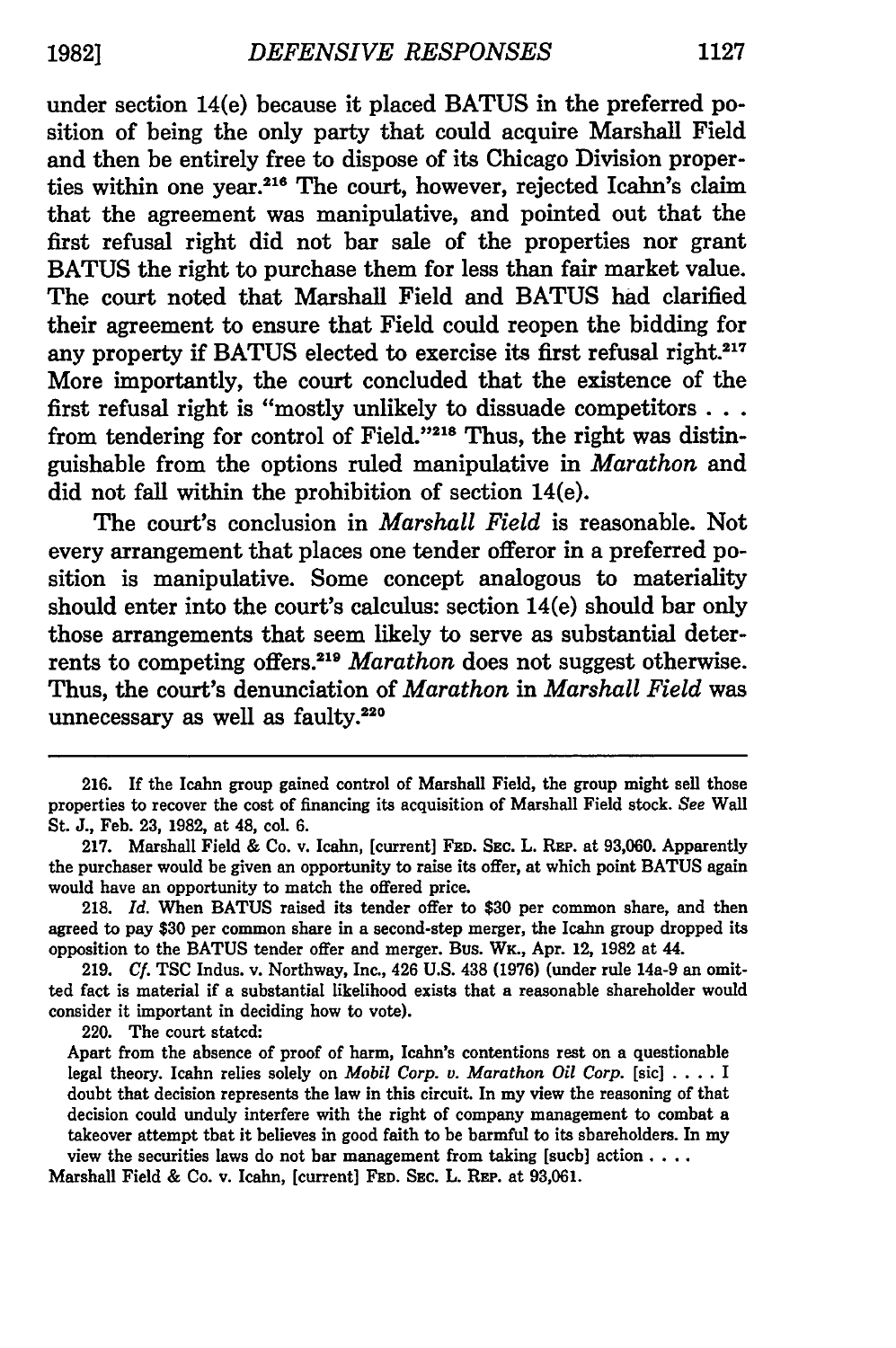# **5.** Indemnification

The most common arrangements between target companies and white knights are idemnification arrangements whereby the target company agrees to indemnify the white knight for the losses it may incur if its efforts to gain control of the target company fail. Advocates of these arrangements often justify them as necessary to induce a white knight to enter the contest for control of the target, desirable from the point of view of the target's shareholders, and not dissimilar to indemnification agreements that corporations enter into in a variety of other contexts.<sup>221</sup> A per se rule classifying as manipulative all arrangements designed to place one bidder in a preferred position would bar these indemnification agreements, since only the white knight would be in a position to make a tender offer without bearing the burden of paying another offeror's costs. If, however, section 14(e) bars as manipulative only those arrangements that operate as substantial deterrents to competing bids, then at least it should not proscribe straightforward indemnification agreements.<sup>222</sup> Transaction costs associated with tender offers, while often substantial when viewed in absolute terms, rarely amount to more than a very small proportion of acquisition costs.

A rule allowing indemnification, however, should not become a license for use of other defensive arrangements that arguably serve the purpose of allowing an unsuccessful white knight to recover its transaction costs. In particular, granting a white knight an option to purchase a substantial number of target company shares may have the effect of allowing the white knight to cover its costs if another offeror tops the bid. This alternative, however, is not directly proportional to the costs a white knight is likely to incur and, thus, is likely to have more significant manipulative effects. Therefore, a court should not treat an option grant as an acceptable substitute for a straightforward indemnification arrangement.

#### IV. **CONCLUSION**

Recent Supreme Court decisions support the view that an arrangement designed to interfere significantly with the forces of supply and demand in the tender offer market properly is termed manipulative for purposes of section 14(e). Specifically, *Ernst & Ernst and Santa Fe,* as well as the Eighth Circuit's opinion in *Car-*

<sup>221.</sup> *See, e.g.,* Fraidin & Franco, *supra* note **3.**

<sup>222.</sup> *See* Hochman, *supra* note 211.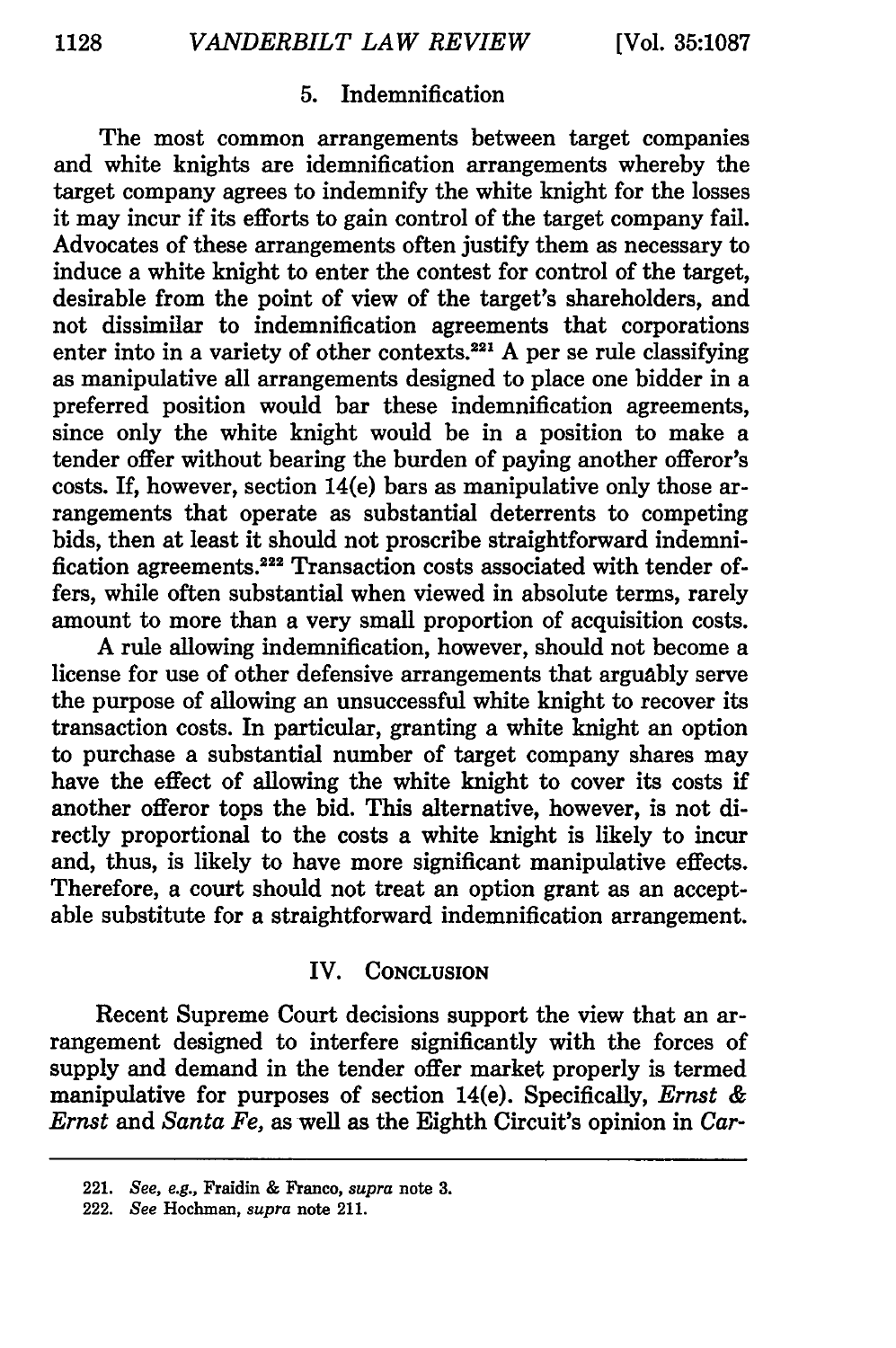*gill,* support interpreting the language of section 14(e) to prohibit these arrangements. This interpretation of the statute advances the purposes of the Williams Act as the Court described those purposes in *Piper v. Chris-Craft Industries* and *Rondeau v. Mosinee Paper Co.* Moreover, the policy considerations set out in part IV of *Santa Fe* do not prohibit interpreting section 14(e) in this fashion.

Judicial utilization of the approach to defining manipulation suggested by this Article should have a constructive effect on the tender offer process and on corporate governance generally. By focusing on the need to protect the target company shareholders' right to obtain the benefits of an open, competitive auction market for their shares, the federal courts should be able to block arrangements intended to artificially impede the operation of market forces without unduly constraining target company managements from entering into legitimate business transactions.